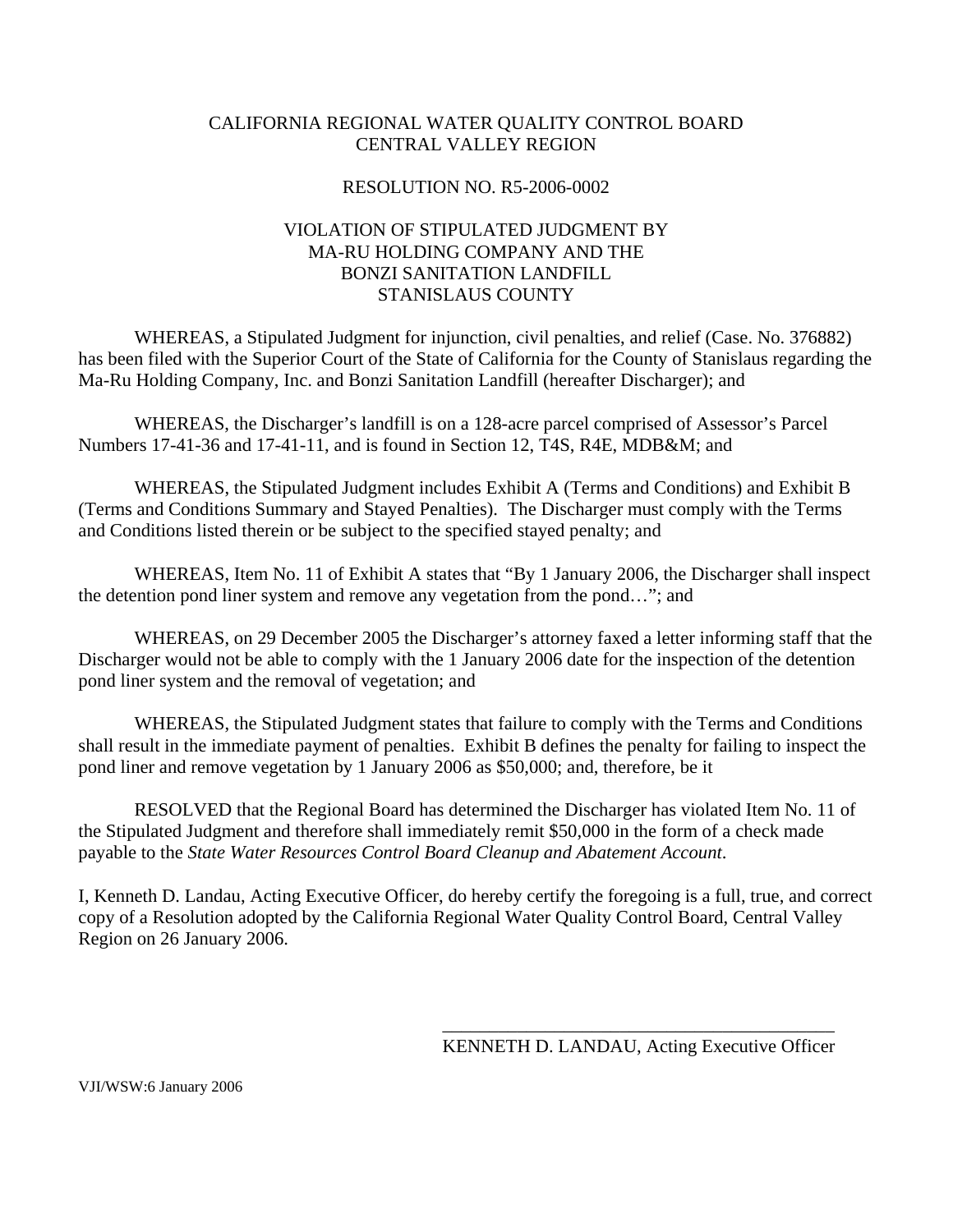#### CALIFORNIA REGIONAL WATER QUALTIY CONTROL BOARD CENTRAL VALLEY REGION

#### ORDER NO. R5-2005-0073

#### CEASE AND DESIST ORDER REQUIRING MA-RU HOLDING COMPANY, INC.

#### BONZI SANITATION LANDFILL, INC. PARTNERSHIP BONZI SANITATION LANDFILL STANISLAUS COUNTY

#### TO CEASE AND DESIST FROM DISCHARGING CONTRARY TO REQUIREMENTS

The Regional Water Quality Control Board, Central Valley Region (hereafter referred to as "Regional Board") finds that:

- 1. Waste Discharge Requirements (WDRs) Order No 98-093, adopted by the Regional Board on 17 April 1998, prescribes requirements for the Ma-Ru Holding Company, Inc. as owner and the Bonzi Sanitation Landfill Inc. Partnership as operator, (hereafter jointly referred to as "Discharger") of the Bonzi Sanitation Landfill facility. The WDRs incorporate by reference the August 1997 Standard Provisions and Reporting Requirements for Waste Discharge Requirements for Discharges Regulated by Title 27 and/or Part 258 (Standard Provisions).
- 2. Due to the detection of volatile organic compounds (VOCs) and elevated inorganic constituents of concern, the Regional Board adopted Cleanup and Abatement (C&A) Order No. 89-185 on 22 September 1989. The C&A Order prescribed conditions for additional site assessment and construction and for operation of a groundwater remediation system.
- 3. The Discharger's landfill is on a 128-acre parcel and is comprised of Assessor's Parcel Numbers 17-41-36 and 17-41-11, which are three miles southwest of Modesto near the Tuolumne River in Section 12, T4S, R4E, MDB&M.
- 4. The facility includes four waste management units (WMUs) as described below:
	- **WMU I** is a 35 acre class III landfill closed pursuant to California Code of Regulations (CCR) Title 27, Division 2, Subdivision 1 (hereafter Title 27). WMU I has been capped with a two-foot thick foundation layer, a 30-mil PVC flexible membrane and an 18-inch vegetative layer. Approximately two million cubic yards of municipal refuse, agricultural wastes, industrial wastes and construction debris were landfilled from 1967 to 1978. WMU I was constructed without a bottom liner or a leachate collection and recovery system (LCRS).
	- **WMU II** is a class III waste management unit that covers 18 acres in the central eastern area of the facility. Wastes were accepted from 1978 to 1984. Approximately 750,000 cubic yards of municipal refuse, agricultural wastes, industrial wastes and construction wastes were landfilled. This landfill has reached capacity and is now covered with intermediate cover. There is no bottom liner or LCRS. No Final Closure plan has been submitted for this unit.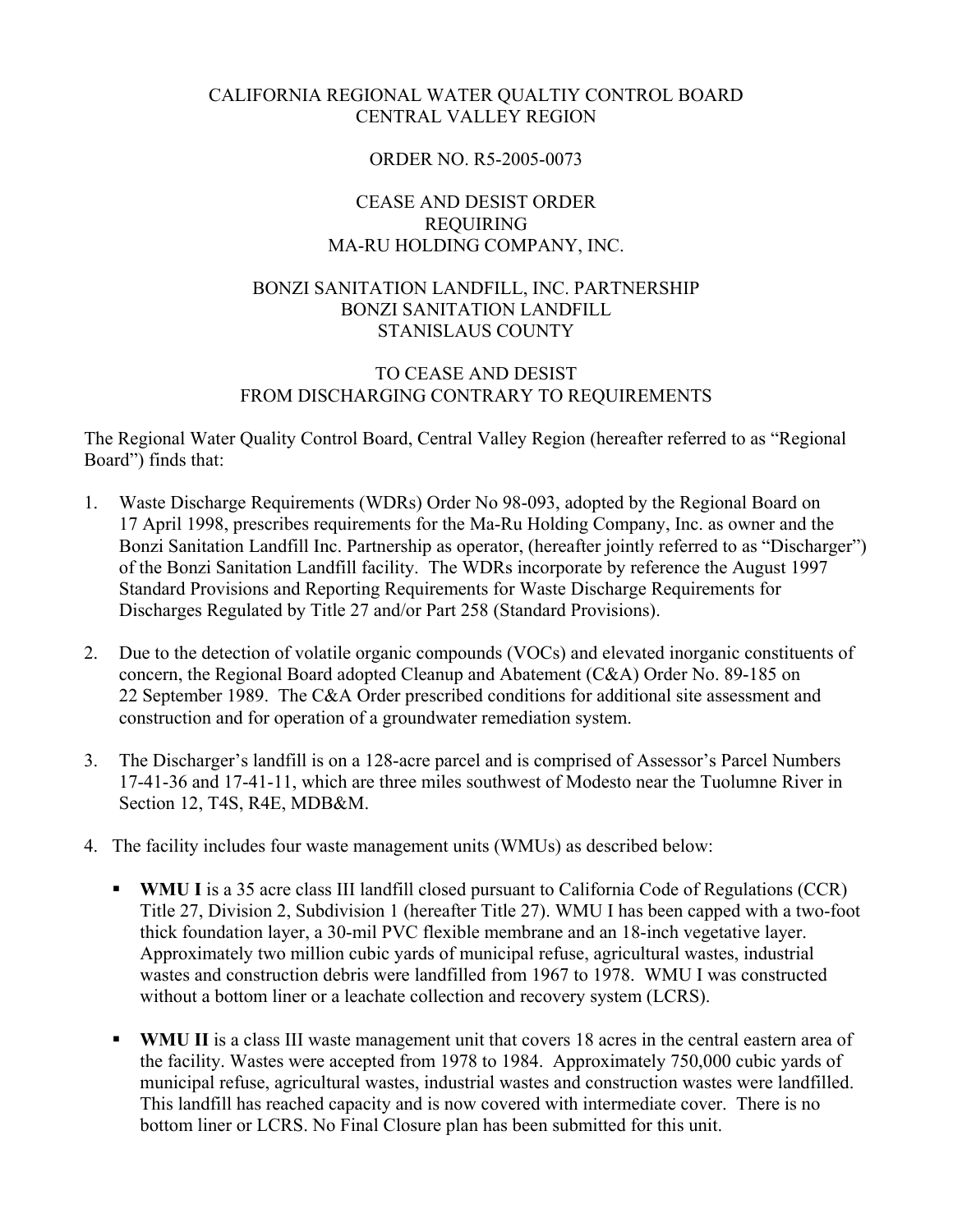- **WMU III-A, III-B, and III-C** are class III waste management units covering about 11 acres in the central southern portion of the facility. Approximately 250,000 cubic yards of agricultural waste, industrial waste, and construction wastes were accepted from 1984 to March 1992. The landfill is currently being covered with intermediate daily cover. There is no bottom liner or LCRS. No Final Closure plan has been submitted for these units.
- **WMU III-D, WMU III-E, and WMU III-F** are three "unclassified" waste management units. The WDRs allowed only inert wastes, as defined in Section 20230 of Title 27, to be discharged to these units. These units have reached capacity and are now covered with intermediate cover. There is no bottom liner or LCRS. No Final Closure plan has been submitted for these units.
- **WMU IV** is an active inert waste management unit covering 20 acres in the northeastern portion of the facility and resides in a soil borrow pit that was created during construction of the other units. The WDRs allow only inert waste (as defined in Section 20230 of CCR Title 27) to be discharged to this unit. The waste is currently being covered with daily cover. The unit has no bottom liner or LCRS.

#### **Groundwater Remedial System**

- 5. On 1 October 1984, the Discharger submitted a report titled *Groundwater Study, Bonzi Landfill*. This report disclosed that in the winters of 1981-1982 and 1982-1983 the groundwaters rose and percolated through the landfilled refuse, and that the groundwater beneath the site had been polluted with VOCs, metals and total dissolved solids. Cease and Desist Order No. 84-153 was adopted on 28 November 1984, directing the Discharger to evaluate the extent of the plume. As a result of the Order, the following reports were prepared:
	- (a) Site Investigation Report, Bonzi Sanitary Landfill, dated 8 May 1987
	- (b) Design Reports/Operation and Closure Plans, dated 16 April 1987
	- (c) Feasibility Study, Bonzi Sanitary Landfill, dated 1 July 1987
	- (d) Soil Gas Tube Investigation, dated June 1989

The data in the above reports document that in 1989, ten groundwater-monitoring wells and three leachate monitoring-wells were contaminated by VOCs. The Board subsequently adopted C&A Order No. 89-185 and rescinded Cease and Desist Order No. 84-153. C&A Order No. 89-185 required the Discharger to implement groundwater remediation, and provide drinking water for downgradient municipal water well users.

6. Since the adoption of C&A Order No. 89-185, the Discharger has installed the required remediation system, yet monitoring data has consistently shown that the system is not adequately functioning. In October 1998, the Discharger submitted an "Evaluation of Corrective Action Program Performance and Effectiveness" report in response to VOCs being detected in the downgradient and off-site VFW Hall's domestic well. The report stated "*since the basis of the treatment system design is develop a capture zone that will intercept and extract contaminated groundwater, continuous*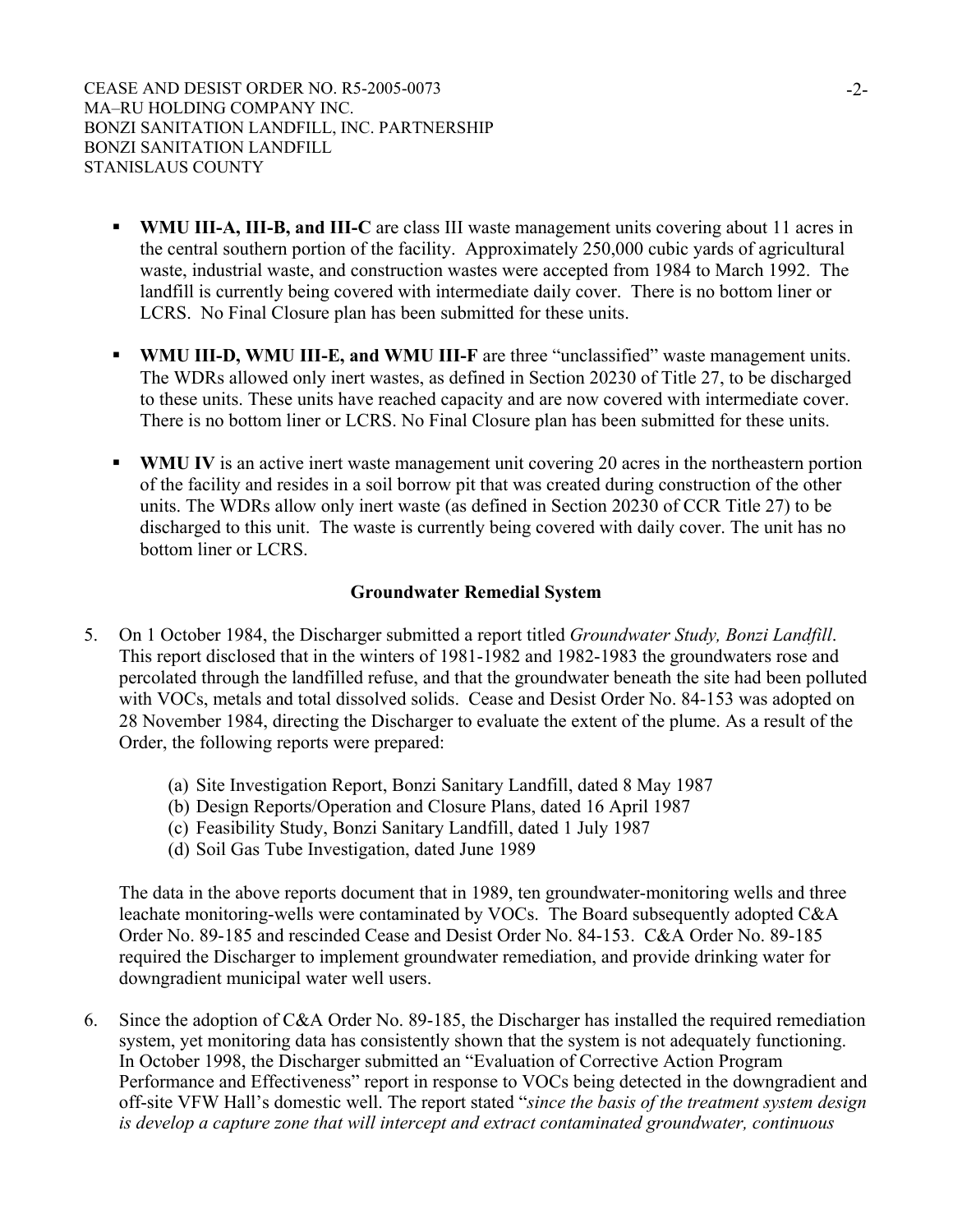*operation of the system is an integral factor in the overall effectiveness of the treatment program. Unless the system is operated continuously to sustain the required capture zone, the efficiency and ability of the system to control the migration is severely limited*." However, as observed by Board staff during several inspections and noted in correspondence since 1989, the system has not continuously operated. On 3 March 2005, staff was informed by the owner that the groundwater extraction system has not been operating for over a year, and that it was only turned on to collect samples for reporting purposes.

- 7. The Discharger is aware of the system failures and was notified of the extraction system problems by the Regional Board on numerous occasions. On 16 October 2003, a Notice of Violation (NOV) requested that the Discharger submit a revised engineering feasibility plan describing how the system would be modified such that it would comply with the corrective action program requirements of Section 20430(j) of Title 27 (i.e. that a sufficient groundwater depression will be maintained to capture the groundwater plume). This report was due by 30 November 2003. The Discharger has neither submitted the report nor has acknowledged the violation in the subsequent monitoring reports as required by the Standard Provisions, a component of WDRs Order No. 98- 093. In addition, the Discharger has failed to implement the treatment system Operations and Maintenance Manual notification process, which states that the Regional Board would be notified in writing of a system shutdown. The Regional Board has not received any notifications of any system shut-down.
- 8. The data submitted by the Discharger supports that the remedial system has not been operating. During the fourth quarter 2004 groundwater-sampling event, VOCs were detected in nineteen monitoring wells. Eleven of those wells are downgradient and/or adjacent to one of the three nonoperating groundwater extraction wells. The monitoring data indicates that an ongoing release is occurring. The October 1998 corrective action program analysis reported that the site hydraulic conductivity varies from 145 to 460 feet per day. With the continued detection of VOCs downgradient of the extraction system, the highly conductive aquifer material, and the Discharger's failure to operate the system, the groundwater plume likely has expanded since the original offsite investigation. Consequently, the system's original design may be inadequate to capture and remediate the current plume.

#### **VIOLATIONS OF THE WASTE DISCHARGE REQUIREMENTS**

#### **Groundwater Monitoring Program**

- 9. The Standard Provisions, Sampling and Analytical Methods, Provision No. 3 states: "*The methods of analysis and the detection limits used must be appropriate for the expected concentrations*…."
- 10. The Monitoring and Reporting Program of the WDRs require compliance with Section 20415 of Title 27. Section 20415(e)(4) states: "*The water quality monitoring program shall include consistent sampling and analytical procedures that are designed to ensure that monitoring results provide a reliable indication of water quality at all Monitoring Points and Background Monitoring Points."*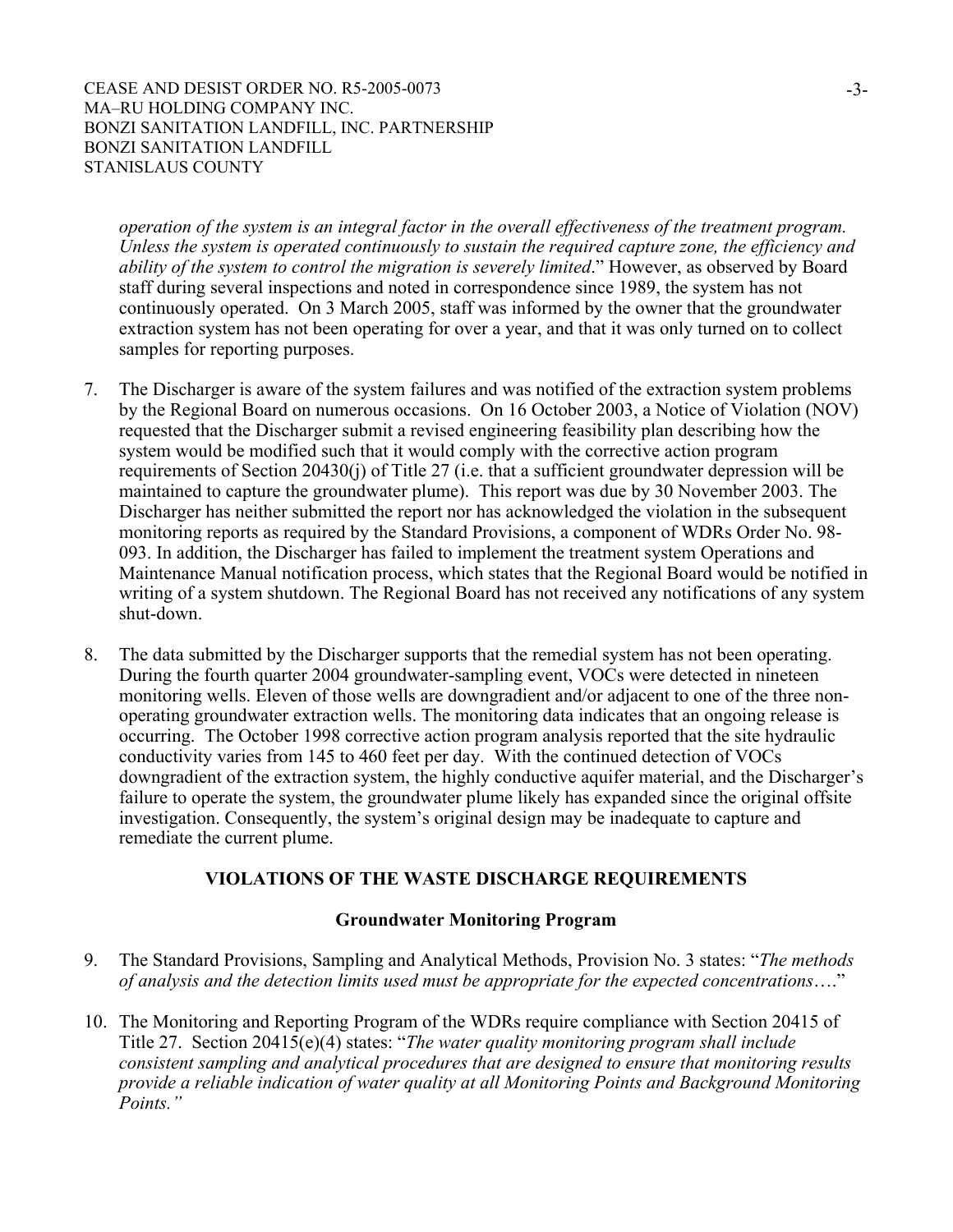11. The Discharger and its consultant have been unable to certify that the Quality Assurance/Quality Control (QA/QC) review for data and information submitted under WDRs Order No. 98-093 meet the standards of Section 20415 of Title 27. On 14 September 2004, a NOV was issued concerning the Discharger's laboratory protocols. Even after staff identified the deficiency in the NOV, the Discharger submitted its 2004 Annual Monitoring Report with invalid results. The Federal EPA mandated 5-year Appendix II Constituents of Concern laboratory analysis were not conducted at the required minimum detection limits. At this time, the monitoring program is not in compliance with WDRs Order No. 98-093, Section 20415(e)(4) of CCR Title 27, or Section 258 of the Code of Federal Regulations Title 40 Subtitle D.

#### **Post Closure Maintenance of Waste Management Unit I**

- 12. Waste Management Unit I closure began in December 1997. Construction of the foundation layer was completed in April 1998. Following acceptance of the foundation layer by the CQA officer, deployment of the geomembrane layer started in May 1998 and was completed in July 1998. Placement of the vegetative soil cover layer and final drainage channel installation was conducted concurrently with the geomembrane installation and was completed in October 1998. Hydro seeding was completed in January 1999. On page 32 of the "Bonzi Sanitation Landfill June 1996 WMU I Post Closure Maintenance Plan", the Discharger described specific maintenance procedures for maintaining the final cover's performance, including: "correcting differential settlement effects along drainage ways to provide proper runoff and run-on control" and "removing blockages from drainage ditches".
- 13. Discharge Specification B.12 of WDRs Order No. 98-093 states: "*Closed landfill units shall be graded to at least a three percent (3%) grade and maintained to prevent ponding."*
- 14. Provision C.15 of WDRs Order No. 98-093 states: *"The Discharger shall comply with all applicable provisions of Title 27 that are not specifically referred to in this Order."*
- 15. Section 21090(c)(1) of CCR Title 27 states: *"Throughout the post closure maintenance period, the discharger shall maintain the structural integrity and effectiveness of all containment structures, and maintain the final cover as necessary to correct the effects of settlement or other adverse factors."*
- 16. On 16 October 2003, a NOV was sent to the Discharger stating that the cover on WMU I no longer met the performance standards of Title 27. The NOV specifically stated that runoff ditches were clogged with vegetation and the unit's hummocky surface is an indication that significant settling has occurred. The Discharger was asked to submit certification by a Registered Professional Engineer that the current final cover integrity complies with Section 21090 of Title 27. The Discharger has failed to submit the requested information or to acknowledge the violation in the subsequent monitoring reports as required by the Standard Provisions of WDRs No. 98-093.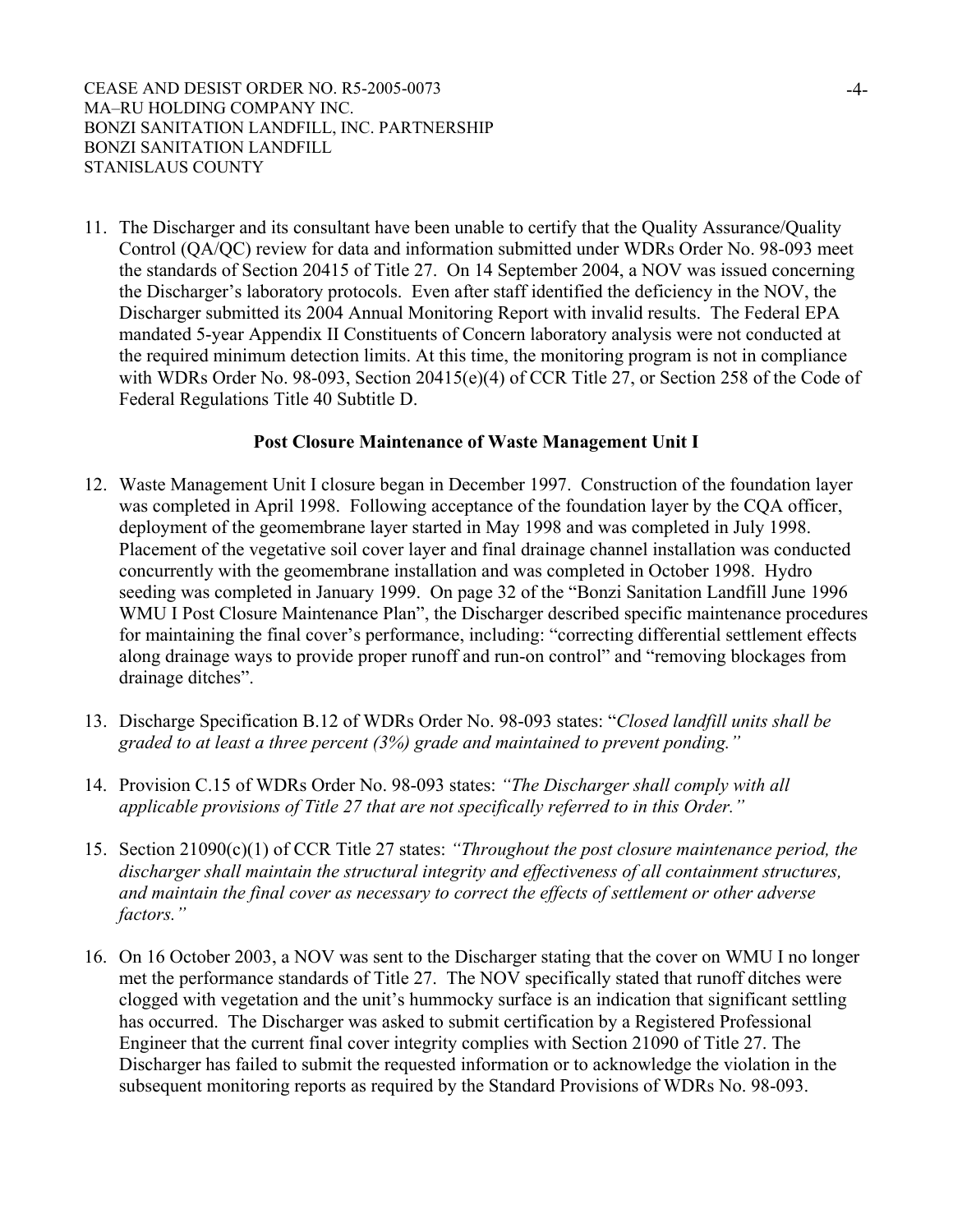- 17. Discharge Specification B.9 of WDRs Order No. 98-093 states: *"The closed landfill shall be provided with at least two permanent monuments, installed by a licensed land surveyor, from which the location and elevation of all wastes, containment structures, and monitoring facilities can be determined throughout the post-closure maintenance period*."
- 18. Section 20950(a)(2)(A)(1) of CCR Title 27 states: "F*or landfills and for waste piles and surface impoundments closed as landfills, the goal of closure, including but not limited to the installation of a final cover, is to minimize the infiltration of water into the waste, thereby minimizing the production of leachate and gas. For such Units, after closure, the final cover constitutes the Unit's principal waste containment feature*."
- 19. Section 20365(d) of CCR Title 27 states: "*Collection and holding facilities associated with precipitation and drainage control systems shall be emptied immediately following each storm or otherwise managed to maintain the design capacity of the system."*
- 20. During a site inspection on 3 March 2005, staff observed significant ponding and settlement on the upper surface of WMU I. Staff asked the Discharger to locate the two surveyed monuments required by the WDRs. The Discharger stated they did not have monuments. Furthermore, the runoff/run-on ditches were still choked with vegetation. At this time the condition of the WMU I final cover does not comply with WDRs Order No. 89-093 nor with Section  $20950(a)(2)(A)(1)$  of CCR Title 27. No improvements have been made since issuance of the 16 October 2003 NOV.

#### **Waste Management Units II and III**

- 21. Section 21090(b)(1)(D) of CCR Title 27 states: *"The RWQCB has approved, as part of the final closure plan, a waiting period (for installation of the final cover) not to exceed five years after the date a portion of the landfill reaches final elevation, in order to avoid subjecting the final cover to potential damage from the high rate of differential settlement that so often occurs during the first few years following the final receipt of waste. To the extent feasible, based on site-specific factors, the complete closure, including final grading and installation of the final cover, for each portion of the landfill shall be implemented as soon as possible after that portion reaches final elevation."*
- 22. Section 21110(a) of CCR Title 27 states: "*Within thirty (30) days of receipt of the final shipment of waste to a discrete unit or if the entire disposal site has reached permitted capacity, the operator shall begin implementation of the closure schedule as specified in the approved closure plan."*
- 23. Section 21110(b)(1) of CCR Title 27 states: "*If a solid waste landfill that has remaining permitted capacity is inactive for 12 consecutive months, the operator shall begin closure activities in accordance with the time frames specified in the closure plan unless granted an extension pursuant to (b)(3).*"
- 24. WMUs II, III-A, III-B, and III-C are class III landfill units and WMU III-D, WMU III-E, and WMU III-F are unclassified landfill units with no documented discharge over the last 12 months.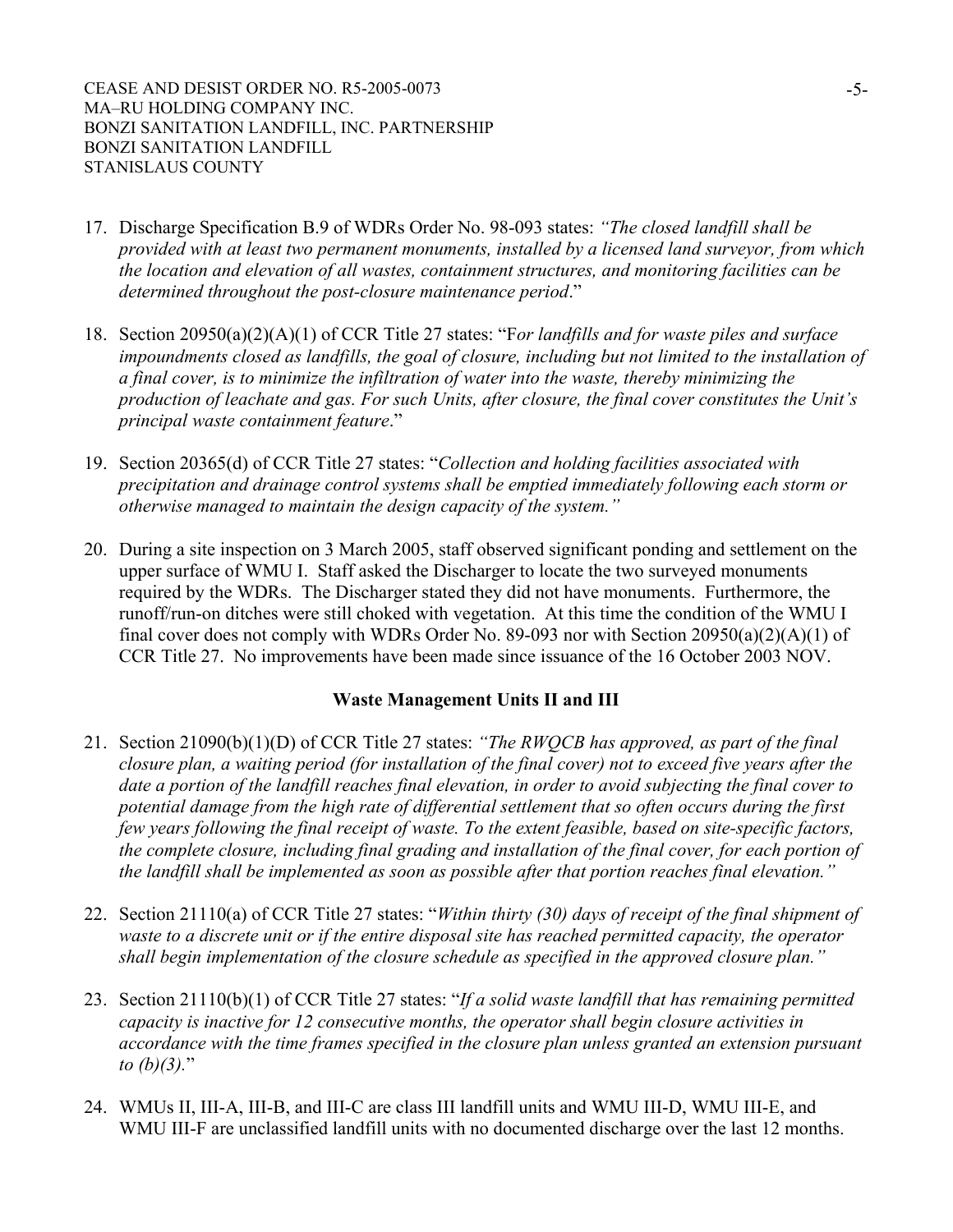The Discharger informed staff that the last waste discharged to these units occurred in January 1999. The WDRs allow the Discharger to close WMU II, III and IV as one unit, however staff informed that Discharger that this does not comply with Section 21090(b)(1)(D) of CCR Title 27, and due to landfill gas, shallow depth to groundwater and groundwater contamination, the unit must be closed earlier. The Discharger has not initiated any closure activities at these waste management units and is therefore in violation of its WDRs and CCR Title 27. Based on Regional Board records, no extension has been granted by the California Integrated Waste Management Board under Section 21110(b)(3) of Title 27.

#### **Waste Management Unit IV**

- 25. Waste Management Unit IV is an active inert waste landfill covering 20 acres in the northeastern section of the facility. Waste is placed in a low-lying area that was created by over-excavation. The Discharger is placing inert waste into WMU IV to raise the foundation of the unit five-feet above the expected high groundwater elevation. Sections 20240(a) and (b) of CCR Title 27 describes the siting requirements of a new waste management unit, as well as the standards for the unit foundation. The current waste is not an engineered homogenous material and does not meet the foundation requirements of Title 27.
- 26. Discharge Specification No. 6 of WDRs Order No. 98-093 specifically identifies the allowable inert wastes for WMU IV as: "…*concrete, clean earth, rock, cured asphalt, mortar, tile, stucco, brick, glass, and porcelain fixtures such as sinks, toilets and tubs shall be discharged to areas below the highest anticipated groundwater elevation. The Discharger shall verify the age of the asphalt, composition, composition shingles, and mortar to be more than 10 years old. No additional excavation of unclassified WMU cells shall occur below the highest anticipated groundwater elevation."*
- 27. On 3 March 2005 and 1 April 2005, staff observed large amounts of paper, cardboard, significant amounts of plastic, furniture cushions, and carpet material being discharged to WMU IV. This discharge of non-permitted waste is a violation of WDRs No. 98-093.
- 28. Finding No. 20 of WDRs Order No. 98-093 states: "*Inert waste intake is about 2000 tons per month and continues to be relatively stable from historic calculations. At this rate and an assumed waste to soil cover ration of 4:1, WMU IV has about 426,000 cubic-yard capacity and is anticipated to be filled by February 2006*."
- 29. Section 21780(c)(3) of CCR Title 27 states: *"Final closure and postclosure maintenance plans for solid waste landfills shall be submitted two years prior to the anticipated date of closure. Within five years of the anticipated date of closure, the operator may submit the final closure and postclosure maintenance plans in lieu of submitting new or updated preliminary closure and postclosure maintenance plans."*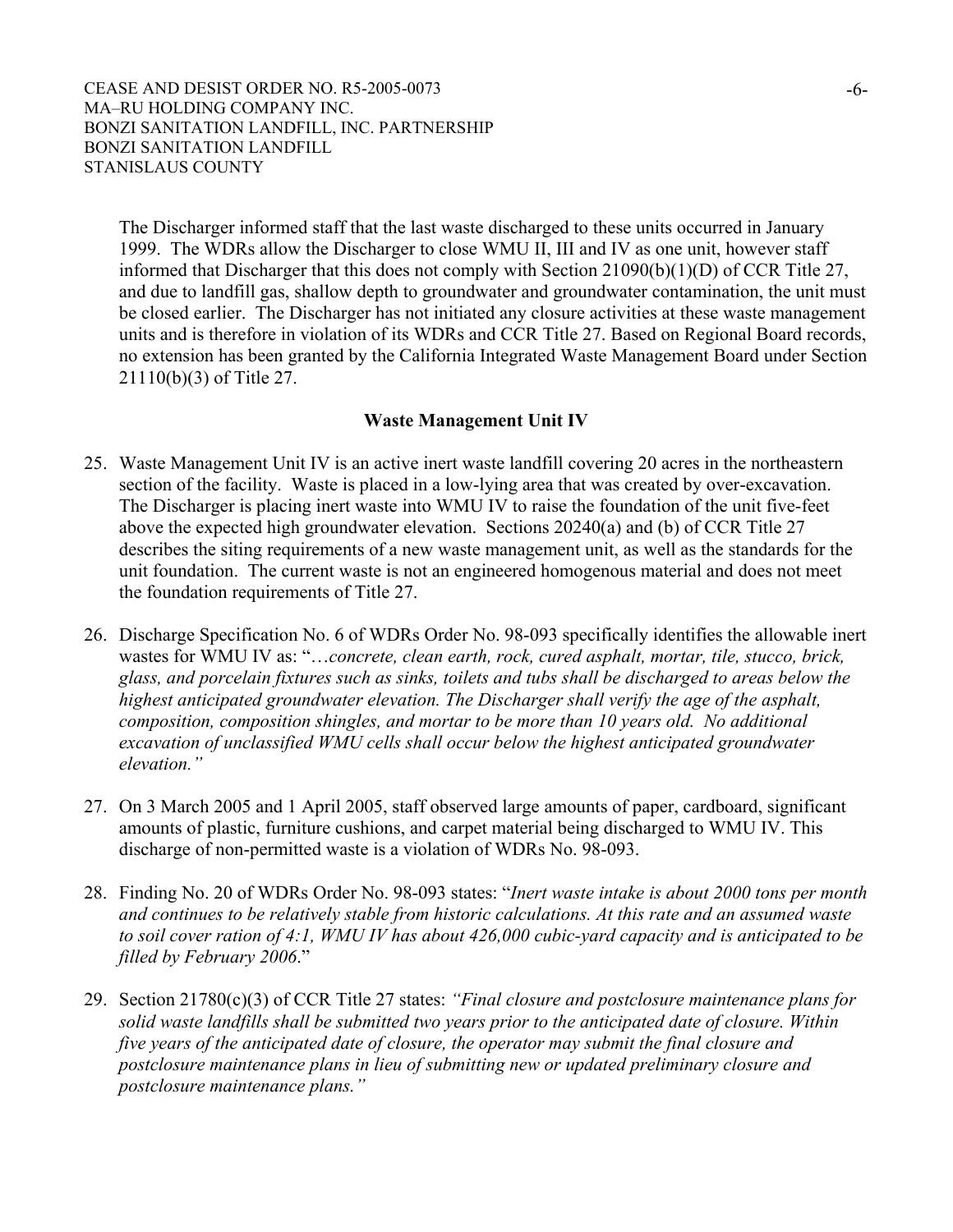30. Waste Management Unit IV is within one year of the projected filled capacity as presented in the WDRs. No closure or post closure maintenance plans have been submitted as required by Section 21780(c)(3) of CCR Title 27.

#### **REGULATORY CONSIDERATIONS**

- 31. As a result of the events and activities described in this Order, the Regional Board finds that the Discharger has caused or permitted waste to be discharged in such a manner that it has created, and continues to threaten to create, a condition of pollution or nuisance. The Regional Board also finds that the Discharger has discharged, and has the potential to continue to discharge, waste in violation of WDRs Order No. 98-093 and C&A Order No. 89-185.
- 32. The Regional Board's Water Quality Control Plan for the Sacramento and San Joaquin River Basins (Basin Plan) designates beneficial uses, includes water quality objectives to protect the beneficial uses, and includes implementation plans to implement the water quality objectives.
- 33. Surface water runoff from this site is to the Tuolumne River, in the stretch between New Don Pedro Dam and the San Joaquin River.. The beneficial uses of the Tuolumne River are municipal and domestic supply; , agricultural supply; water contact recreation; non-contact water recreation; warm freshwater habitat; cold freshwater habitat; migration of aquatic organisms; spawning, reproduction and/or early development; and wildlife habitat.
- 34. The beneficial uses of groundwater are domestic, municipal, agricultural and industrial supply.
- 35. Section 22140 (a) and (b) of CCR Title 27 states:
	- (a) If the RWQCB finds that early closure of a waste management unit (Unit) is necessary to prevent (or curtail) violation of waste discharge requirements [e.g., as a source control measure in corrective action, under Section 20430(c)], it shall adopt a Cease and Desist Order, pursuant to Section 13302 of the Water Code, which requires closure according to a closure and post closure maintenance plan approved by the RWQCB.
	- (b) Any time a Unit is subjected to early closure, under (a), the discharger shall, in accordance with a schedule of compliance issued by the RWQCB, submit to the RWQCB a report including an appropriate closure and post closure maintenance plan (under Section 21769), if such a plan applicable to the early-closed configuration of the Unit was not submitted with the report of waste discharge and including a revised schedule for immediate termination of operations and closure.
- 36. CWC Section 13301 provides that:

When a regional board finds that a discharge of waste is taking place, or threatening to take place, in violation of requirements or discharge prohibitions prescribed by the regional board or the state board, the board may issue an order to cease and desist and direct that those persons not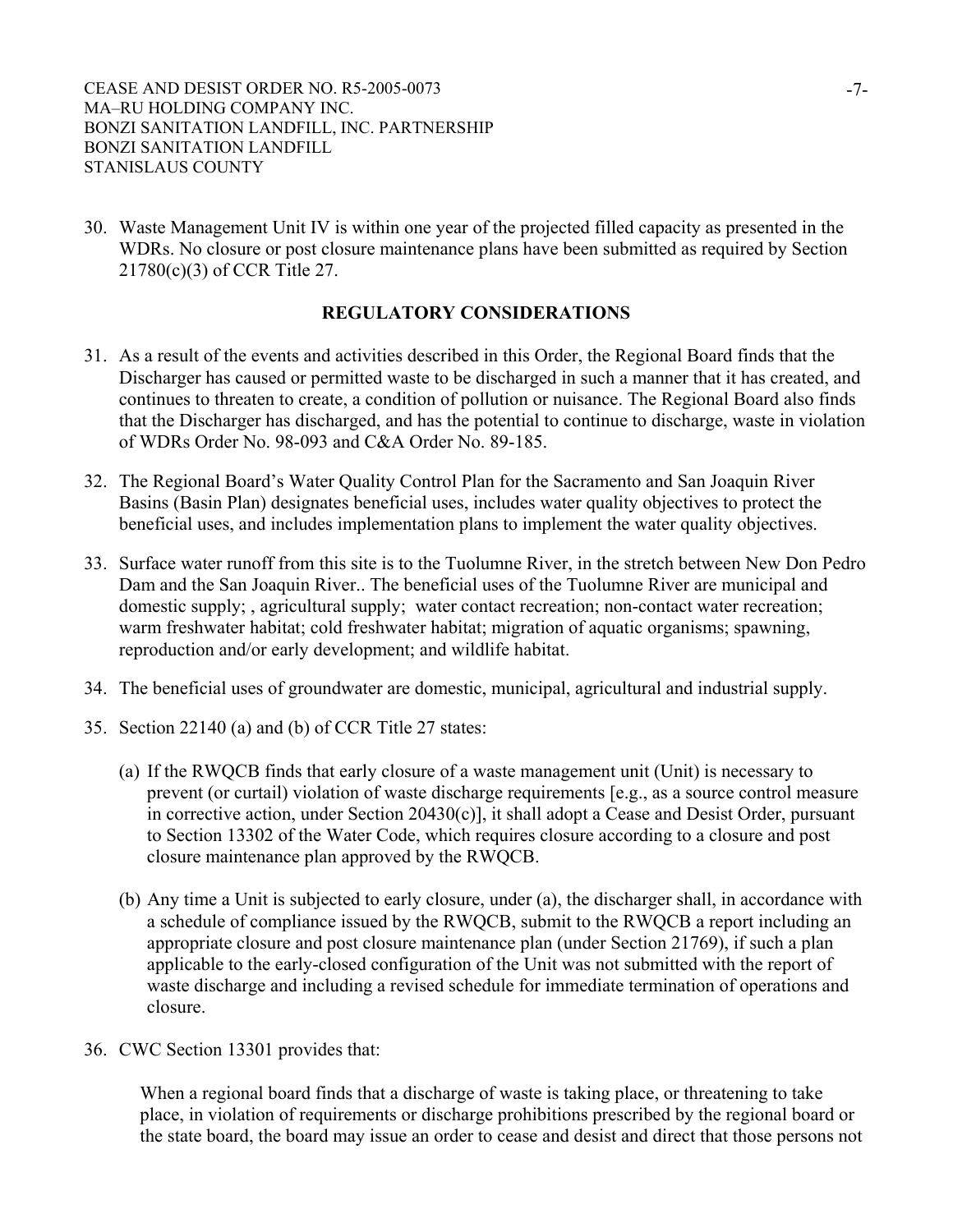complying with the requirements or discharge prohibitions (a) comply forthwith, (b) comply in accordance with a time schedule set by the board, or (c) in the event of a threatened violation, take appropriate remedial or preventive action.

37. CWC Section 13267(b) provides that:

In conducting an investigation specified in subdivision (a), the regional board may require that any person who has discharged, discharges, or is suspected of having discharged or discharging, or who proposes to discharge waste within its region, or any citizen or domiciliary, or political agency or entity of this state who has discharged, discharges, or is suspected of having discharged or discharging, or who proposes to discharge waste outside of its region that could affect the quality of waters of the state within its region shall furnish, under penalty of perjury, technical or monitoring program reports which the regional board requires. The burden, including costs, of these reports shall bear a reasonable relationship to the need for the report and the benefits to be obtained from the reports.

- 38. The technical reports required by this Order are necessary to assure compliance with this Order and the waste discharge requirements, and to protect the waters of the state. Existing data and information about the site indicates that waste has been discharged or may continue to be discharged at the property, which is currently owned and operated by the discharger named in this Order.
- 39. The issuance of this Order is an enforcement action taken by a regulatory agency and is exempt from the provisions of the California Environmental Quality Act, pursuant to Section 15321(a)(2) of CCR Title 14. This Order specifically addresses remedial actions necessary to cease and desist the effects of material being discharged to waters of the State.
- 40. Any person adversely affected by this action of the Regional Board may petition the State Water Resources Control Board (State Board) to review the action in accordance with Sections 2050-2068 of CCR Title 23. The State Board must receive the petition within 30 days of the date of this Order. Copies of the law and regulations applicable to filing petitions may be found on the Internet at http://www.waterboards.ca.gov/centralvalley or will be provided upon request.

**IT IS HEREBY ORDERED THAT**, pursuant to Sections 13267 and 13301 of the California Water Code, Ma-Ru Holding Company Inc., the Bonzi Sanitation Landfill, Inc. Partnership, and the Bonzi Sanitation Landfill, their agents, successors, and assigns, shall comply with the following measures to ensure long-term compliance with Waste Discharge Requirements Order No. 98-093 or any subsequent Waste Discharge Requirements, Cleanup and Abatement Order No. 89-185, the California Water Code, and California Code of Regulations Title 27.

Any person signing a document submitted under this Order shall make the following certification:

*"I certify under penalty of law that I have personally examined and am familiar with the information submitted in this document and all attachments and that, based on my knowledge and on my inquiry of*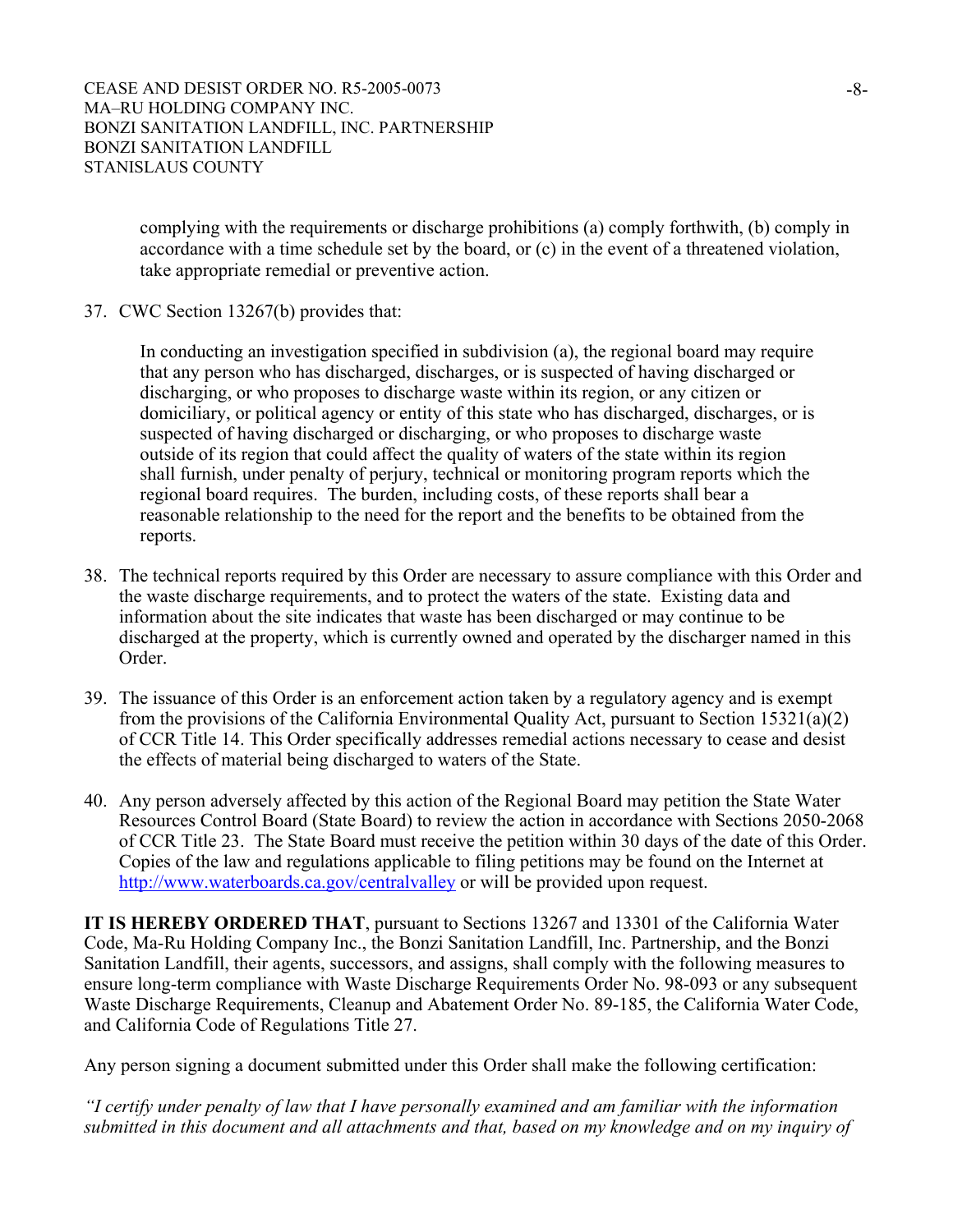*those individuals immediately responsible for obtaining the information, I believe that the information is true, accurate, and complete. I am aware that there are significant penalties for submitting false information, including the possibility of fine and imprisonment."* 

#### **Corrective Action – Groundwater Degradation and Monitoring**

- 1. By **6 May 2005**, the Discharger shall submit a report showing that it is continuously operating extraction wells EW-2 and EW-3 of the existing groundwater and landfill gas extraction systems. During the initial start up the Discharger shall follow the reporting requirements outlined in Item 9 below.
- 2. By **30 June 2005** the Discharger shall submit a report showing that it is continuously operating extraction well EW-1.
- 3. By **31 May 2005,** the Discharger shall submit a report certifying that the groundwater detection monitoring system meets the requirements in Section 20385, Section 20415(b)(1)(B), Section 20415(e) and Section 20420 of CCR Title 27.
- 4. By **31 May 2005,** the Discharger shall submit a report certifying that all monitoring points identified in WDRs Order No. 98-093 meet the standards in Section 20415(b)(4) of CCR Title 27.
- 5. By **15 June 2005**, the Discharger shall resubmit the 2004 annual monitoring report, which includes the appendix II constituents of concern required by Section 258 of the Code of Federal Regulations Title 40 Subtitle D analyzed at the appropriate detection limits.
- 6. By **31 July 2005**, the Discharger shall provide financial assurance for all corrective action measures as required by Title 27 California Code of Regulations, Division 2, Chapter 6. Furthermore, the Discharger shall conduct an annual review of the financial assurance for initiating and completing corrective action, and submit a report for Executive Officer review and approval. This review shall be submitted on 30<sup>th</sup> of April of each calendar year. The assurances of financial responsibility shall name the Regional Board as beneficiary and shall provide that funds for corrective action shall be available to the Regional Board upon the issuance of any order under California Water Code, Division 7, Chapter 5. The Discharger shall adjust the cost annually to account for inflation and any changes in facility design, construction, or operation.
- 7. By **1 August 2005**, the Discharger shall submit a report demonstrating that it has a complete and operational corrective action remediation and monitoring system capable of capturing all contaminants from passing the point of compliance, as well as removing VOCs, metals and other constituents of concern from the wells affected by the release from the facility. The report shall discuss how the system shall be operated continuously until all constituents of concern have achieved their water quality protection standard at the point of compliance.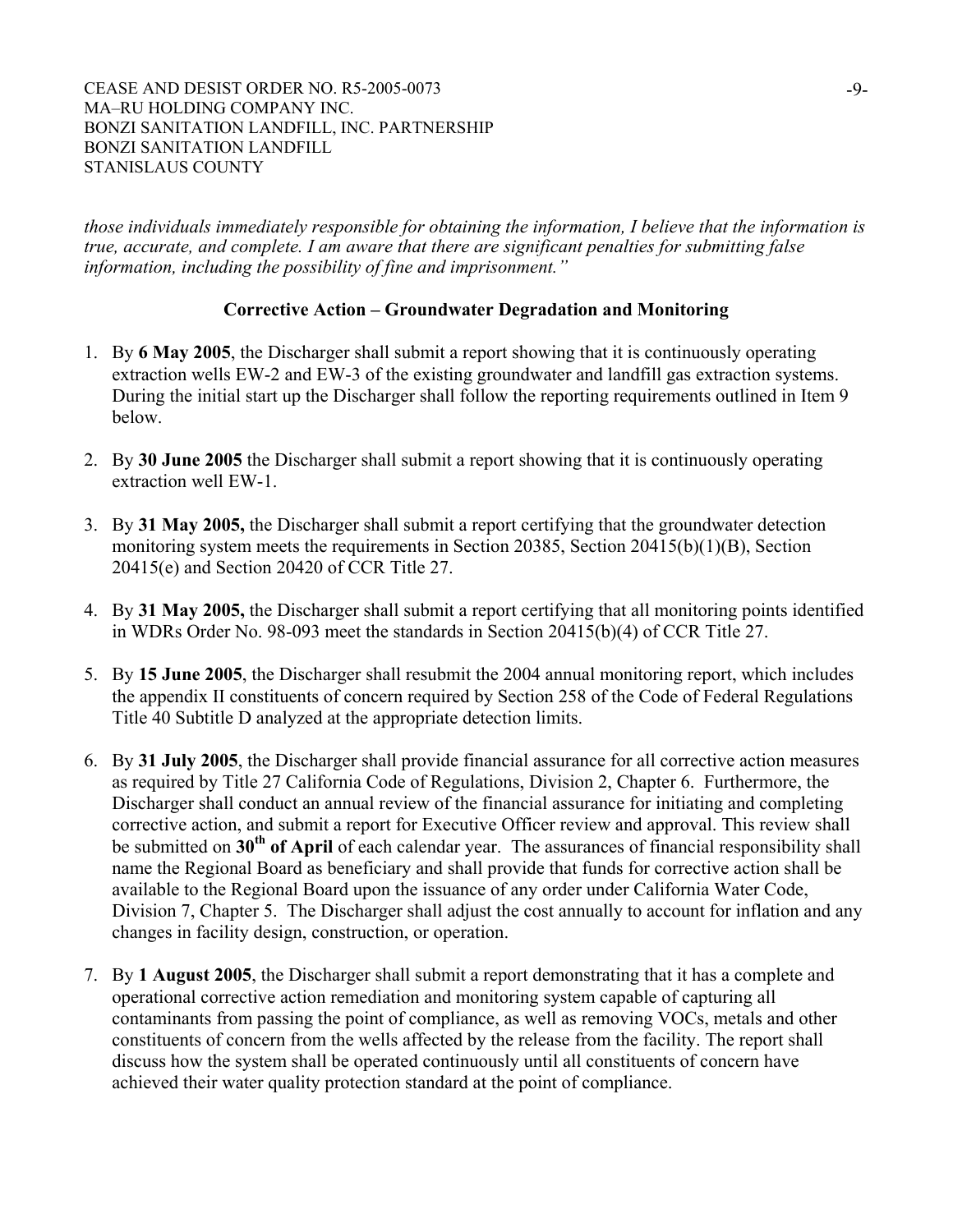- 8. By **1 August 2005,** the Discharger shall maintain a corrective action monitoring system, in compliance with Section 20415(b)(1)(D) of CCR Title 27 and approved by the Executive Officer, to evaluate the continuous operational performance of the corrective action remediation systems.
- 9. On **the first day of each month (beginning with the month of June 2005)**, the Discharger shall submit a progress report on the status of the corrective action measures during the previous month. The report shall include: total hours of operation of all remediation systems/per day; an evaluation of the performance of each individual extraction point (both landfill gas and groundwater); the volume of water discharged from the system; the amount of kilowatts used by both the gas extraction system and the groundwater extraction system; the mass of contaminates removed by the gas extraction system; and the location of discharge of the treated water.

#### **Post Closure Maintenance – WMU I**

- 10. By **31 July 2005**, the Discharger shall provide financial assurance for post closure maintenance as required by Title 27 California Code of Regulations, Division 2, Chapter 6 for WMU I. The Discharger shall conduct an annual review of the financial assurance for closure and post closure maintenance, and submit a report for Executive Officer review and approval. This review shall be submitted on **30<sup>th</sup> of April** of each calendar year. The assurances of financial responsibility shall provide that funds for closure and post closure maintenance shall name the Regional Board as beneficiary and shall be available to the Regional Board upon the issuance of any order under California Water Code, Division 7, Chapter 5. The Discharger shall adjust the cost annually to account for inflation and any changes in facility design, construction, or operation.
- 11. By **15 November 2005**, the Discharger shall submit a Final Construction Quality Assurance Report certified by a Licensed California Professional Engineer or a Licensed California Engineering Geologist stating that the final cover has been restored on the closed WMU I and meets the performance standards in Section 20950(a)(2)(A) and Section 21090 of CCR Title 27. This report shall comply with Section 20234 of CCR Title 27.

#### **Waste Management Units II, III & IV**

- 12. By **13 May 2005** the Discharger shall submit for Executive Officer approval a technical report showing how the Discharger will ensure the wastes accepted at Unit IV are "inert" as defined in the Waste Discharge Requirements*.* The report shall be immediately implemented.
- 13. By **30 July 2005**, the Discharger shall submit waste characterization report of the waste discharged into Unit IV and determine what percentage does not meet the Discharge Specification B.6 of WDRs Order No. 89-093.
- 14. By **30 August 2005**, the Discharger shall submit a soil and groundwater monitoring plan to determine if Unit IV had a release. At a minimum, samples shall be taken from the bottom of the waste, soil, and leachate.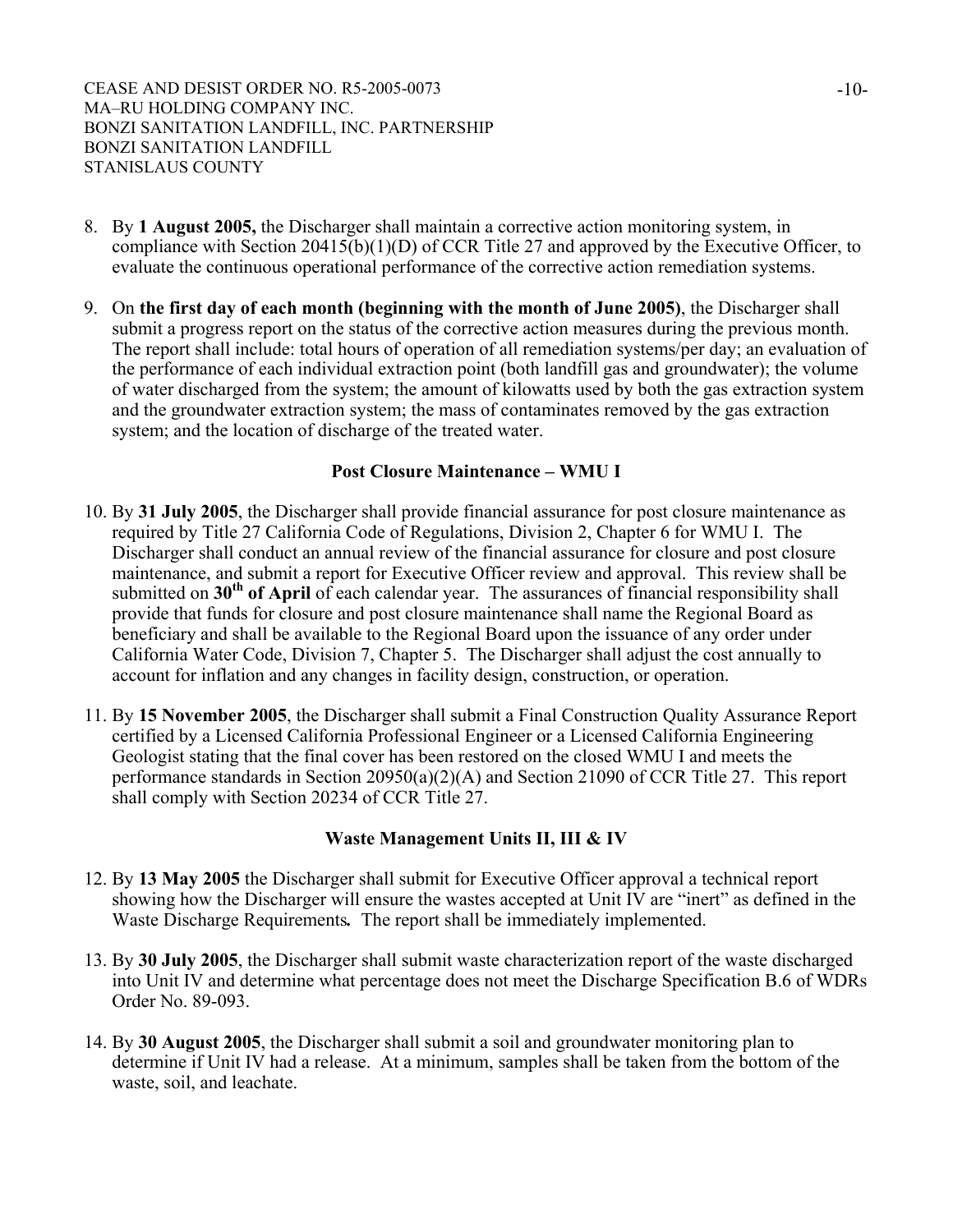- 15. By **30 November 2005**, the Discharger shall submit the results from the above investigation. The results shall include an evaluation of the data*,* a discussion of whether the monitoring evidence indicates current groundwater degradation; whether there is the potential for future groundwater degradation.
- 16. By **31 July 2005**, the Discharger shall provide financial assurance for corrective action, closure and post closure maintenance as required by Title 27 California Code of Regulations, Division 2, Chapter 6 for Waste Management Units II, III, and IV. The Discharger shall conduct an annual review of the financial assurance for closure and post closure maintenance, and submit a report for Executive Officer review and approval. This review shall be submitted on 30<sup>th</sup> of April of each calendar year. The assurances of financial responsibility shall provide that funds for closure and post closure maintenance shall name the Regional Board as beneficiary and shall be available to the Regional Board upon the issuance of any order under California Water Code, Division 7, Chapter 5. The Discharger shall adjust the cost annually to account for inflation and any changes in facility design, construction, or operation.
- 17. **By 1 September 2005**, the Discharger shall submit a topographic survey of the intermediate cover thickness in all areas mantling Waste Management Units II, III and IV. In addition, the report should include the calculated slope of the upper surface and an evaluation of the run-on/run-off structures of each unit.
- 18. By **15 October 2005,** the Discharger shall submit a closure plan for Waste Management Units II and III that complies with CCR Title 27. The plan shall propose a closure date, which shall be as soon as technically and economically feasible.
- 19. By **15 October 2005,** the Discharger shall submit a JTD to update the Waste Discharge Requirements to reflect current operations of the landfill and closure timelines.
- 20. **Beginning 1 August 2005**, and by the first day of the second month following each calendar quarter **(i.e., by 1 February, 1 May, 1 August, and 1 November each year)**, the Discharger shall submit a progress report describing the work completed to date regarding each of the above requirements.

In accordance with California Business and Professions Code Sections 6735, 7835, and 7835.1, engineering and geologic evaluations and judgments shall be performed by or under the direction of registered professionals competent and proficient in the fields pertinent to the required activities. All technical reports specified herein that contain workplans for, that describe the conduct of investigations and studies, or that contain technical conclusions and recommendations concerning engineering and geology shall be prepared by or under the direction of appropriately qualified professional(s), even if not explicitly stated. Each technical report submitted by the Discharger shall contain a statement of qualifications of the responsible licensed professional(s) as well as the professional's signature and/or stamp of the seal.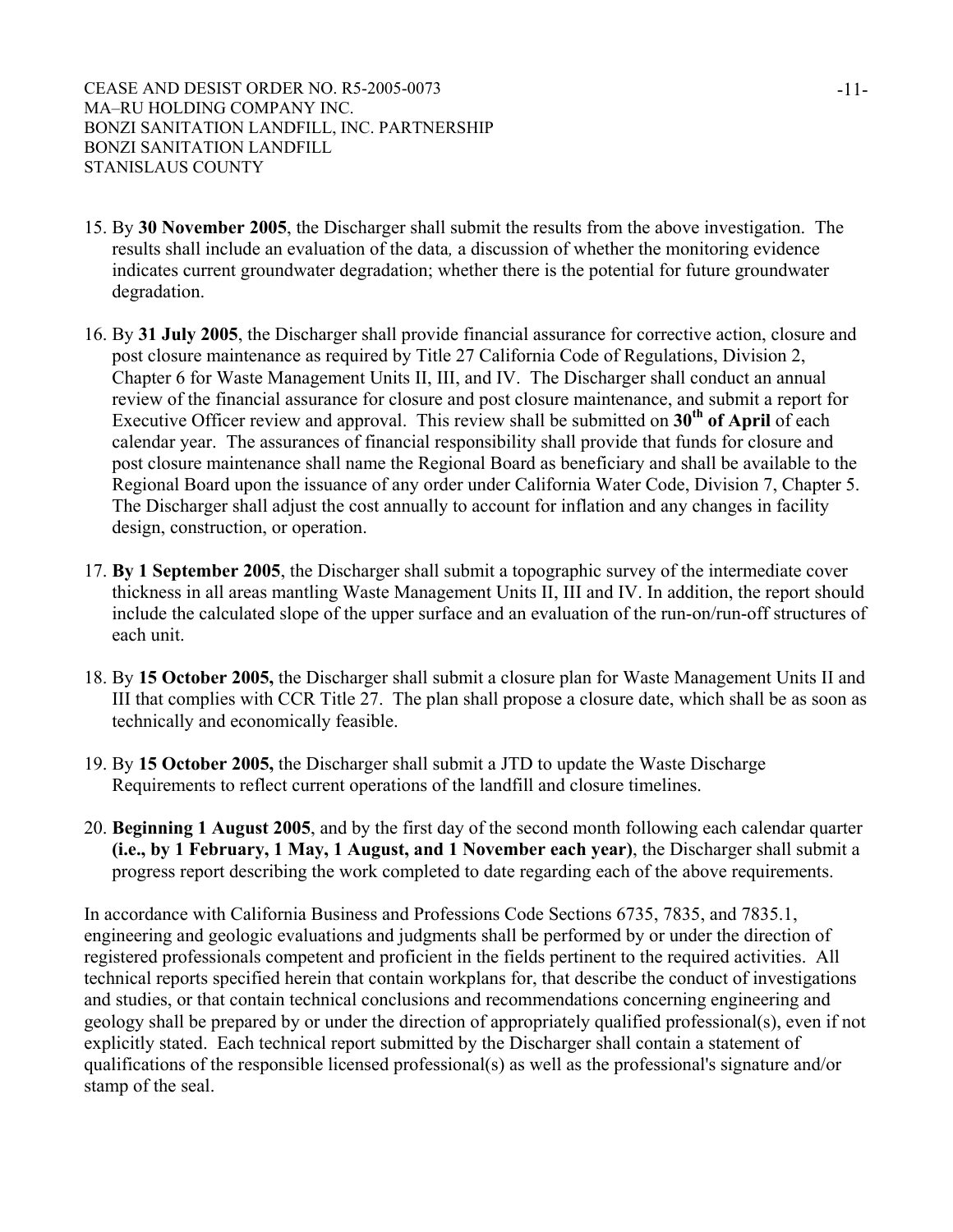If, in the opinion of the Executive Officer, the Discharger fails to comply with the provisions of this Order, the Executive Officer may refer this matter to the Attorney General for judicial enforcement or may issue a complaint for administrative civil liability.

I, THOMAS R. PINKOS, Executive Officer, do hereby certify the foregoing is a full, true, and correct copy of an Order adopted by the California Regional Water Quality Control Board, Central Valley Region, on 29 April 2005.

 $\mathcal{L}_\text{max}$  and  $\mathcal{L}_\text{max}$  and  $\mathcal{L}_\text{max}$  and  $\mathcal{L}_\text{max}$  and  $\mathcal{L}_\text{max}$  and  $\mathcal{L}_\text{max}$ 

THOMAS R. PINKOS, Executive Officer

AMENDED

HDH/VJI/WSW: 29-Apr-05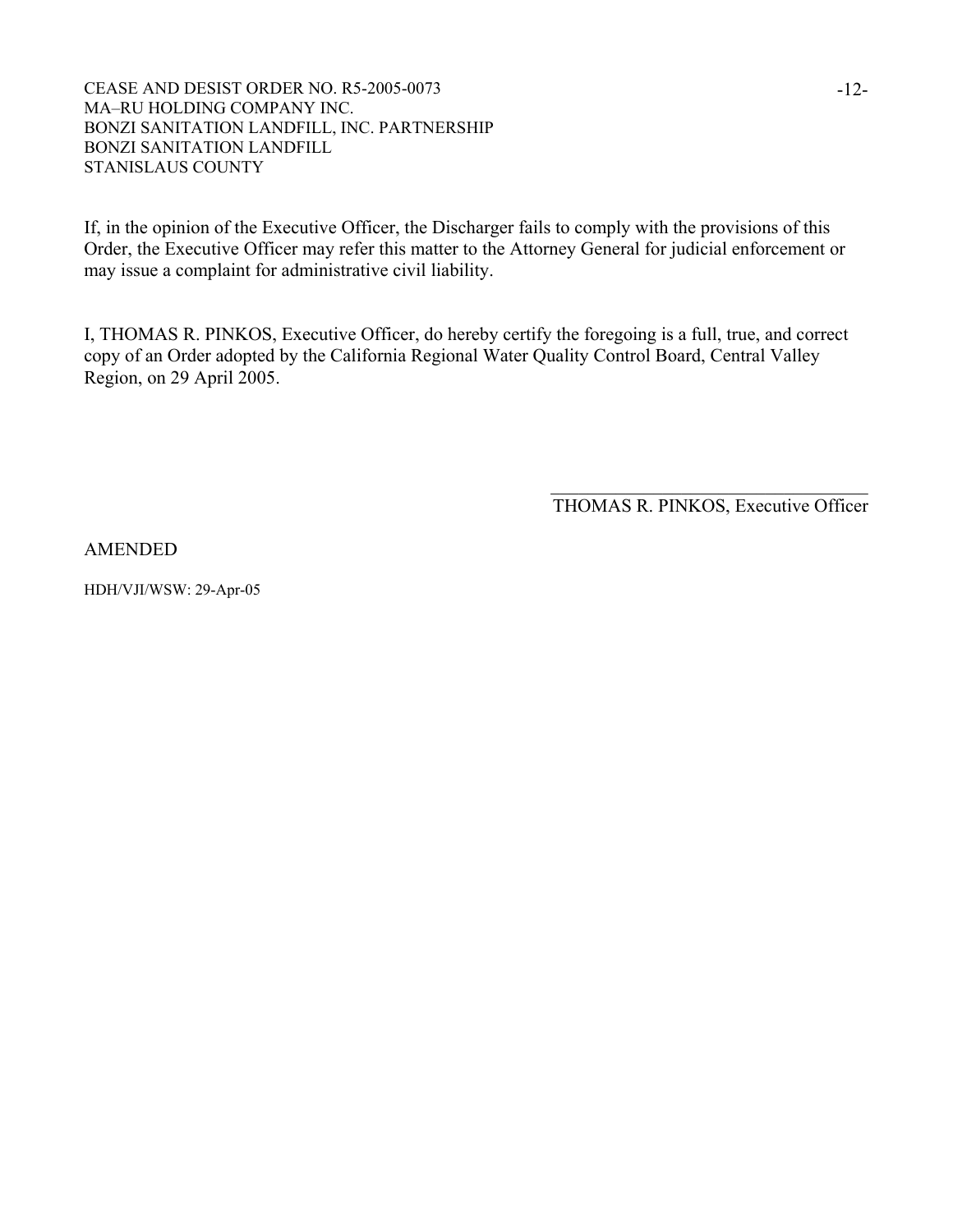| Received:<br>DEC.27.2005                         | 4:27PM                                                                                                                                                               | CA DIST.ATTYS.ASSOC.                                                | 2886                                                                                               |        | NO.258                         | P.1/17                                       |
|--------------------------------------------------|----------------------------------------------------------------------------------------------------------------------------------------------------------------------|---------------------------------------------------------------------|----------------------------------------------------------------------------------------------------|--------|--------------------------------|----------------------------------------------|
|                                                  |                                                                                                                                                                      |                                                                     |                                                                                                    |        |                                |                                              |
| $\mathbf{1}$<br>$\mathbf{2}$<br>3<br>4<br>5<br>б | Deputy District Attorney<br>11 <sup>th</sup> and I Streets, Rom 200 2 <sup>nd</sup> Floor<br>Modesto, California 95353<br>(209) 525-5550<br>Attorneys for the People |                                                                     | CAROL SHIPLEY<br>STANISLAUS COUNTY ASSISTANT DISTRICT ATTORNEY                                     |        | F11.52<br>205 DEC 23 AT 11: 01 |                                              |
| 7                                                |                                                                                                                                                                      |                                                                     |                                                                                                    |        |                                |                                              |
| 8                                                |                                                                                                                                                                      |                                                                     | SUPERIOR COURT OF THE STATE OF CALIFORNIA                                                          |        |                                |                                              |
| 9                                                |                                                                                                                                                                      |                                                                     | FOR THE COUNTY OF STANISLAUS                                                                       |        |                                |                                              |
| 10                                               |                                                                                                                                                                      |                                                                     |                                                                                                    |        |                                |                                              |
| 11                                               |                                                                                                                                                                      |                                                                     | THE PEOPLE OF THE STATE OF CALIFORNIA,                                                             |        |                                | CASE NO. 376882                              |
| 12                                               | VS.                                                                                                                                                                  | Plaintiff,                                                          |                                                                                                    |        |                                | STIPULATED JUDGMENT<br>FOR INJUNCTION, CIVIL |
| 13                                               |                                                                                                                                                                      | MA-RU HOLDING COMPANY, INC. and<br>BONZI SANITATION LANDFILL, (GP), |                                                                                                    | RELIEF | PENALTIES, AND                 |                                              |
| 14                                               |                                                                                                                                                                      |                                                                     |                                                                                                    |        |                                |                                              |
| 15                                               |                                                                                                                                                                      | Defendants.                                                         |                                                                                                    |        |                                |                                              |
| 16                                               |                                                                                                                                                                      |                                                                     |                                                                                                    |        |                                |                                              |
| 17                                               |                                                                                                                                                                      |                                                                     |                                                                                                    |        |                                |                                              |
| 18                                               |                                                                                                                                                                      |                                                                     | Plaintiff, THE PEOPLE OF THE STATE OF CALIFORNIA, having filed their complaint                     |        |                                |                                              |
| 19                                               |                                                                                                                                                                      |                                                                     | herein, CAROL SHIPLEY, Assistant District Attorney of Stanislaus County, by and through GLORIA     |        |                                |                                              |
| 20                                               |                                                                                                                                                                      |                                                                     | M. MAS, Deputy District Attorney of Stanislaus County, and defendants MA-RU HOLDING                |        |                                |                                              |
| 21                                               |                                                                                                                                                                      |                                                                     | COMPANY, INC., and BONZI SANITATION LANDFILL (GP), hereby stipulate and consent to the             |        |                                |                                              |
| 22                                               |                                                                                                                                                                      |                                                                     | entry of the Permanent Injunction and Final Judgment Pursuant to Stipulation. This Stipulated      |        |                                |                                              |
| 23                                               |                                                                                                                                                                      |                                                                     | Judgment is entered into based in part on representations made and reaffirmed by these named       |        |                                |                                              |
| 24                                               |                                                                                                                                                                      |                                                                     | defendants herein, that certain payments will be made according to the terms of the Stipulated     |        |                                |                                              |
| 25                                               | Judgment.                                                                                                                                                            |                                                                     |                                                                                                    |        |                                |                                              |
| 26                                               |                                                                                                                                                                      |                                                                     | Upon the consent of the parties hereto, and it appearing to the court that there is good cause for |        |                                |                                              |
| 27                                               |                                                                                                                                                                      |                                                                     |                                                                                                    |        |                                |                                              |
| mm,                                              |                                                                                                                                                                      |                                                                     |                                                                                                    |        |                                |                                              |
| $7 - 1$                                          | $C_1C_1$ 'All                                                                                                                                                        |                                                                     | ATTILA IIA LIBRAA HILLA                                                                            |        | 111 L. P. A. L. P.             |                                              |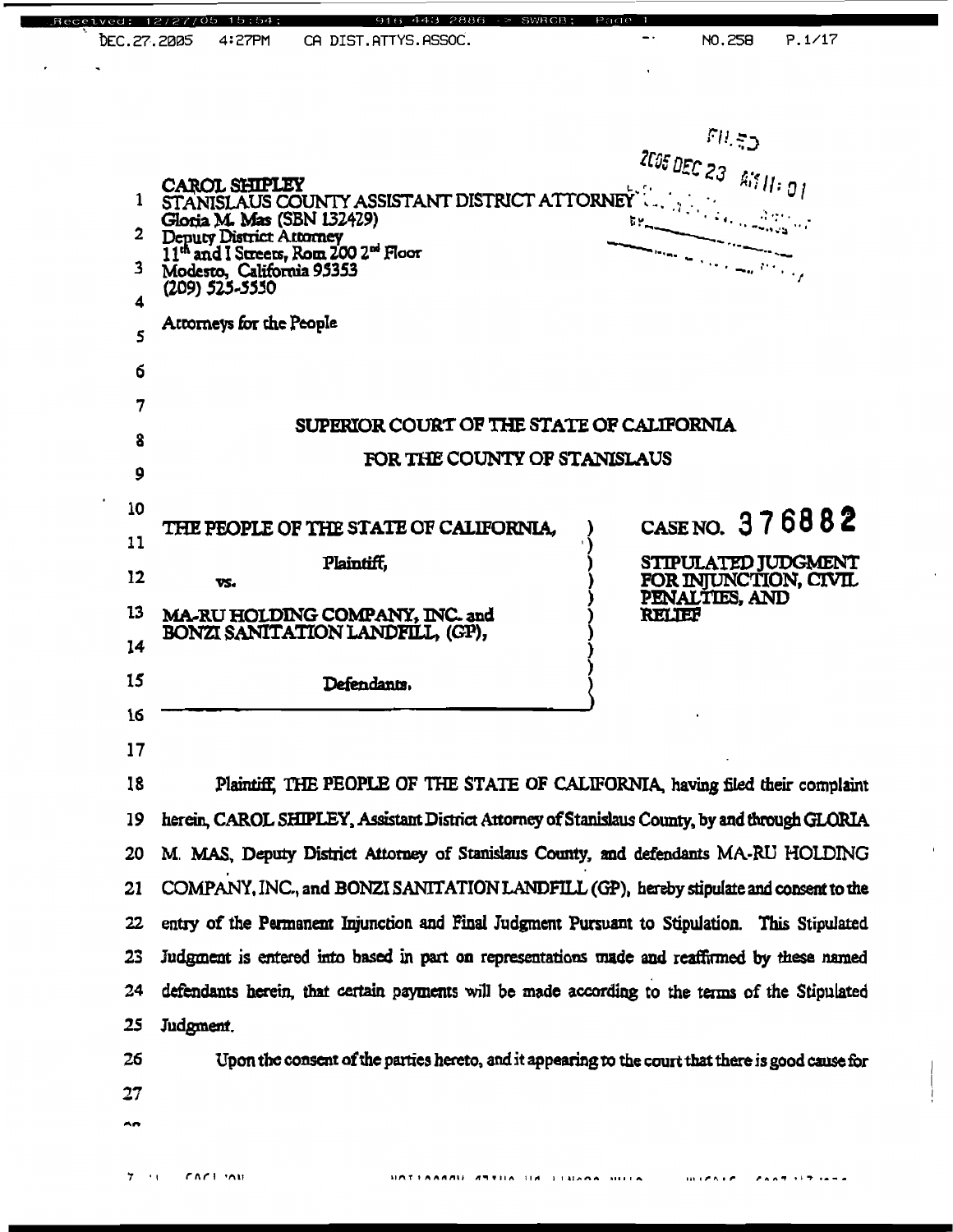the entry of this Stipulated Judgment,  $\mathbf{1}$ 

 $\overline{\mathbf{2}}$ 

IT IS ORDERED, ADJUDGED AND DECREED as follows:

This court has jurisdiction of the subject matter of this action and each of the parties 3  $\mathbf{1}$ . hereto.  $\boldsymbol{4}$ 

2. The injunctive provisions of this Stipulated Judgment are applicable to defendants, their  $\mathsf{S}$ subsidiaries and divisions, and any agent, employee, representative and all persons, partners, 6 corporations, or other entities acting by, through, under, or on behalf of defendants and all persons in 7 concert with or participating with said defendants with actual or constructive knowledge of this 8 injunction, only insofar as they are doing business in the State of California and confined to defendants' 9 landfill operations in the County of STANISLAUS and throughout the state of California. 10

11 Pursuant to Business and Practice Code §17206, Defendants are hereby permanently  $3<sub>1</sub>$  $12$ enioined from:

Violating §17200 of the Business and Professions Code as detailed in the Complaint 13 a)

Violating the Terms and Conditions of this Stipulated Judgment (Exhibit A) 14 P)

15 c) Violating Penal Code Section 115.

16  $4<sup>1</sup>$ Defendants shall pay the sum of ONE MILLION FIVE HUNDRED THOUSAND  $17$ DOLLARS (\$1,500,000,00) in civil penalties and cy pres restitution to be paid as follows:

18 If any violations occur pursuant to Section 3b, the amount of penalty is delineated in  $a)$ 19 Exhibit B. The penalties delineated in Exhibit B are payable to the State Water Resources 20 Control Board Cleanup and Abatement Account.

21 If any violations occur pursuant to Section 3c of this Stipulated Judgment, the penalty is b) 22 in the amount of \$100,000.00. The penalty is payable to Stanislaus County District Attorney 23 177A DA Enforce Consumer Protection Laws, Org# 23310.

24 These penalties discussed in this Section shall be STAYED for a period of three (3) c) 25 years, beginning on the filing of this Stipulated Judgment, on the condition that no further violations occur pursuant to Sections 3b and 3c of this Stipulated Judgment. It is understood 26 27 that the stayed portion of the civil penalty for any item shall immediately be due and owed after

ъÃ

 $\frac{1}{2}$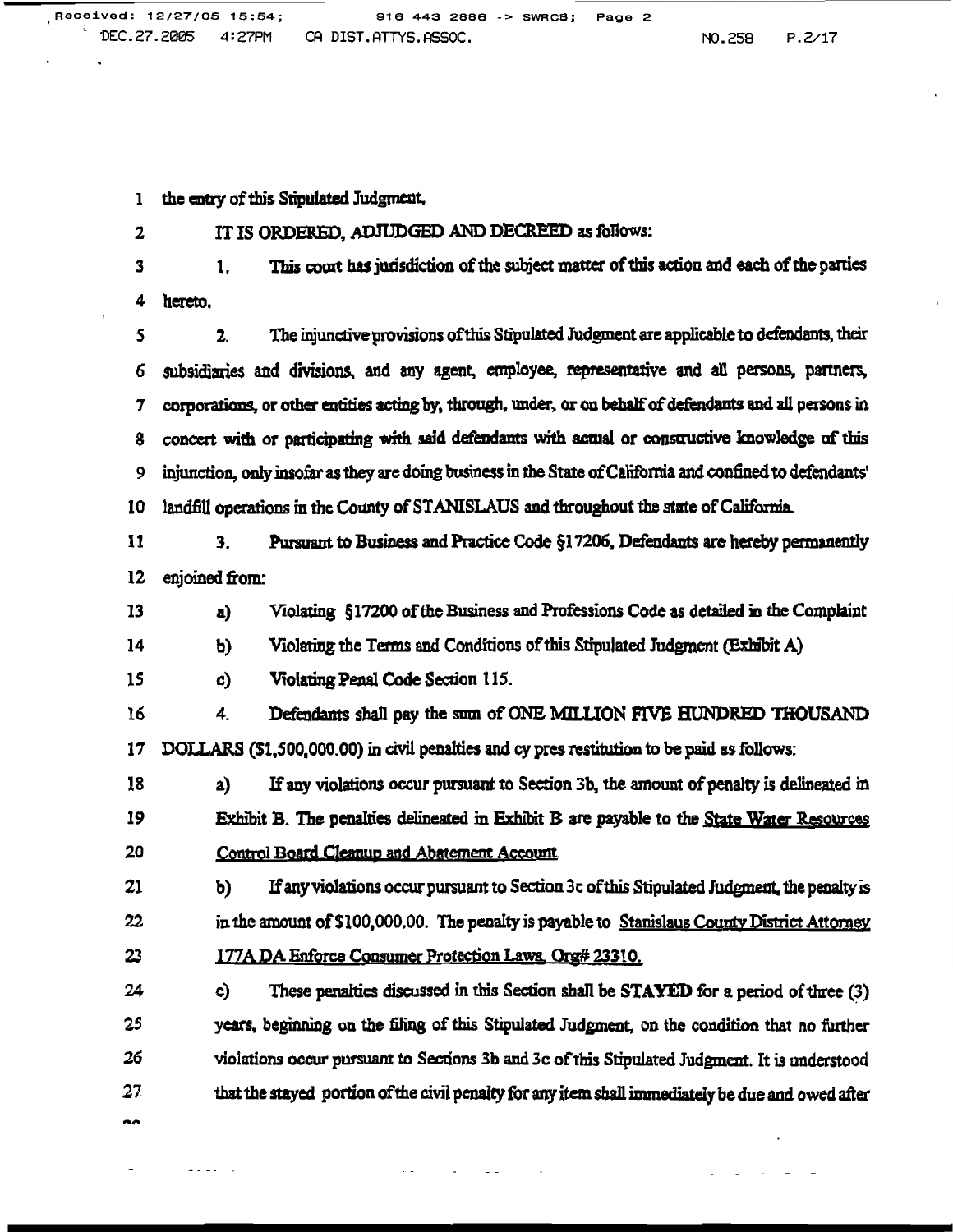a finding of any violation of that item as described in 3b and 3c. A determination of a violation  $\mathbf{I}$ can only be made by Board Resolution or Order adopted after appropriate public notice giving  $\overline{2}$ the defendants an opportunity for a hearing, or by a Superior Court Judge. If no violations of 3 Section 3b and 3c occur during the three year period, the stay will become permanent. 4

S

Nothing in this Stipulated Judgment precludes any agency or department from imposing 6  $5<sub>1</sub>$ and assessing additional penalties, issuing new Orders, and filing subsequent actions for future 7 violations of the law. The stayed amounts in Section 4 are in addition to any other actions either 8 agency or department wishes to pursue. The Penalties in Exhibit B will be assessed through the due 9 date of this Stipulated Judgment, and either agency or department may take additional enforcement 10 actions after that date. 11

 $12$ 

In addition, defendants shall pay the sum of FOUR HUNDRED AND FIFTY  $13$ 6. THOUSAND DOLLARS (\$450,000.00) to a Supplemental Environmental Program, Recovery Costs,  $14$ as follows: 15

Defendants shall pay the sum of TWO HUNDRED TWENTY FIVE THOUSAND 16 a) 17 DOLLARS (\$225,000.00), as partial recovery of costs in this matter. Said payment shall be 18 made payable to the State Water Resources Control Board Cleanup and Abatement Account. 19 b) Defendant shall pay the sum of ONE HUNDRED TWENTY FIVE

20 THOUSAND DOLLARS (\$125,000.00), to the Secretary of the California Environmental 21 Protection Agency. This money shall be deposited into the Environmental Enforcement and 22 Training Account under the authority of Penal Code Section 14301.

c) Defendant shall pay the sum of ONE HUNDRED THOUSAND DOLLARS

24 (\$100,000.00) as partial recovery of costs in this matter. Said payment shall be made payable 25 to the Stanislaus County District Attorneys 177A DA Enforce Consumer Protection Laws, Org 26 # 23310, pursuant to Business and Professions Code §17200.

 $27$ 

23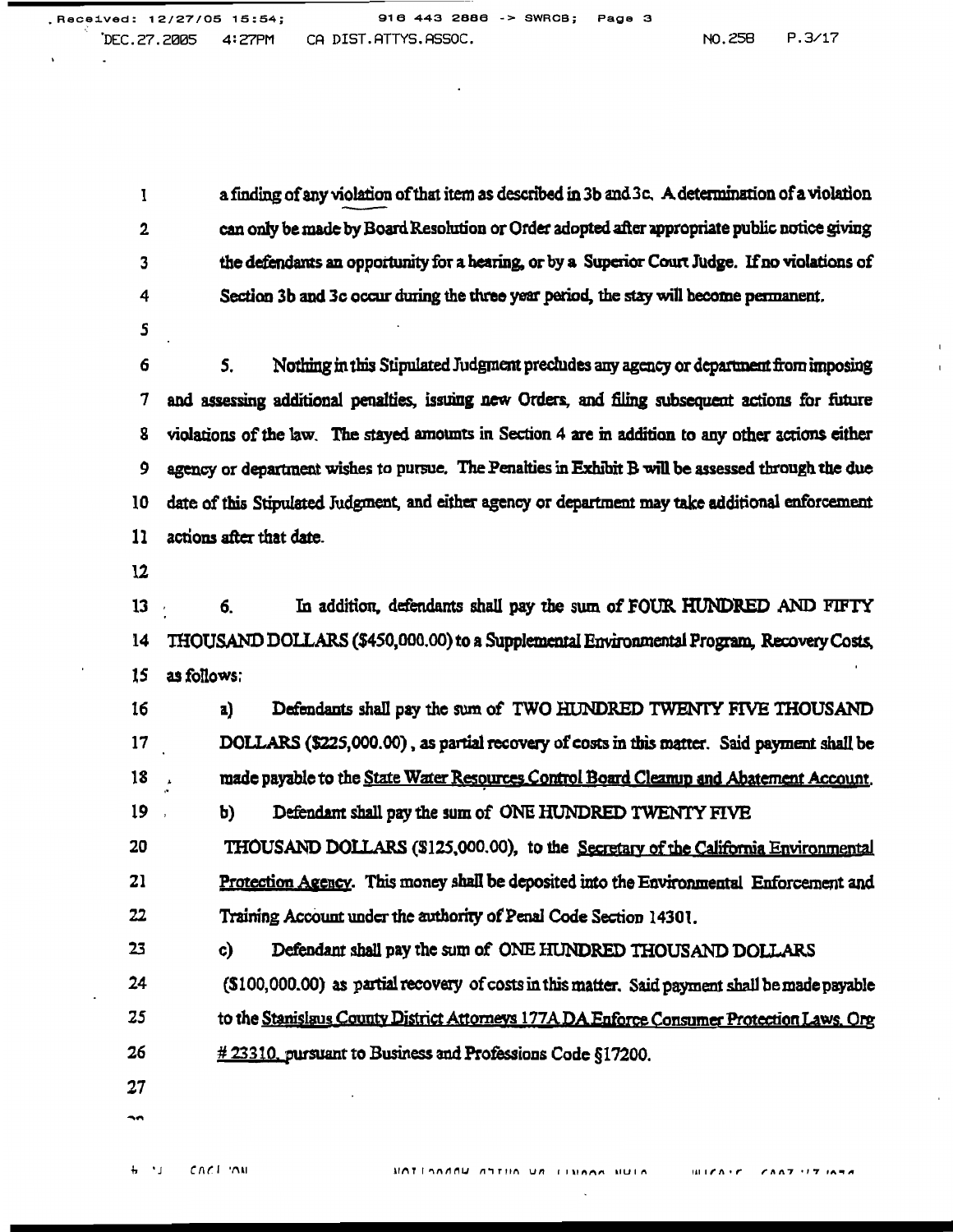Defendants shall pay the sum of EIGHT HUNDRED SIXTY-EIGHT DOLLARS AND  $\mathbf{1}$ 7.  $\overline{\mathbf{c}}$ EIGHTY CENTS (\$868.80) payable to the Stanislaus County Superior Court.

3

Defendants waive all objections to employees from the Central Valley Regional Water 4 8. Quality Control Board entering upon their landfill operations at 2650 West Hatch, Modesto, CA, for 5 the purpose of inspection and enforcement of the terms of this Stipulated Judgment. 6

7

8

#### 9. Matters Covered by This Stipulated Judgment,

9 a) Subject to the reservations set forth in this Section, final approval of this Stipulated Judgment by the Court and defendants' performance of all the obligations set forth in this Stipulated 10 Judgment resolves all civil, criminal and administrative claims of the Plaintiff for the alleged violations 11 set forth in the complaint in this matter and for any other claims based on the underlying facts alleged in 12 the complaint that could have been asserted against defendants as of the date of entry of this Stipulated 13  $14$ Judgment.

15 b) Except as expressly provided in this Stipulated Judgment, nothing in this Stipulated 16 Judgment is intended nor shall it be construed to preclude any state or county agency from exercising 17 its authority under any law, statute or regulation. The signing of this Stipulated Judgment shall not be 18 used by any non governmental agency as an admission of wrongdoing by the defendants, the 19 defendants' successor in interest, the employees of the defendants, the owners/shareholders of the 20 defendants, the officers/directors of the defendants, or any assigns, in any third party claim/litigation. 21 c) Defendants by their signature attest that they have authority to enter into this Stinulated

22 Judgment.

 $\overline{a}$   $\overline{a}$   $\overline{a}$   $\overline{a}$   $\overline{a}$   $\overline{a}$   $\overline{a}$   $\overline{a}$   $\overline{a}$   $\overline{a}$   $\overline{a}$   $\overline{a}$   $\overline{a}$   $\overline{a}$   $\overline{a}$   $\overline{a}$   $\overline{a}$   $\overline{a}$   $\overline{a}$   $\overline{a}$   $\overline{a}$   $\overline{a}$   $\overline{a}$   $\overline{a}$   $\overline{$ 

23 10. All checks shall be sent to the Stanislaus County District Attorney's Office, attention: Donna Robinson, Stanislaus County Courthouse, P.O. Box 442, Modesto, CA 95353. All amounts 24 25 are due within two years of the filing of this Stipulated Judgment. The first installment of TWO 26 HUNDRED TWENTY FIVE THOUSAND DOLLARS (\$225,000.00) as described in Sections 6b and 6c is due within one year (365 days) of the filing of this Stipulated Judgment. The balance as described 27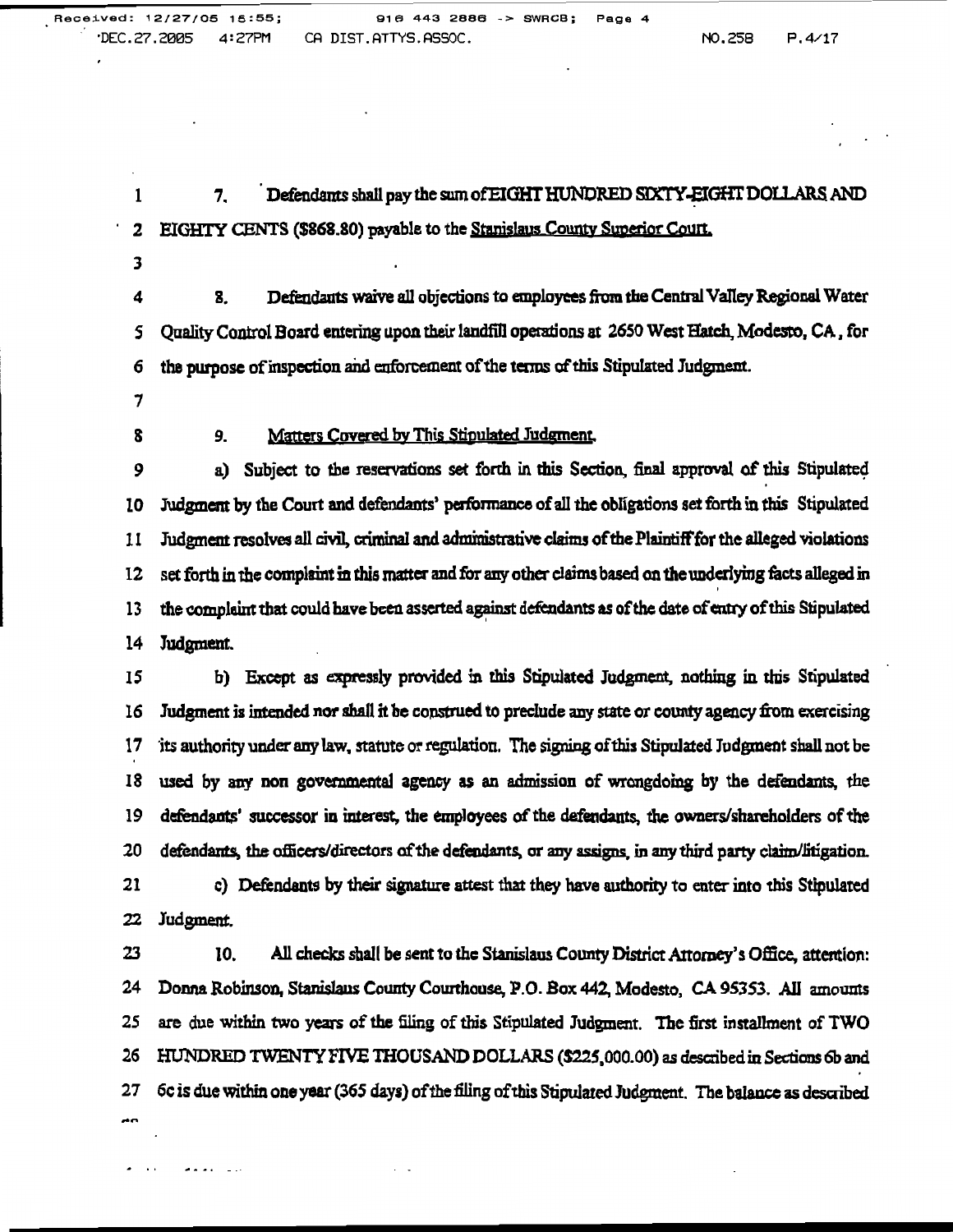in 6a is due the following year.  $\mathbf{1}$ 

This Stipulated Judgment shall go into effect immediately upon entry hereof. Entry is  $\mathbf{2}$ 11. authorized immediately upon filing. 3

4 Dated: Cacanber 5  $\frac{1}{2}$ 6  $\boldsymbol{\tau}$ Dated: ġ 9 10 Dated: December  $15^{15}$ , 2005<br>Dated: *Percil C<sup>74</sup>, 2005* 11  $12$ 13  $14$ 15 16  $17$ 18 Dated: December 19, 2005 19 20  $21$ IT IS ORDERED. ADJUDGED AND DECREED. 22 --

**RU HOLDING COMPANY, INC.** Authorized Representative

Page 5

Bv:

Douglas Neibauer, Esquire Attorney for<br>MA-RU HOLDING COMPANY, INC.

BONŽI LANDFILL. (GP) **Authorized Representative** 

B٧

Douglas Neibauer, Esquire Attorney for BONZILANDFILL, (GP)

**CAROL SHIPLEY** ASSISTANT DISTRICT ATTORNEY

Βv

GLORIA M. MAS DEPUTY DISTRICT ATTORNEY

| دے             | Dated: |              |                                  |
|----------------|--------|--------------|----------------------------------|
| 24             |        | DEC 2 1 2005 | ROGER M. BEAUCHESNE              |
| 25             |        | $\bullet$    |                                  |
| 26             |        |              | JUDGE OF THE SUPERIOR COURT<br>٠ |
| 27             |        |              |                                  |
| $\overline{a}$ |        |              |                                  |

 $600717707$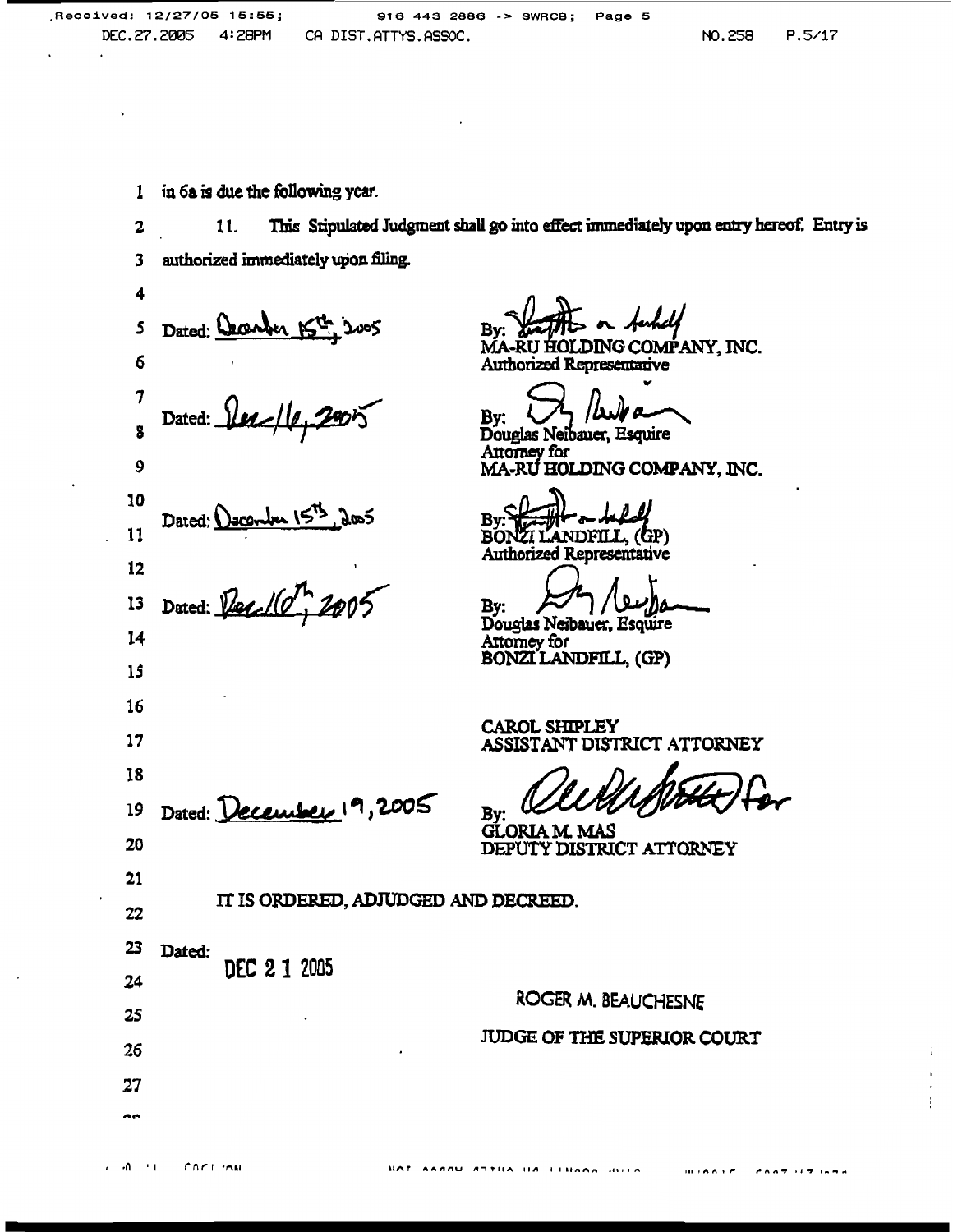$\ddot{\phantom{a}}$ 

 $\sim 100$   $\mu$ 

 $\mathcal{L}^{\mathcal{L}}$  and  $\mathcal{L}^{\mathcal{L}}$  .

 $\sim$ 

 $\mathbf{r}$ 

 $\sim$ 

## EXHIBIT A

 $\cdot$ 

 $\mathcal{L}^{\text{max}}_{\text{max}}$  , where  $\mathcal{L}^{\text{max}}_{\text{max}}$ 

 $\sim$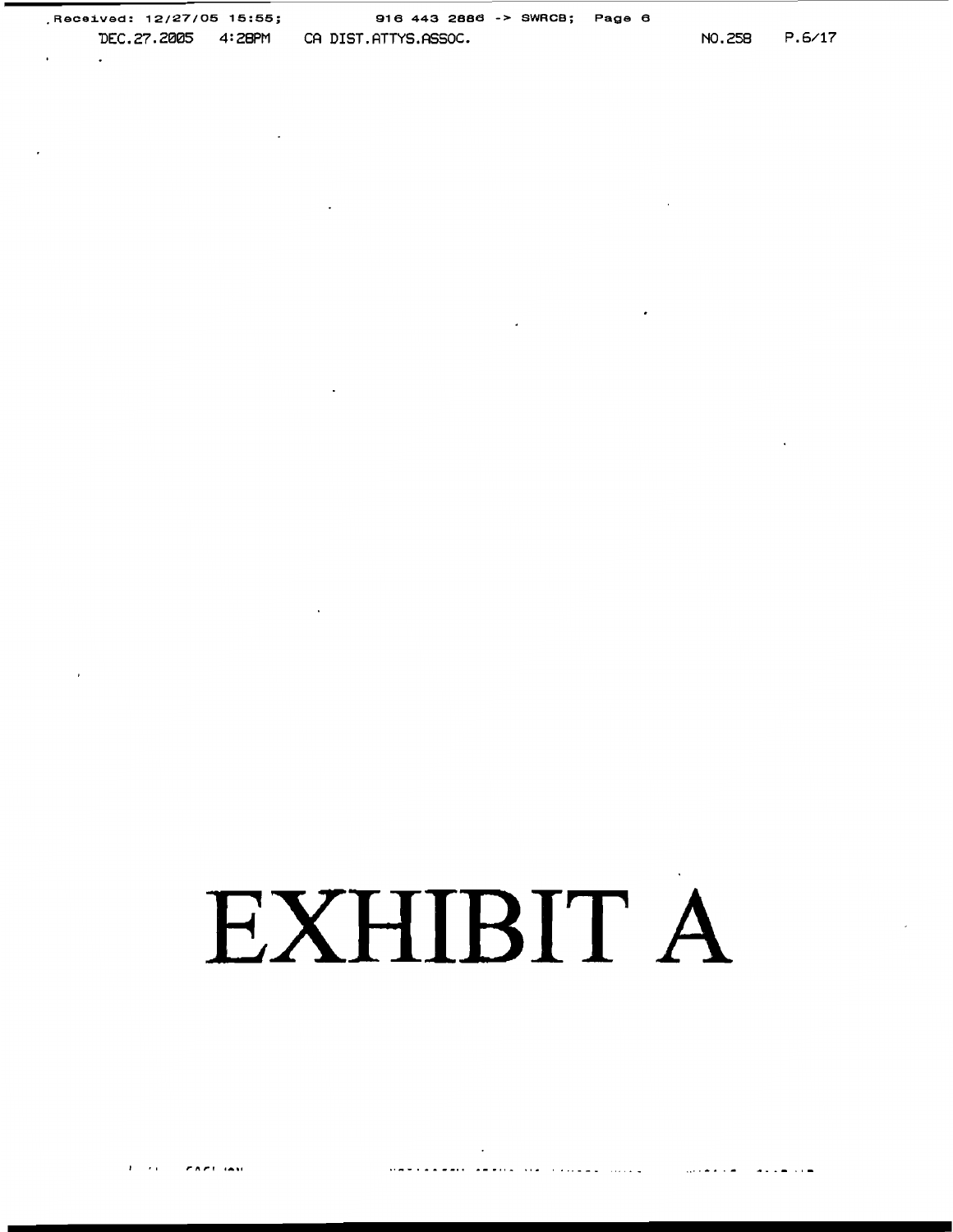#### **EXHIBIT A TERMS AND CONDITIONS**

All of the following technical reports shall be prepared by, or under the direction of, a California Registered Engineer or Professional Geologist, and shall be signed and stamped by the professional. Each document shall be submitted for the Executive Officer's review and approval, and shall contain all information necessary to review as a stand-alone report.

#### **Groundwater Monitoring System**

- 1. By 15 December 2005, the Discharger shall submit a Groundwater Monitoring System **Evaluation Report that shall include the following at a minimum:** 
	- a. A full evaluation of whether the present detection monitoring system complies with Title 27 Sections 20385, 20405, 20415(b)(1)(B), 20415(e) and 20420. This evaluation shall be based on current groundwater conditions as reported in the monitoring reports from Fall 2004 through the present. This requirement may be met by resubmitting the 12 July 2005 report to include all supporting data, documentation and analysis upon which the report and its conclusions are based (well completion logs, cross sections, well development logs, flow nets). If any monitoring well is determined to be unnecessary, then with Board staff concurrence, the monitoring well will be removed from the detection monitoring system and properly abandoned according to all applicable regulations.
	- b. A demonstration that all monitoring wells listed in Monitoring and Reporting Program No. 98-093 (or replacement wells) meet the performance standards described in Title 27 Section 20415(b)(4) and 40 CFR Part 258.51(c)(2). This report shall address each subsection of Section 20415(b)(4) and 40 CFR Part 258,51(c)(2) for every monitoring well associated with this facility. The report shall include all supporting data, documentation and analysis upon which the report and its conclusions are based (well completion logs, well development logs, etc.). The monitoring wells to be evaluated include wells both on the Discharger's property and off of the property.

If the Discharger or Board staff notes deficiencies, the Discharger will address these deficiencies such that the wells meet all performance standards in a report to be submitted 45 days after the deficiencies were identified. (For more detail see the 16 October 2003 Notice of Violation, the 15 June 2005 Notice of Violation, and Finding 4 of Cease and Desist Order R5-2005-0073.)

- c. A list of all domestic, agricultural, irrigation and municipal wells within one mile of the facility (not to extend beyond the Tuolumne River). The location of each well shall be displayed on a map.
- 2. Beginning with the 4<sup>th</sup> Quarter 2005, all monitoring wells listed in Monitoring and Reporting Program No. 98-093 shall be sampled and reports submitted as described in that document. Wells 85-6R, 86-10R, 85-12, 85-13, and 85-14 (if necessary based on the evaluation required by No. 1a) shall be replaced within 90 days of staff approval of the 19 October 2005 workplan. Until replaced, these wells are not subject to this requirement. The Discharger

December 14, 2005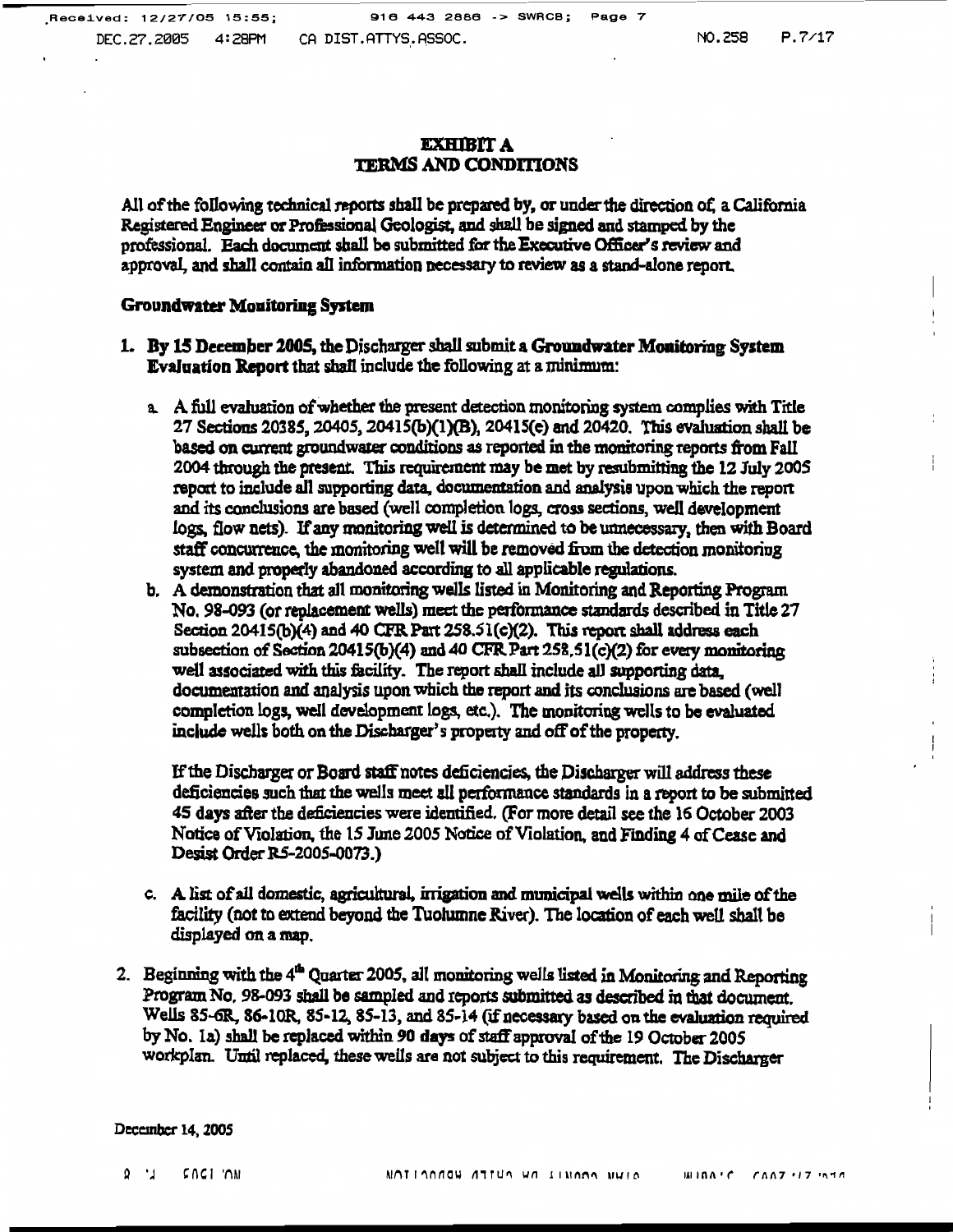$-2-$ 

shall notify Regional Board staff at least seven days prior to the 4<sup>th</sup> Ouarter 2005 sampling event.

- 3. 120 days after staff approval of the Groundwater Monitoring System Evaluation Report, the Discharger shall submit a Groundwater Monitoring System Upgrade Report that shall include the following at a minimum:
	- a. A full description of the actions taken to address all deficiencies of the detection monitoring system (including those described in the 15 June 2005 NOV and the above required report) and the actions taken to ensure that all monitoring wells meet the Title 27 performance standards. The report shall explain in detail how each deficiency has been resolved (i.e., wells replaced, wells redeveloped, etc). (For more detailed discussion on this issue, see the 15 June 2005 Notice of Violation, and Compliance Item #3 of Cease and Desist Order R5-2005-0073.)
	- b. Reasonably available information regarding well construction and pumping rates of the current domestic, agricultural, irrigation, and municipal wells listed in item 1c, above. The report shall include all supporting data, documentation and analysis upon which the report and its conclusions are based. (For more detail, see Finding 8 of Cease and Desist Order RS-2005-0073.)

#### Groundwater Monitoring Program

4. By 1 January 2006, the Discharger shall either resample and submit the results or submit a reevaluation of the previous analysis for the five-year 40 CFR Part 258 Appendix II sampling. The analysis shall report method detection limits and practical quantitation limits per the US EPA method listed in the 40 CFR Part 258 Appendix II or an approved method with lower limits. All peaks shall be reported, including those which cannot be quantified and/or specifically. Included with the submitted data shall be a complete evaluation of the 5year data as outlined in the August 1997 Standard Provisions and Reporting Requirements. The report shall address all concerns detailed in the 12 September 2005 Regional Board letter.

#### **Corrective Action Program**

5. Immediately upon the adoption of the judgment, the Discharger shall operate, maintain and monitor the groundwater treatment system so that the groundwater plume will be contained at the point of compliance as described in Section 20164 of Title 27. The groundwater treatment system will be run 24 hours a day, seven days a week. This requirement includes the operation of extraction wells EW-1, 2 and 3 and any added wells needed as a result of the capture zone analysis. This operation period only can be changed by submitting a report showing that a 24/7 operation period is not necessary to fully contain the plume, and upon written concurrence from Executive Officer. (For more detail refer to Findings 5, 6, 7, 8 and Compliance Items 1 and 7 of Cease and Desist Order R5-2005-0073.)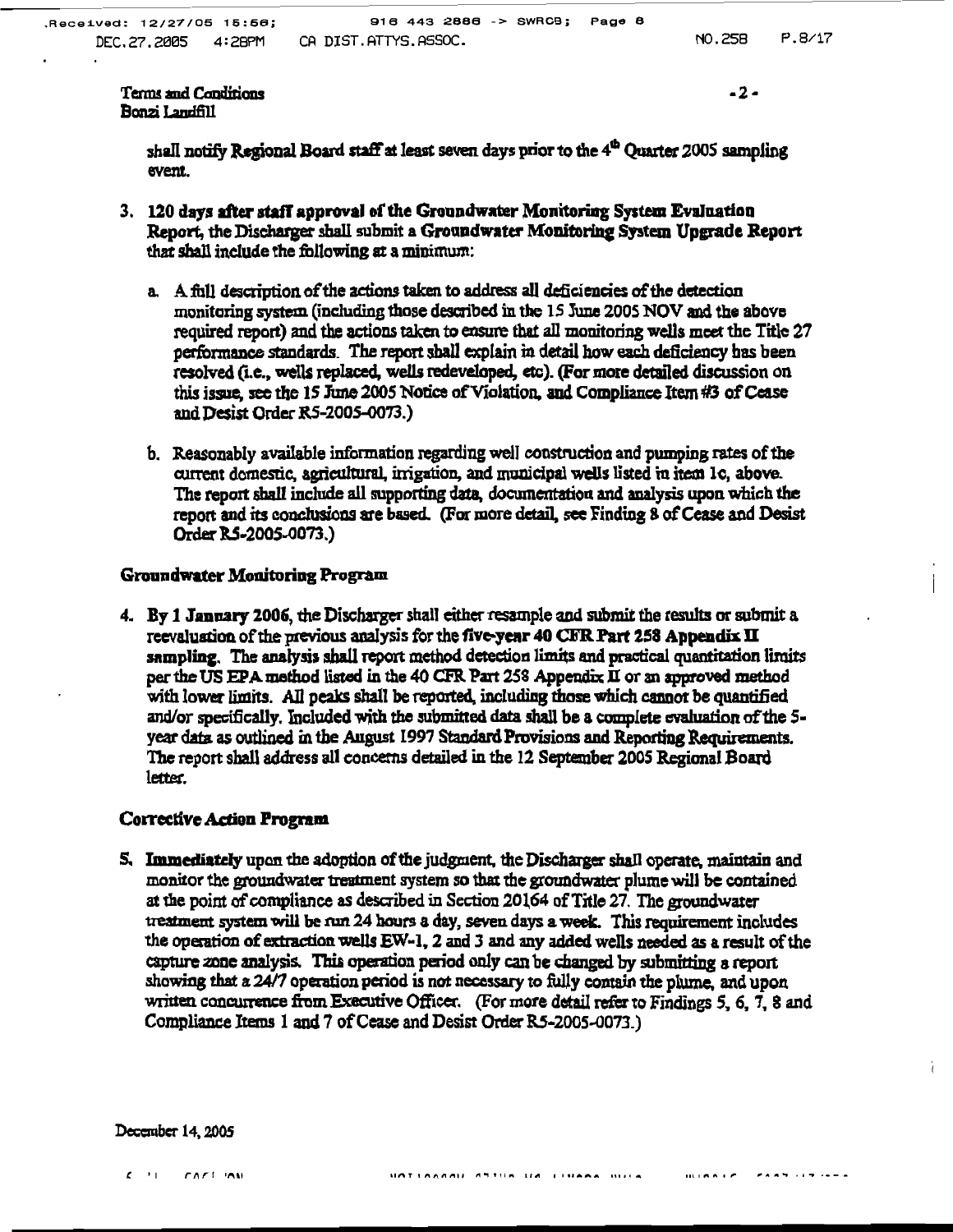$\ddot{\phantom{a}}$ 

Terms and Conditions Bonzi Landfill

 $-3-$ 

- 6. Immediately upon the adoption of the judgment, the Discharger shall operate, maintain and monitor the existing landfill gas extraction system to contain the landfill gas within the property boundary.
- 7. By 1 February 2006, the Discharger shall submit a complete Soil Gas Monitoring Plan that complies with Title 27 Article 6 and establishes a soil gas monitoring system that monitors the landfill gas and shows whether the gas is contained within the property boundary. If the gas is not contained within the property boundary, then the plan shall include a proposed expansion of the system. The plan shall be implemented upon written approval.
- 8. If necessary, a final Soil Gas Monitoring System Construction Report shall be submitted 90 days after staff's approval of the Soil Gas Monitoring Plan.
- 9. This section has been deleted.
- 10. Beginning 15 January 2006, the Discharger must submit a Corrective Action Semi-annual Progress Report describing the effectiveness of the corrective action program pursuant to Title 27 Section 20430(h) until all constituents of concern (volatile and/or inorganic) listed in 40 CFR part 258 Appendix I and II have been restored to levels below their water quality objectives. The reports shall include all supporting data, documentation and analysis upon which the report and its conclusions are based, and shall be submitted 15 January and 15 July of each year until the groundwater has been remediated. These Terms apply only to the 2006 Semi-Annual reports. Reports not submitted after that time will be subject to the Board's usual administrative enforcement actions.

#### Surface Impoundment/Groundwater Treatment System

- 11. By 1 January 2006, the Discharger shall inspect the detention pond liner system and remove any vegetation from the pond. All tears and holes shall be repaired within 60 days of completion of the electronic leak detection inspection. (For greater detail refer to the 9 August 2005 and 21 September 2005 Notice of Violations.)
- 12. Immediately upon adoption of the judgment, the Discharger must maintain at least the required freeboard in the applicable WDRs for the detention pond at all times.
- 13. Immediately upon adoption of the judgment, the Discharger shall discharge treated groundwater to the vineyard (APN 017-042-001) in accordance with WDRs Order No. 90-215 (Note that compliance is not required while work required by Item #11 is undertaken.) Compliance with WDRs Order No. 90-215 includes land applying the water only through a drip system such that ponding does not occur. Flood irrigation of the water contained in the surface impoundment is prohibited. The Discharger must also maintain the vineyard such that it is capable of achieving the greatest agronomic uptake. Direct effluent discharge of the groundwater treatment system to a location other than the surface impoundment is a violation of WDRs Order No. 90-215. (For more detail, refer to WDRs Order No. 90-215 discharge Prohibitions A, B and C.). This requirement shall remain in effect until the Regional Board

December 14, 2005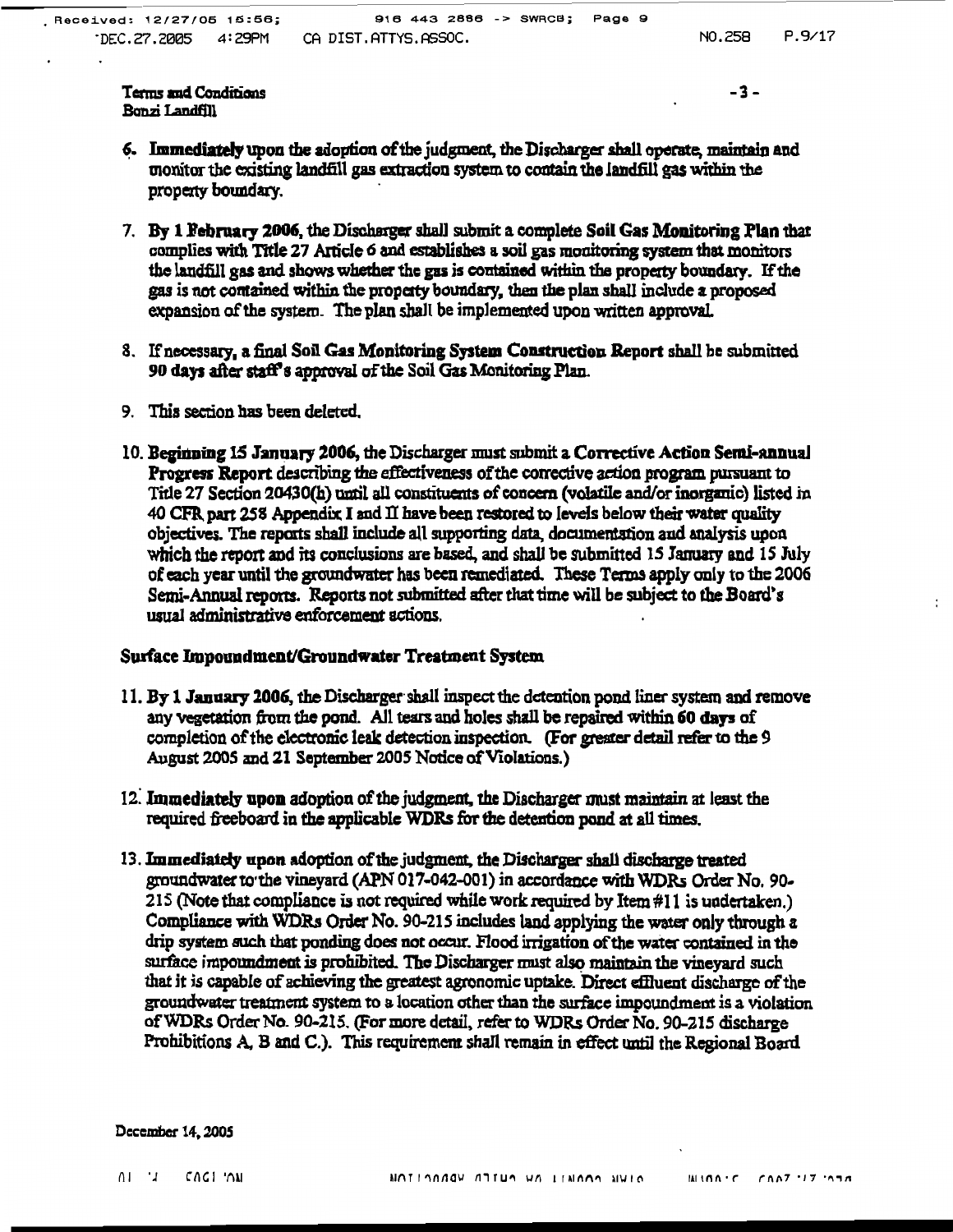$-4-$ 

adopts revised WDRs for the groundwater treatment/disposal system.

- 14. By 1 April 2006, the Discharger shall submit a Treatment System Effluent Evaluation and Operations Report that shall include the following at a minimum:
	- a. Documentation of the inspections and repairs of the detention pond liner system. (For greater detail refer to the 9 August 2005 and 21 September 2005 Notice of Violations.)
	- b. A detention pond water balance evaluation to determine how much additional capacity is required to maintain the freeboard at 1.5 feet or greater throughout the entire year, including the rainy season. The freeboard requirement shall not be met by shutting off the groundwater treatment system. (For greater detail, refer to WDR Order No. 90-215.)
- 15. By 1 April 2006, the Discharger shall submit documentation that the vineyard's (APN 017-042-001) drip irrigation system is capable of operating within the discharge limits in WDRs Order No. 90-215. If upgrades were necessary to meet this requirement, the report shall contain details. (For more detail, refer to WDRs Order No. 90-215 finding 7.)
- 16. By 1 May 2006, the Discharger shall submit a Report of Waste Discharge to update WDRs Order No. 90-215. The RWD shall include a technical report evaluating the current groundwater treatment system and whether it is capable of removing all VOCs, metals, and salts to levels that will not degrade the groundwater when discharged. If the system is currently inadequate, then the RWD shall describe a modified system and propose a timeline for installation. The RWD shall include a Form 200, a water balance, and a technical report including the information listed in Attachment A to this document.

#### **Financial Assurance**

- 17. By 1 February 2006, the Discharger shall submit a Financial Assurance Report. This report will cover each of the comments in 3 October 2005 Notice of Violation regarding the previous financial assurance report, as well as the items described below. Note that the report due by 1 February 2006 is to cover items 1.a, 2.a, 2.b, 3.a, and 3.b. Item 1.b is to be submitted separately as described below.
	- 1 Treatment System Financial Assurances (Corrective Action)
		- a. Evaluate the annual cost of running the entire groundwater and landfill gas extraction treatment systems, monitoring the corrective action wells, maintenance of both systems and monitoring wells, and all other cost (reports, etc.) associated with the Title 27/40 CFR corrective action program. Then considering inflation a total cost shall be evaluated to operate the system for 30 years. The report shall include all supporting data, documentation and analysis upon which the report and its conclusions are based. (For greater detail refer to compliance items #6, #10 & #16 of Cease And Desist Order RS-2005-0073 and the 3 October 2005 Notice of Violation.)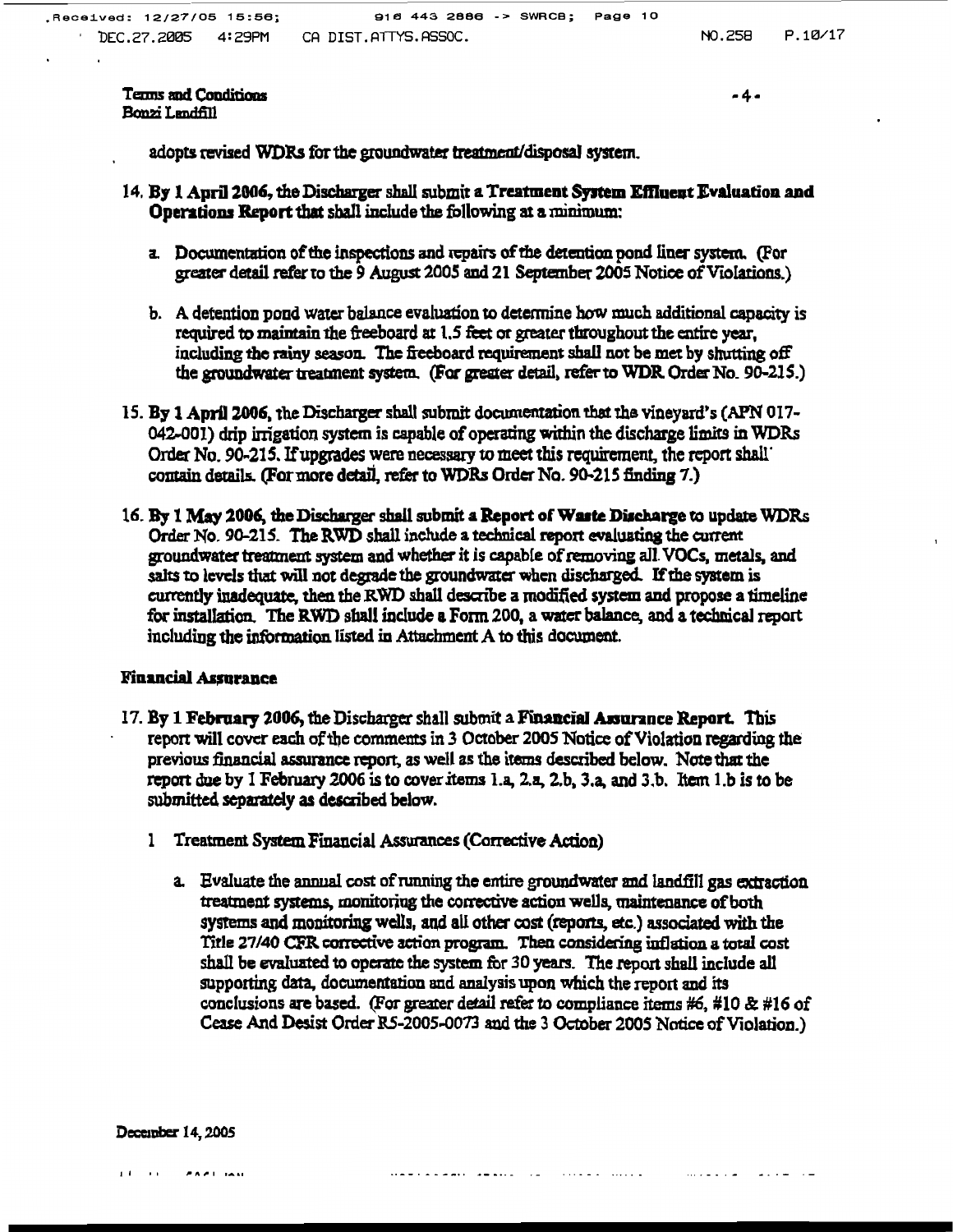$-5 -$ 

- b. 90 days after staff approval of 1.b, above, the Discharger shall provide a mechanism and a funding source that complies with Title 27 and 40 CFR Part 258.73 for the annual cost of running the entire groundwater and landfill gas extraction treatment systems, monitoring, the corrective action wells, maintenance of both systems and monitoring wells, and all other cost (reports, etc.) associated with the Title 27/40 CFR corrective action program.
- 2 Post Closure Maintenance Financial Assurances
	- a. Prepare a cost analysis report for maintaining the closed WMU I in compliance with Title 27. Division 2, Chapter 6 and 40 CFR Part 258.61. The Discharger shall also provide a mechanism and a funding source that complies with Title 27 and 40 CFR. Part 258.72. The report shall provide all supporting data, documentation and analysis upon which the report and its conclusions are based. (For greater detail refer to compliance items #6, #10 & #16 of Cease And Desist Order R5-2005-0073 and the 3 October 2005 Notice of Violation.)
	- b. Provide a mechanism and a funding source (or proof of an existing mechanism and funding source) for maintaining the closed WMU I in compliance with Title 27. Division 2. Chapter 6 and 40 CFR Part 258.61. The Discharger shall also provide a mechanism and a funding source that complies with Title 27 and 40 CFR Part 258.72.
- 3 Closure and Post Closure Financial Assurances for Units II, III and IV
	- a. Evaluate the cost of post closure maintenance and closure of waste management units II, III and IV in compliance with Title 27, Division 2, Chapter 6 and 40 CFR Part 258.61 and 258.73. The report shall provide all supporting data, documentation and analysis upon which the report and its conclusions are based. (For greater detail refer to compliance items #6, #10 & #16 of Cease And Desist Order R5-2005-0073 and the 3 October 2005 Notice of Violation.)
	- b. Provide a mechanism and a funding source (or proof of an existing mechanism and funding source) that complies with Title 27, Division 2, Chapter 6 and 40 CFR Part 258.61 and 258.73 for the corrective action, post closure maintenance and closure of waste management units II, III and IV.

#### Waste Characterization

18. 60 days after staff's approval of the WMU II and III Closure Plan, the Discharger shall submit a Waste Characterization Analysis Report describing the actual waste deposited in the WMU IV. This is to be determined by trenching and/or boring into the waste, as well as by facility records. An evaluation of the waste types and nercentages shall be presented in the analysis. This analysis shall also include a characterization of the waste per Title 27 Section 20200. If the WMU II and III Closure Plan states that all waste from WMU IV will be moved onto WMUs II and III, then this report is not required. However,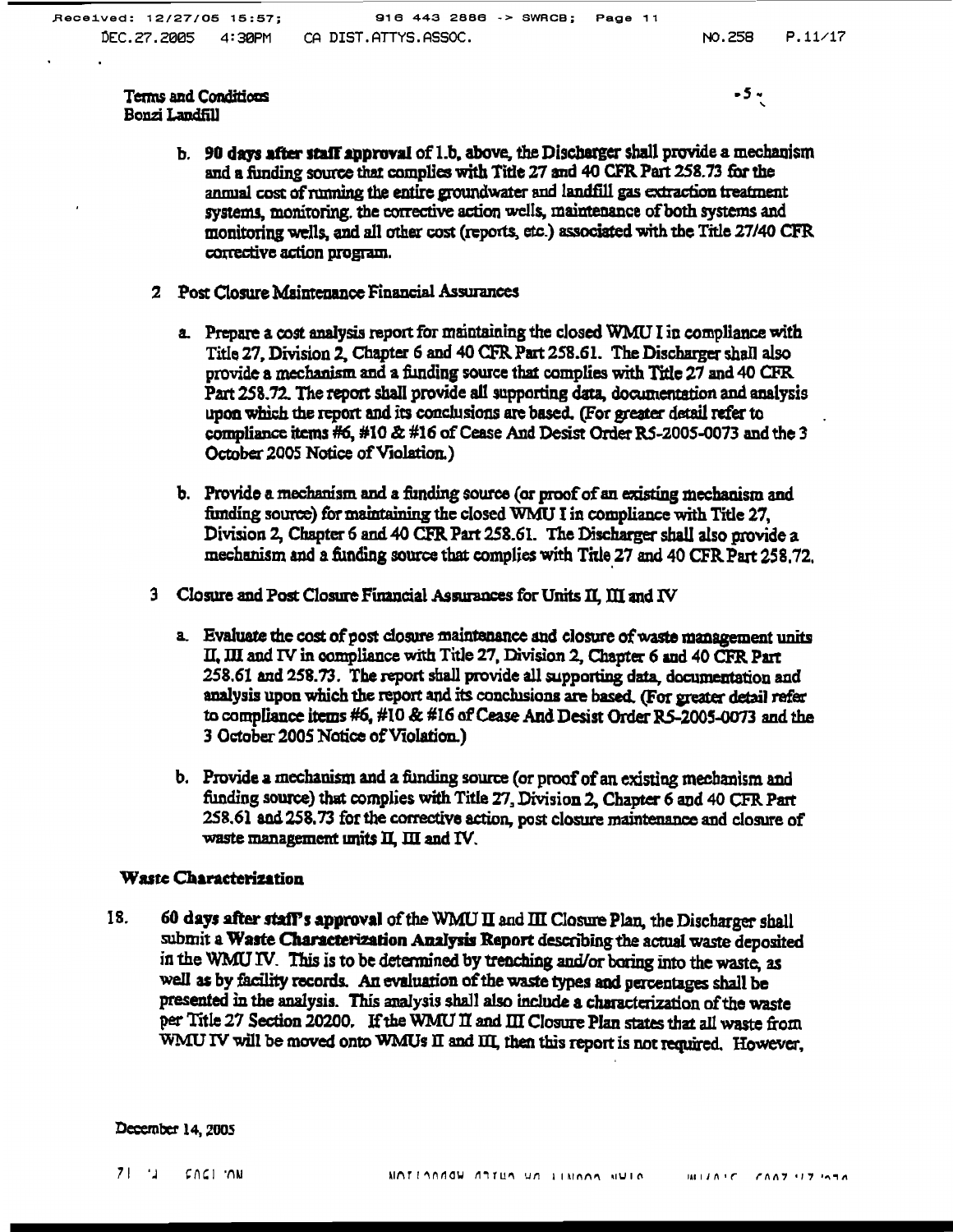$-6-$ 

if only a portion of the waste will be moved, then the waste remaining in WMU IV must be characterized

#### **Closure**

- 19. By 1 January 2006, the Discharger shall place on Units II and III a minimum of one foot of interim soil cover and compact it in accordance with Title 27 Section 20705. An Interim Soil Cover Report documenting the work shall be submitted by 15 January 2006. (For greater detail refer to the 9 August 2005 Notice of Violation.)
- 20. By 1 March 2006, the Discharger shall submit a Closure Plan for WMUs II and III that complies with CCR Title 27. The plan shall include a closure date, which shall be as soon as economically and technically feasible. If the Closure Plan states that waste will be removed from WMU IV for placement on WMU II and III, then removal must begin upon staff's approval of the plan.
- 21. By 1 March 2006, the Discharger shall submit a Joint Technical Document to update Waste Discharge Requirements Order No. 98-093 to reflect the current operations of the landfill and the closure timelines. The JTD shall meet the requirements of Title 27, Chapter 4, Subchapter 3, Article 2.

Attachment A: Items to be included in a RWD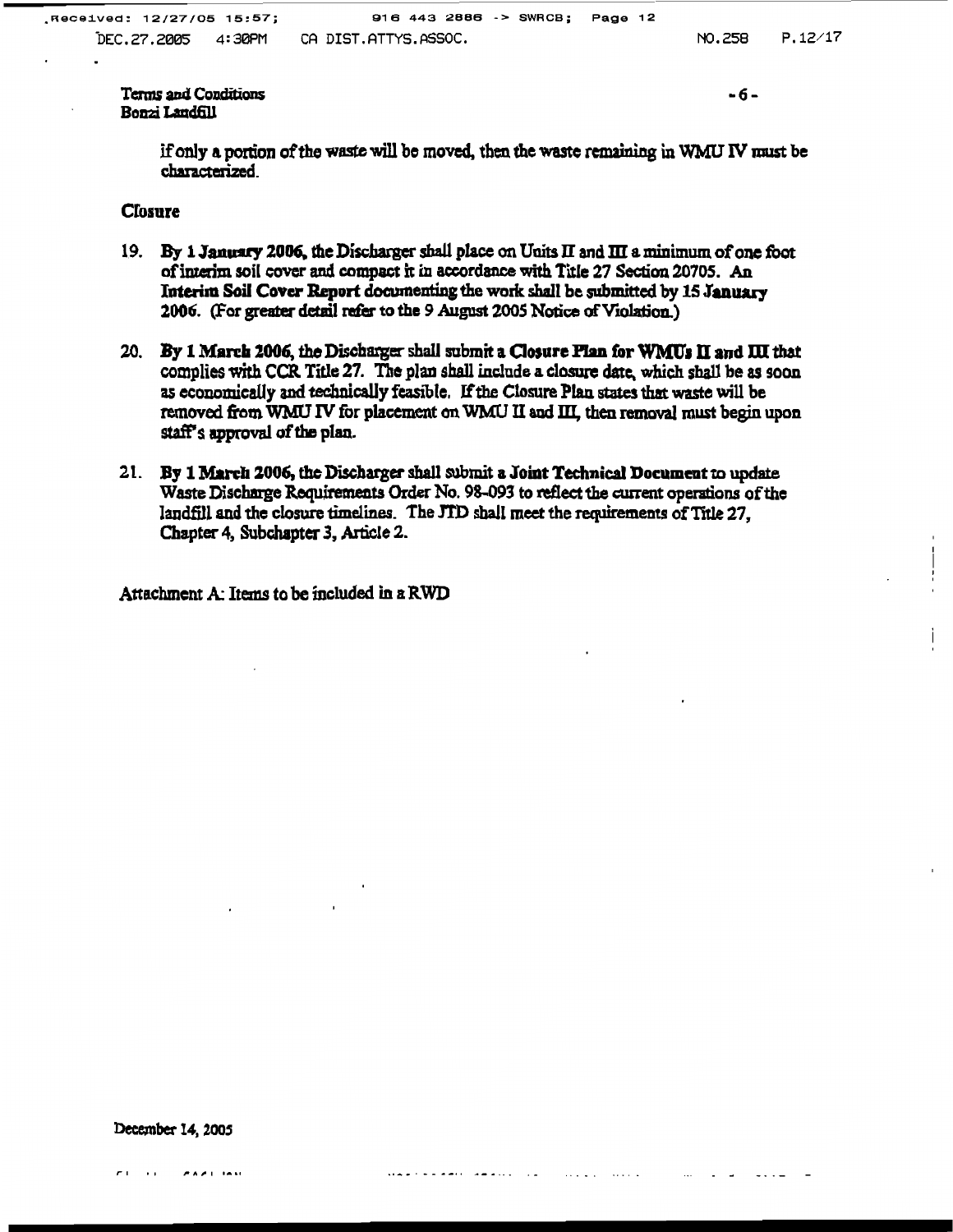Received: 12/27/05 15:57; 916 443 2886 -> SWRCB; Page 13 DEC.27.2005 4:30PM CA DIST.ATTYS.ASSOC.

### **ATTACHMENT A**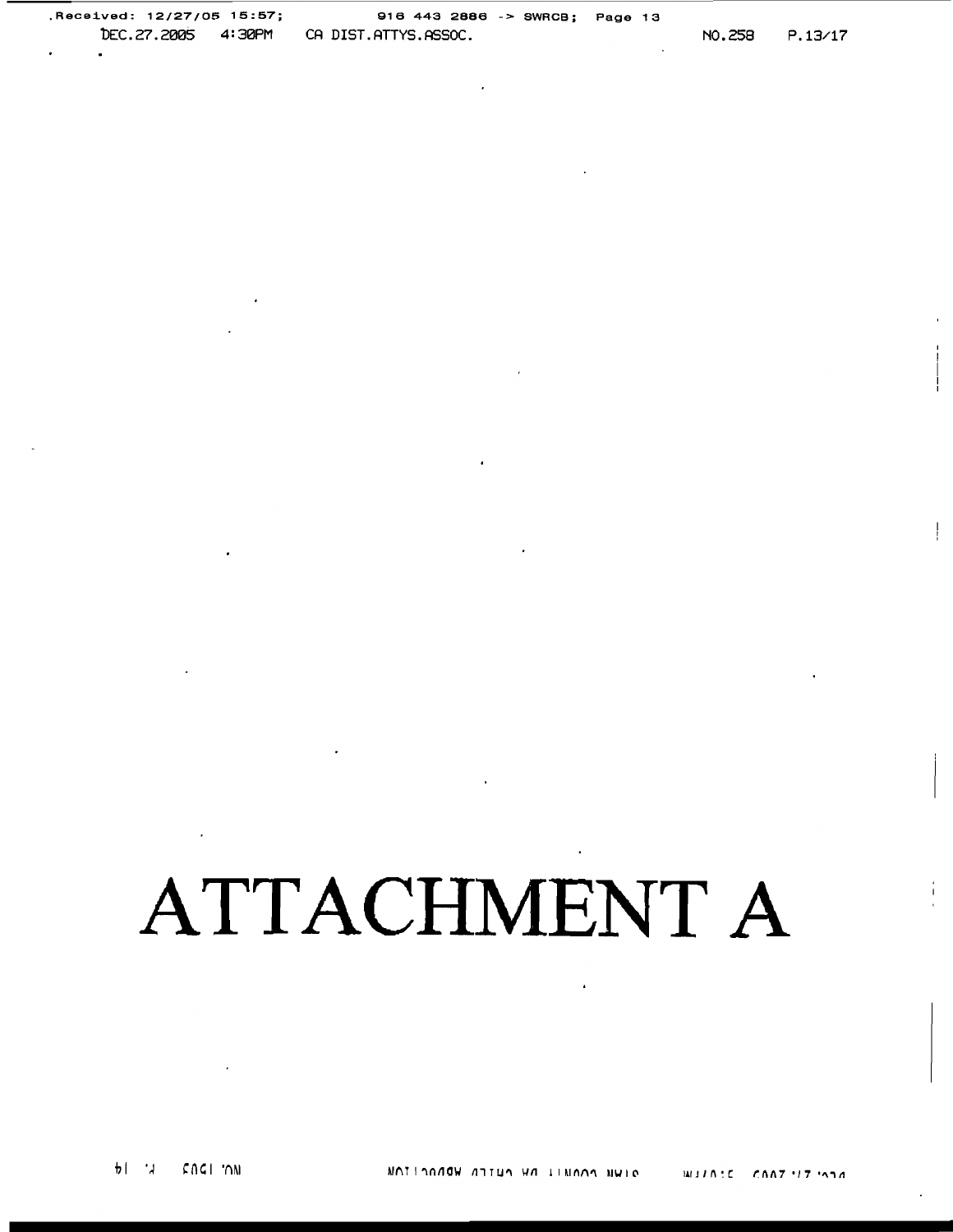#### ATTACHMENT A TO EXHIBIT A ADDITIONAL INFORMATION REQUIREMENTS FOR REPORT OF WASTE DISCHARGE **BONZI LANDFILL**

Please provide a technical report, prepared by, or under the direct supervision of a registered professional, that presents the following information:

- 1. A narrative description of all wastewater conveyance, treatment, and disposal systems currently existing at the facility.
- 2. A narrative description of all planned physical improvements, their purpose, and anticipated completion dates. If phased build out is planned provide scope and completion dates for each phase.
- 3. Provide a site map that shows property lines, buildings, treatment or storage ponds, land application areas, and surface water drainage courses within 1,000 feet of the site.
- 4. A process flow diagram, treatment plant site plan, and a scaled map showing the limits of all existing and proposed effluent disposal areas.
- 5. For each pond and any other waste containment structure, provide the following information and give any references used. Discuss both existing and proposed facilities:
	- a. Identification (name) and function of the pond;
	- b. Surface area, depth, and volumetric capacity at two feet of freeboard;
	- c. Height (relative to surrounding grade), crest width, interior slope, and exterior slope of each berm or levee:
	- d. Materials used to construct each berm or levee:
	- e. Description of engineered liner, if any.
	- f. Estimated steady state percolation rate;
	- g. Depth to shallow groundwater below the pond;
	- h. Overfilling/overflow prevention features; and
	- i. Operation and maintenance procedures.
- 6. A description of the sources and types of wastewater flowing into the system, design flow rates, and the design capacity of the system (existing and proposed). Include projected infiltration/inflow rates and peaking factors used in design calculations.
- 7. A description of emergency wastewater storage facilities or other means of preventing system bypass or failure during reasonably foreseeable overload conditions (e.g., power failure).
- 8. A description of the following for the both existing system and each phase of any proposed expansion:
	- a. Average dry weather flow;
	- b. Peak wet weather flow; and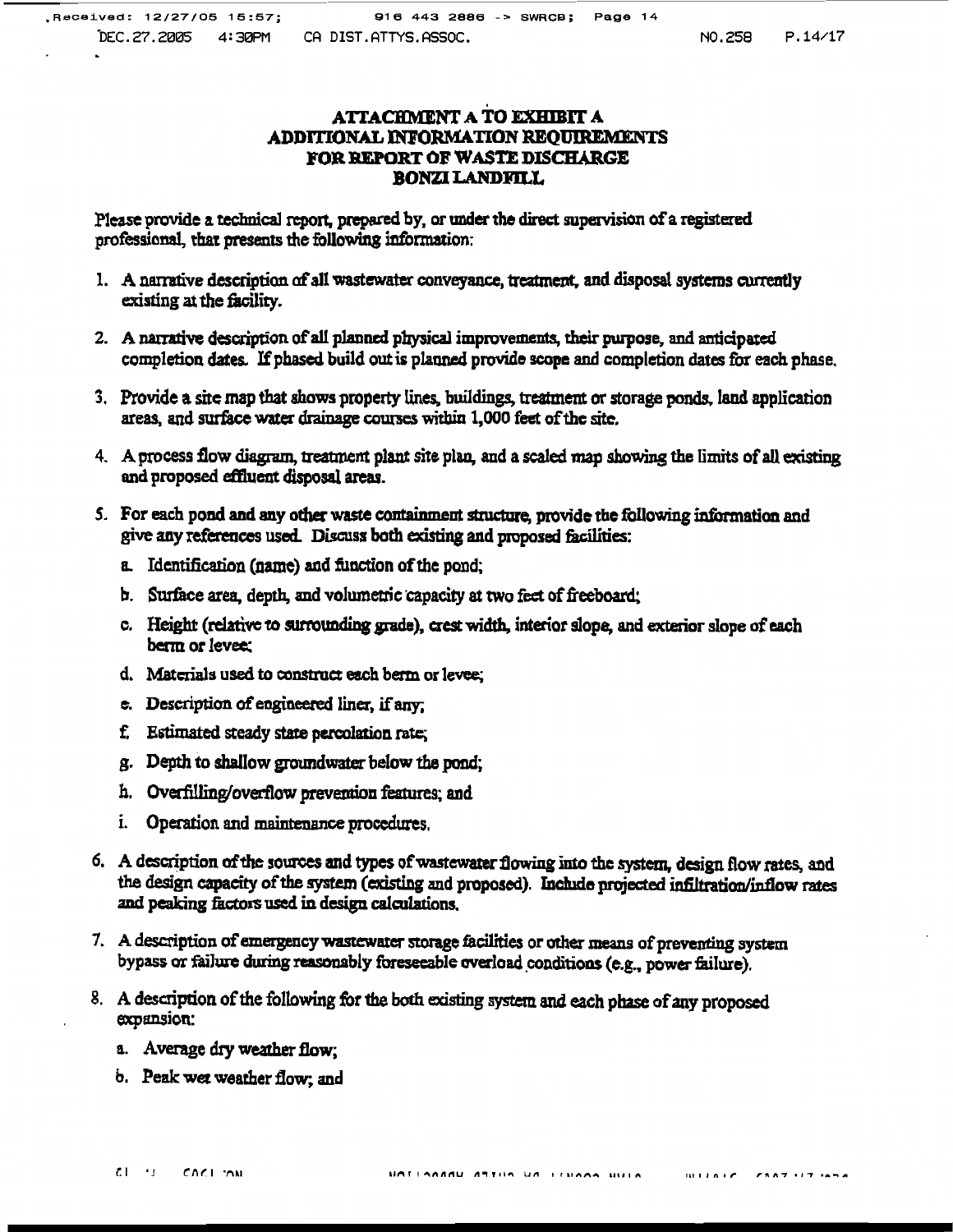#### $-2-$

#### Additional Information Requirements Bonzi Landfill

- c. Effluent quality at the point of discharge to the pond (BOD, nitrogenous compounds, electrical conductivity, total dissolved solids, VOCs, pH, and metals).
- d. A description of the wastewater disposal area including: acreage, type of crop grown, loading rates for BOD (in los/acre/day), total nitrogen (in los/acre/year), and salts (in los/acre/year). Provide a description of the disposal area and the disposal technique. State the number of acres of land used for disposal and crops planned for application areas. Show field locations on a map. Describe harvesting and crop disposal procedures. Describe the mixing ratio of wastewater and supplemental irrigation water prior to application. Describe the irrigation system and tailwater control and return system or other measures to prevent irrigation tailwater from leaving the fields.
- 9. Provide a projected monthly water balance demonstrating adequate containment and disposal capacity for the 100-year return period total annual precipitation, including consideration of at least the following
	- a. A minimum of two feet of freeboard in all ponds at all times;
	- b. Historical local evaporation data (monthly average values);
	- c. Local precipitation data with the 100-year return period annual total distributed monthly in accordance with mean monthly precipitation patterns:
	- d. Proposed wastewater loading rates distributed monthly in accordance with expected seasonal variations;
	- e. Projected long-term percolation rates; and
	- f. Projected irrigation usage rates.
- 10. A narrative description of groundwater treatment plant operation and maintenance procedures to be employed, including those associated with effluent storage and disposal.
- 11. If known, describe the quality of the underlying groundwater and the depth below ground surface at which groundwater is first encountered. Provide any other information regarding how you will manage this waste discharge to prevent the underlying groundwater from being degraded.
- 12. A description of any policies or facility design features that reduce the potential for groundwater degradation (best practicable treatment and control or BPTC measures).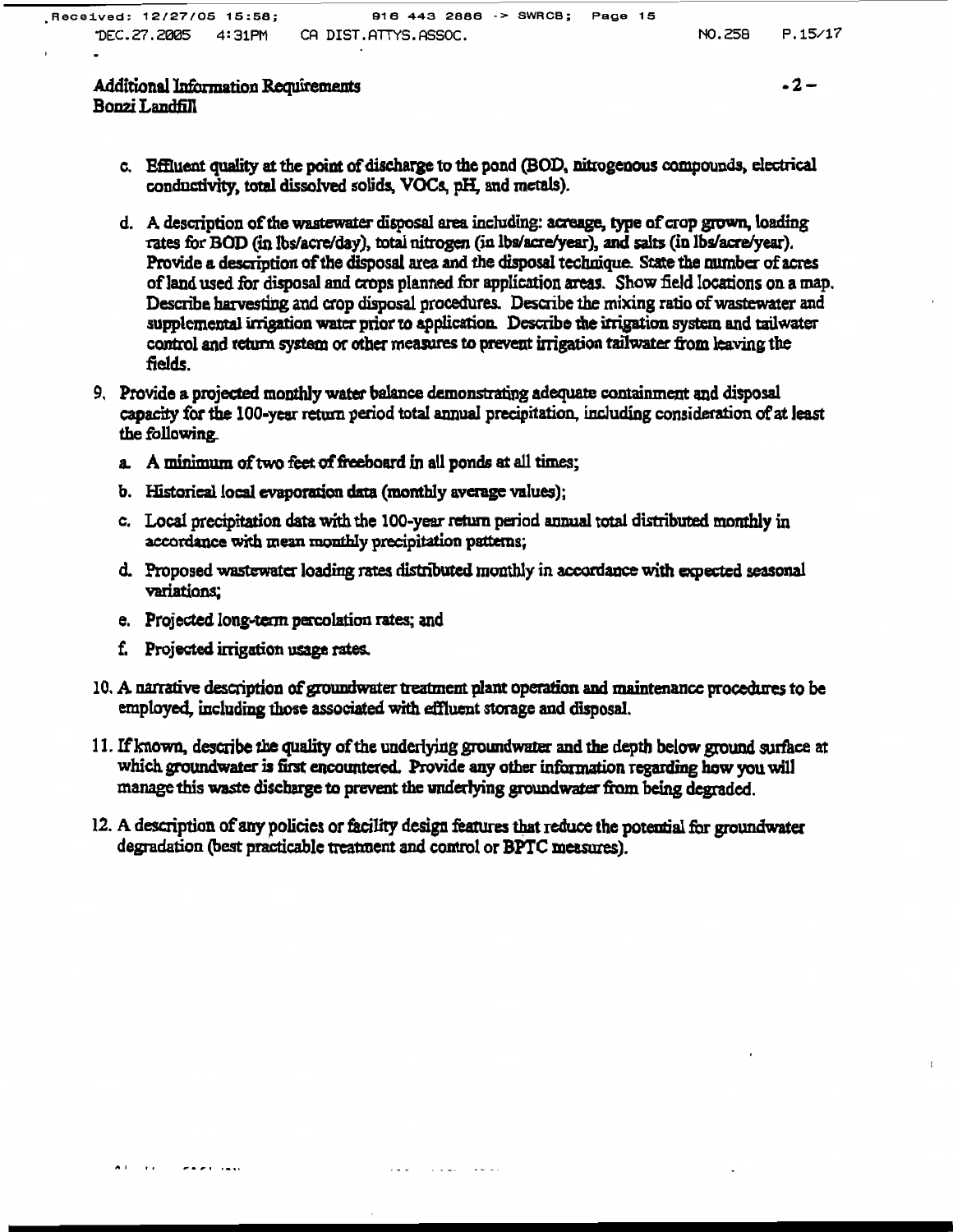# EXHIBIT B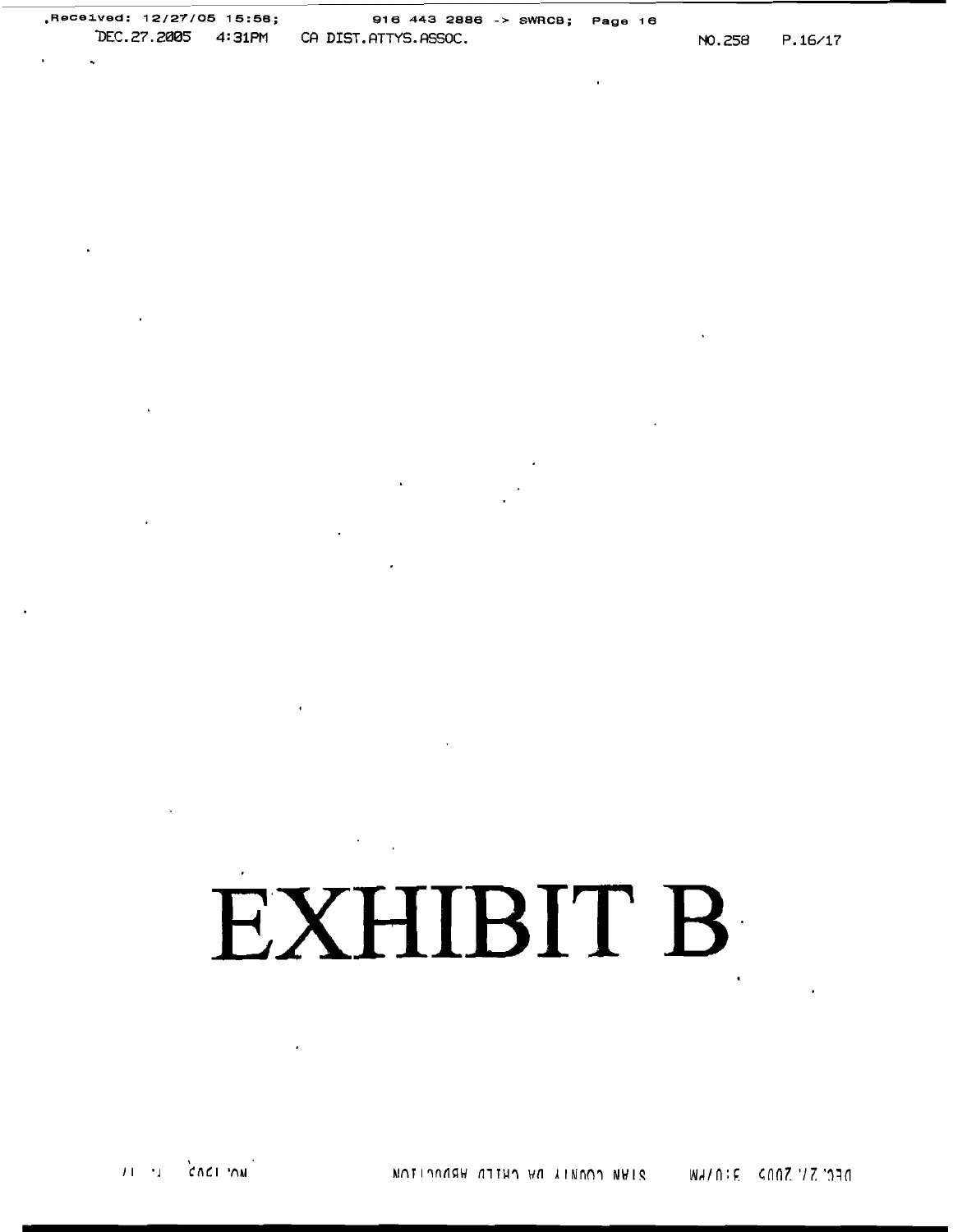#### **EXHIBIT B** Bonzi Landful: Terms and Conditions Summary and Stayed Penalties

|                                      | Report                                                                                                                    | <b>Due Date</b>                                                              | Stayed/Stipulated<br><b>Penalty</b> |  |  |  |  |
|--------------------------------------|---------------------------------------------------------------------------------------------------------------------------|------------------------------------------------------------------------------|-------------------------------------|--|--|--|--|
| <b>Groundwater Monitoring System</b> |                                                                                                                           |                                                                              |                                     |  |  |  |  |
| 1.                                   | Groundwater Monitoring System Evaluation                                                                                  | 20 December 2005                                                             | \$50,000                            |  |  |  |  |
| $\overline{2}$                       | Comply with MRP No. 98-093                                                                                                | Beginning 4 <sup>th</sup> Q 2005                                             | \$100,000                           |  |  |  |  |
| $\overline{3}$ .                     | Groundwater Monitoring System Upgrade Report                                                                              | 120 days after staff<br>approval of Report #1                                | \$50,000                            |  |  |  |  |
|                                      | <b>Groundwater Monitoring Program</b>                                                                                     |                                                                              |                                     |  |  |  |  |
| 4.                                   | Five-year 40 CFR Part 258 Appendix II                                                                                     | 1 January 2006                                                               | \$50,000                            |  |  |  |  |
|                                      | <b>Corrective Action Program</b>                                                                                          |                                                                              |                                     |  |  |  |  |
| 5,                                   | Operate groundwater treatment system 24/7                                                                                 | Immediately                                                                  | \$100,000                           |  |  |  |  |
| $\overline{6}$                       | Operate landfill gas system                                                                                               | <b>Immediately</b>                                                           | \$100,000                           |  |  |  |  |
| 7.                                   | Soil Gas Monitoring Plan                                                                                                  | 1 February 2006                                                              | \$50,000                            |  |  |  |  |
| $\overline{\mathbf{8}}$ .            | Soil Gas Monitoring System Construction Report (if<br>90 days after approval of<br>Soil Gas Monitoring Plan<br>necessary) |                                                                              | \$50,000                            |  |  |  |  |
| 9.                                   | Deleted                                                                                                                   |                                                                              |                                     |  |  |  |  |
| 10.                                  | Corrective Action Semi-Annual Progress Reports                                                                            | 15 January 2006, 15<br><b>July 2006</b>                                      | \$50,000                            |  |  |  |  |
|                                      | Surface Impoundment/Groundwater Treatment System                                                                          |                                                                              |                                     |  |  |  |  |
| 11,                                  | Inspect pond liner                                                                                                        | 1 January 2006                                                               | \$50,000                            |  |  |  |  |
| $\overline{12}$                      | Maintain pond freeboard in compliance with WDRs                                                                           | Immediately                                                                  | \$50,000                            |  |  |  |  |
| 13.                                  | Discharge treated water in compliance with WDRs                                                                           | <b>Immediately</b>                                                           | \$50,000                            |  |  |  |  |
| 14.                                  | Treatment System Effluent Evaluation and<br>Operations Report                                                             | 1 April 2006                                                                 | \$50,000                            |  |  |  |  |
| 15.                                  | Document that vineyard discharge system meets<br><b>WDRs</b>                                                              | 1 April 2006                                                                 | \$50,000                            |  |  |  |  |
| 16.                                  | RWD to update WDRs No. 90-215                                                                                             | 1 May 2006                                                                   | \$50,000                            |  |  |  |  |
|                                      | <b>Financial Assurance</b>                                                                                                |                                                                              |                                     |  |  |  |  |
| $\overline{17}$                      | Financial Assurance Report                                                                                                | 1 February 2006                                                              | \$100,000                           |  |  |  |  |
| 17a                                  | Mechanism for finding corrective action                                                                                   | 90 days after approval of<br>corrective action financial<br>assurance report | \$50,000                            |  |  |  |  |
|                                      | <b>Waste Characterization</b>                                                                                             |                                                                              |                                     |  |  |  |  |
| 18.                                  | Waste Characterization Analysis Report                                                                                    | 60 days after approval of<br>report #21                                      | \$50,000                            |  |  |  |  |
|                                      | <b>Closure</b>                                                                                                            |                                                                              |                                     |  |  |  |  |
| 19.                                  | <b>Interim Soil Cover Report</b>                                                                                          | 15 January 2006                                                              | \$100,000                           |  |  |  |  |
| 20.                                  | WMU II and III Closure Plan                                                                                               | 1 March 2006                                                                 | \$100,000                           |  |  |  |  |
| 21.                                  | Joint Technical Document to update WDR No. 98-<br>093                                                                     | 1 March 2006                                                                 | \$100,000                           |  |  |  |  |
|                                      |                                                                                                                           |                                                                              | \$1,400,000                         |  |  |  |  |

 $\mathcal{A}^{\mathrm{max}}$ 

14-Dec-05

 $\epsilon = 1$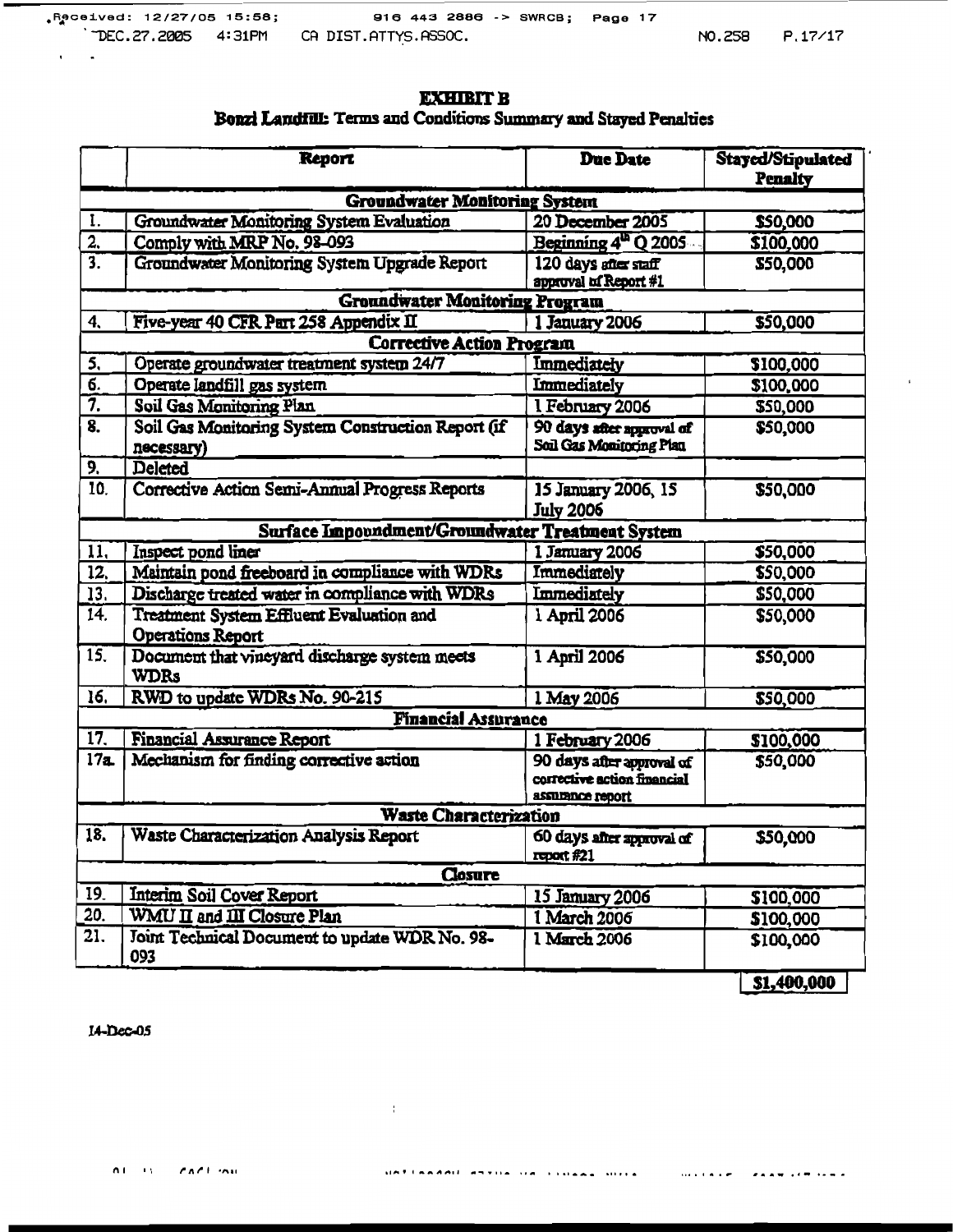#### **ATTACHMENT C**

#### **CHRONOLOGY OF THE DETENTION POND LINER INSPECTION AND VEGETATION REMOVAL EVENTS**

#### **16 October 2003 Notice of Violation states:**

 "The treatment system detention pond has trees and other vegetation growing within the footprint of the pond. In addition, the effluent discharge from the treatment system is currently discharged at the northwestern limit of the closed waste management unit. Section 20365 of CCR Title 27 requires that inundation from surface and groundwater flow be minimized around waste management units. Therefore, the Discharger must certify by a Professional Engineer that the liner does not leak. Furthermore, the treatment system effluent discharge must go directly into the detention pond. Compliance shall be met no later than 1 February 2004."

The Discharger failed to respond to this Notice of Violation.

#### **28 July 2005 Inspection:**

Staff again observes that vegetation has not been removed from the pond.

#### **9 August 2005 Notice of Violation**

Following the 28 July 2005 inspection, the Discharger was notified of the ongoing violation regarding vegetation in the pond. The Notice of Violation states: "The liner system in the retention pond appears to have failed as indicated by the tree and shrubs growing in the pond….No later than 30 August 2005, the Discharger shall submit a plan providing a time schedule to evaluate the liner condition, repair and certify the integrity of the retention pond liner."

#### **31 August 2005 submittal by the Discharger states**:

"The following timeline outlines the proposed schedule to address the GTS retention pond issue as it pertains to the removal of the tree and shrubs, as well as the evaluation of the underlying pond integrity and any associated repairs, as necessary".

- Present to  $9/12/05$  Dewatering of the Pond
- 9/12/05 to 9/30/05 Removal of tree/shrubs and underlying sediment to expose liner
- 10/03/05 to 10/14/05 Inspect liner sections beneath former tree/shrubs
- $10/17/05$  to  $11/18/05$  Implement repairs to liner, as necessary
- $11/21/05$  to  $12/16/05$  Prepare certification report.

#### **9 September 2005 Staff email to Discharger**:

Staff was very concerned about the Discharger's management of the impounded water (i.e. discharging above their WDRs allowed flow limit) and therefore, informed the Discharger by email of the options available to remain in compliance with their Waste Discharge Requirements. The email stated: "Steve, I have just completed my review of the 31 August 2005 submittal regarding the Groundwater Treatment System Pond. I wanted to bring this important information to your attention immediately. The provided schedule is dependent upon when the water is emptied from the surface impoundment. In Bonzi Sanitation Landfill's Waste Discharge Requirements (WDRs) Order No. 90-215, the maximum discharge limit to the vineyard is 288,000 gal/day. With a volume of 12 million gallons in the pond and discharging at the maximum allowed discharge limit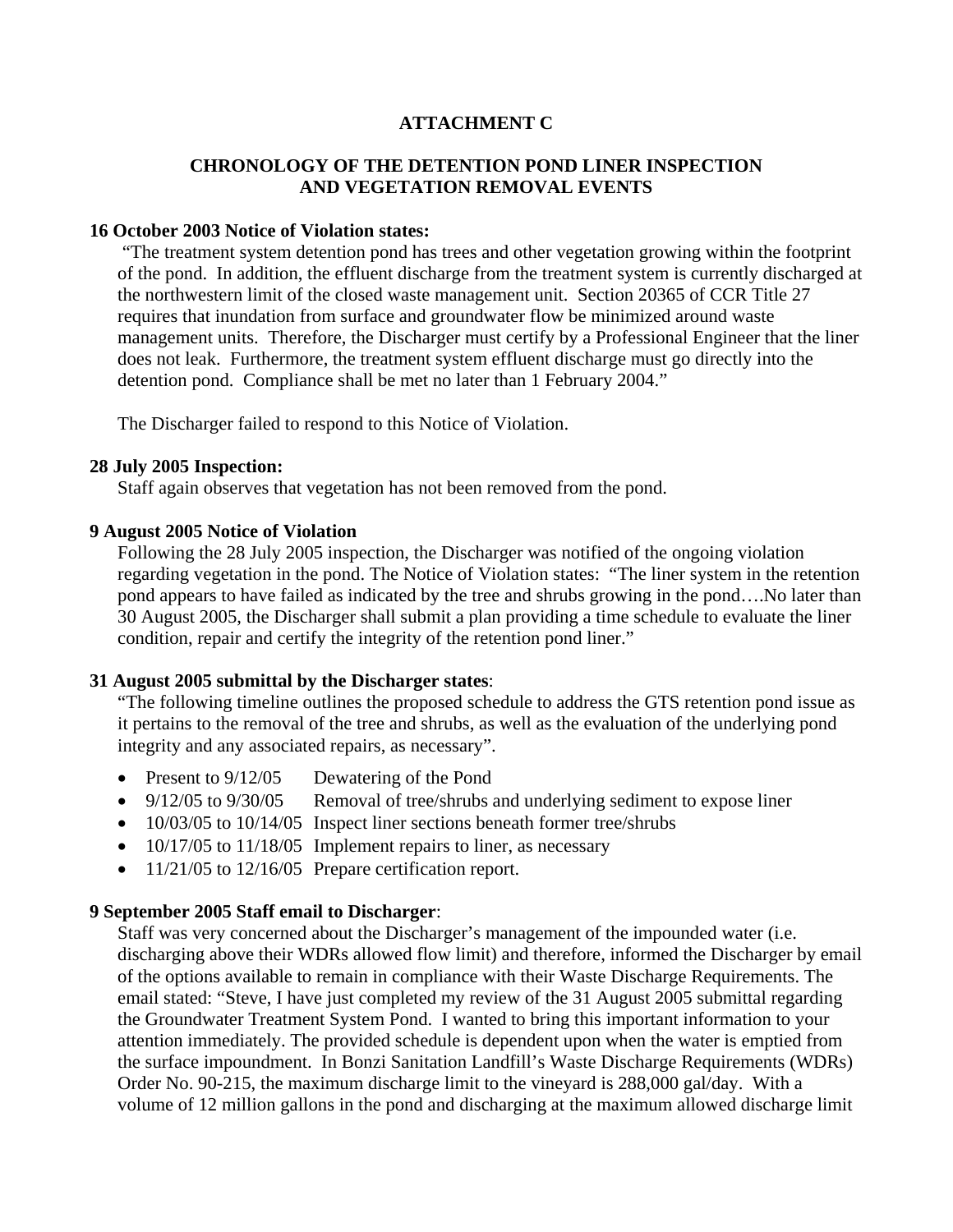and subtracting the inflow from the treatment system (180,000 gal/day), it will take approximately 111 days (December  $29<sup>th</sup>$ ) to drain the pond. This value does not account for evaporation or rainfall…Any change in the maximum volume discharged or adding additional land application sites will require an update to WDRs Order No. 90-215".

#### **13 September 2005** e-mail from the Discharger's consultant proposed the following options for dewatering the pond:

- **"** "Granting of a variance from WDR Order No. 90-215 to permit temporary exceedance of the maximum daily discharge to the vineyard to allow for dewatering of the pond until the inspection and repairs are completed
- Granting of a variance from Cease and Desist Order No. R5-2005-0073 to permit the temporary shutdown of the GTS to allow for dewatering of the pond until the inspection and repairs are completed.
- **Temporary reduction in the groundwater treatment system pumping rates, as allowed by** existing WDRs, to facilitate dewatering of the pond until the inspection and repairs are completed.
- Granting of a variance from the August 9, 2005 NOV to permit postponement of the pond inspection and repairs until the pond can be dewatered under the current pumping and discharge limitations."

### **21 September 2005 Notice of Violation states**:

"The provided schedule (31 August 2005) is dependent upon the surface impoundment being emptied by 12 September 2005. In Bonzi Sanitation Landfill's Waste Discharge Requirements (WDRs) Order No. 90-215 limit the maximum discharge to the vineyard at 288,000 gal/day. With an existing volume of 12 million gallons, pumping at the maximum allowed discharge limit, and subtracting the inflow from the groundwater treatment system (180,000 gal/day), it will take approximately 111 days to drain the pond. This value does not account for evaporation or rainfall. … Therefore, no later than 11 October 2005, the Discharger shall submit a plan for emptying the pond that includes the expected weekly freeboard levels and complies with WDRs Order No. 90- 215".

#### **21 September 2005 Notice of Violation**

Staff was very concerned about the Discharger's management of the impounded water and therefore, informed the Discharger of the options available to remain in compliance with its WDRs and applicable regulations. The NOV stated: *"…Groundwater Treatment System –* As part of the treatment process, WDRs Order No. 90-215 requires that the groundwater treatment system effluent discharge go directly into the surface impoundment. Direct discharge to the vineyard is a violation of WDRs Order No. 90-215. However, there has been no discussion of how the 180,000 gallons/day from the treatment system will be managed during the pond repairs. Without modifying the treatment system to remove the remaining constituents of concern, the only allowable discharge is into above ground tank(s), or to a wastewater treatment plant. No later than 24 October 2005 the Discharger shall submit a plan for managing the effluent during the pond repair."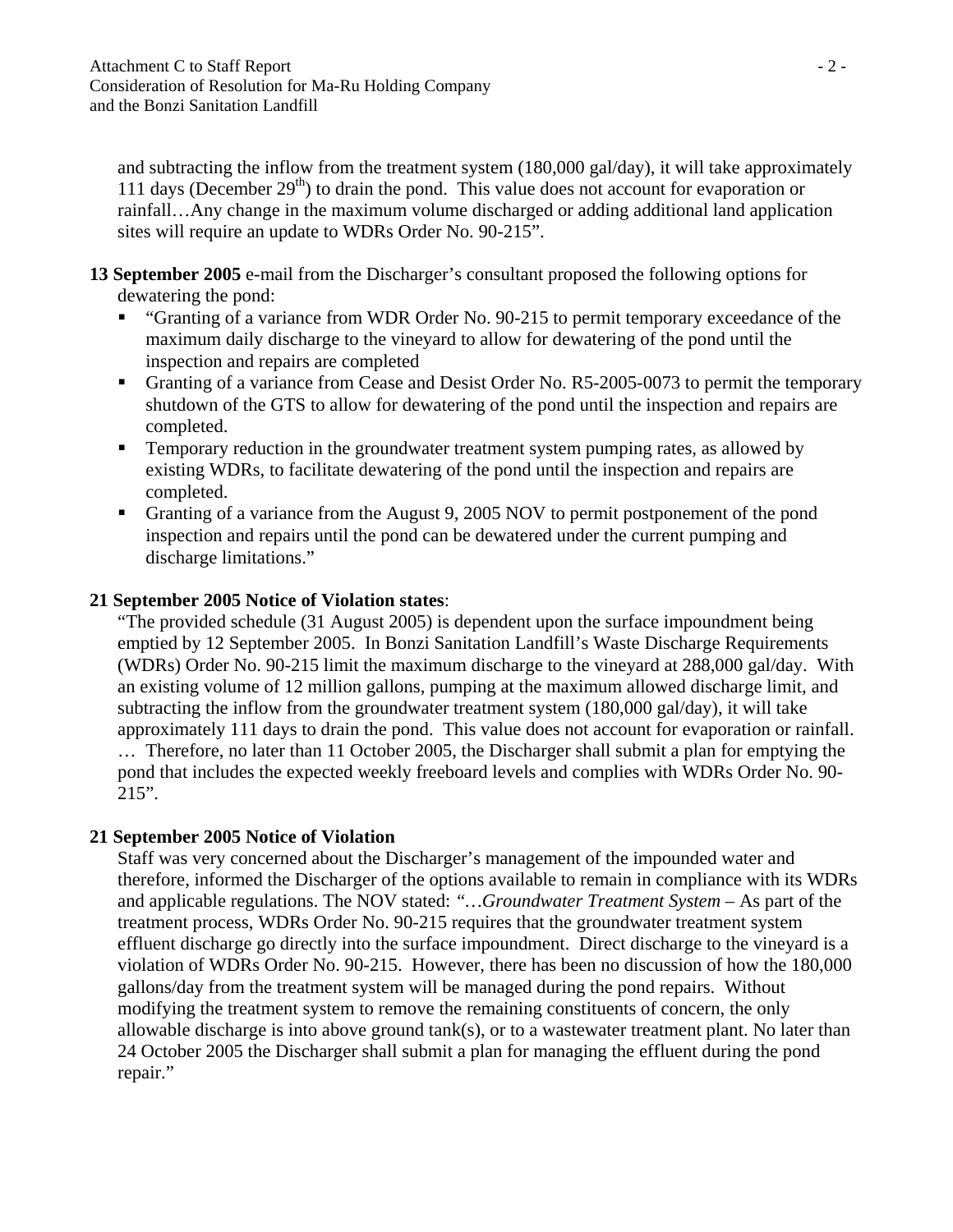#### **13 October 2006 letter from Discharger states:**

"This letter has been prepared to address the information requested in the RWQCB's September 21, 2005 letter.

On September 9, 2005 EBA received an email from the RWQCB (Howard Hold) informing us of their discovery that the initial dewatering of the GTS retention pond, as presented in EBA's August 30, 2005 letter submittal, would result in exceedances of the maximum discharge limit to the vineyard as outlined in Waste Discharge Requirements (WDR) Order No. 90-215. EBA promptly acknowledged this oversight and requested assistance from RWQCB staff on how to best deal with the situation in light of the constraints that have been imposed by the RWQCB; i.e., whereas the pond must be dewatered to implement the inspection and/or repairs, the GTS must remain operational on a continuous basis without exceeding the maximum daily discharge limit to the vineyard. In light of the temporary nature of the pond issue and in the interest of trying to comply with NOV request, we outlined (4) potential options in our September 13, 2005 email for consideration by Regional Board staff. These options are as follows

Granting of a variance from WDR Order No. 90-215 to permit temporary exceedance of the maximum daily discharge to the vineyard to allow for dewatering of the pond until the inspection and repairs are completed

Granting of a variance from Cease and Desist Order No. R5-2005-0073 to permit the temporary shutdown of the GTS to allow for dewatering of the pond until the inspection and repairs are completed.

**Temporary reduction in the groundwater treatment system pumping rates, as allowed by** existing WDRs, to facilitate dewatering of the pond until the inspection and repairs are completed.

Granting of a variance from the August 9, 2005 NOV to permit postponement of the pond inspection and repairs until the pond can be dewatered under the current pumping and discharge limitations.

Since submittal of the aforementioned email, the RWQCB has not issued a response or provided any insight specific to the potential options listed above. The only response received to date corresponds to the RWQCB's September 21, 2005 letter, which does not reference our email correspondence. Instead, the letter states that the only allowable discharge is into aboveground storage tanks (ASTs) or to a wastewater treatment plant (WTO). In this regard, EBA offers the following assessment.

Based on the GTS pumping rate of 125 Gallons per minute (GPM) and a standard portable tank with a 20,000-gallon capacity, nine (9) ASTs would be required per day to store the treated water…Since it would take approximately 21 days to pump the existing pond water to the vineyard (6 million gallons)…189 ASTs would be required to provide adequate storage capacity for the pond dewatering.

…Assuming an average 30-day rental period for each AST, the delivery and rental cost alone would be approximately \$340,000.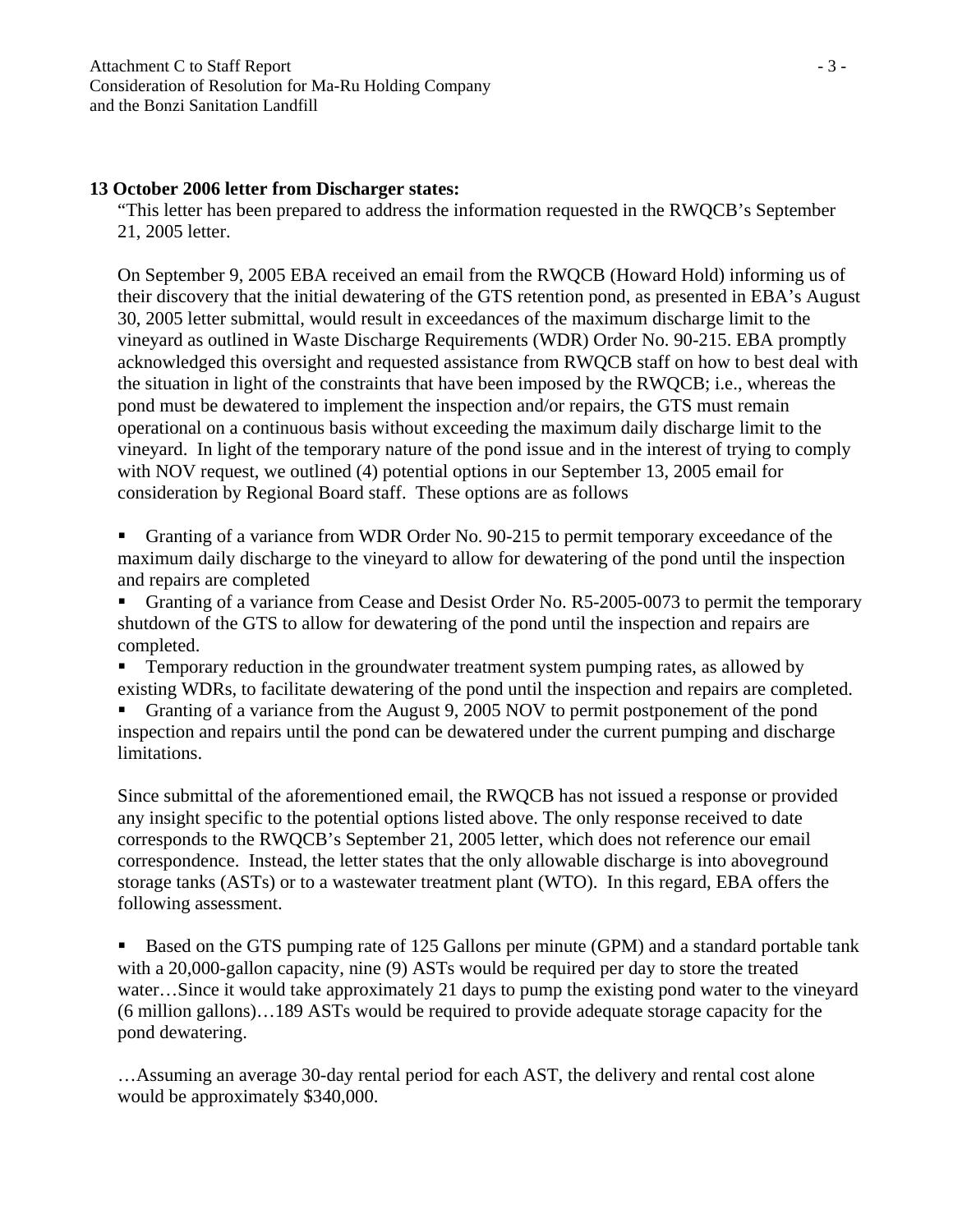The Landfill, as well as the north-adjacent residential development, are located outside the Modesto City limits and are reportedly not serviced by a public sanitary sewer system. Thus, disposal of the treated groundwater to a WTP would require trucking of the treated groundwater to the City of Modesto's WTP. …the total extended cost for implementing this scenario would be approximately \$442,000.

…As demonstrated, neither the AST or WTP scenarios represent a practical option. In essence to invest over \$350,000 into the temporary management of essentially "clean" water is considered unreasonably burdensome and an ill-advised use of limited financial resources"

#### **25, 27 and 28 October 2005 Stipulated Settlement Negotiations**

Regional Board Staff, Regional Board Counsel, and Stanislaus County Deputy District Attorney met with the Discharger, their consultants and legal representation to discuss the stipulated judgment. The Discharger agrees to remove vegetation, conduct a leak test of the pond, and repair any leaks by 1 January 2006**.** 

#### **1 November 2005 Notice of Violation states:**

"…Liner Inspection - The Discharger's 13 October 2005 response asked that the liner investigation address only the areas that have trees and shrub; that it is unnecessary to remove the sediments from the pond; and that the Pond be allowed to fill without an electronic leak check certification. This proposal is not acceptable. CCR Title 27 Section 20375(f) states: *If, during the active life of the impoundment, the wastes are removed and the bottom of the impoundment is cleaned down to the liner, an inspection shall be made of the bottom of the liner prior to refilling of the impoundment.* Also, the pond liner system is already beyond it designed life as described in section 3.3.3 of the October 1998 "Evaluation of Corrective Action Program Performance and Effectiveness" report and therefore an inspection of the entire liner system including an electronic leak detection is required to determine if the liner can contain the discharge now and in the future. Consequently, the Discharger must comply with the requirements for repairing the pond that were outlined in the 9 August 2005 NOV".

#### **1 November 2005 Notice of Violation states**:

"Below are staff's comments based on the 11 October 2005 response to 21 September 2005 NOV, 13 September 2005 e-mail considering discharge options, and meetings on 26, 27, and 28 October 2005":

**"…**Pond Discharge - Staff evaluated the four options in 13 September 2005 e-mail and concluded that they do not comply with the WDRs Order No. 90-215. However, based on circumstances of the cost to comply with the WDRs and the long-term benefit of keeping the groundwater treatment system operational, Board staff proposes not to take enforcement on a one-time discharge from the pond that exceeds WDRs flow limit".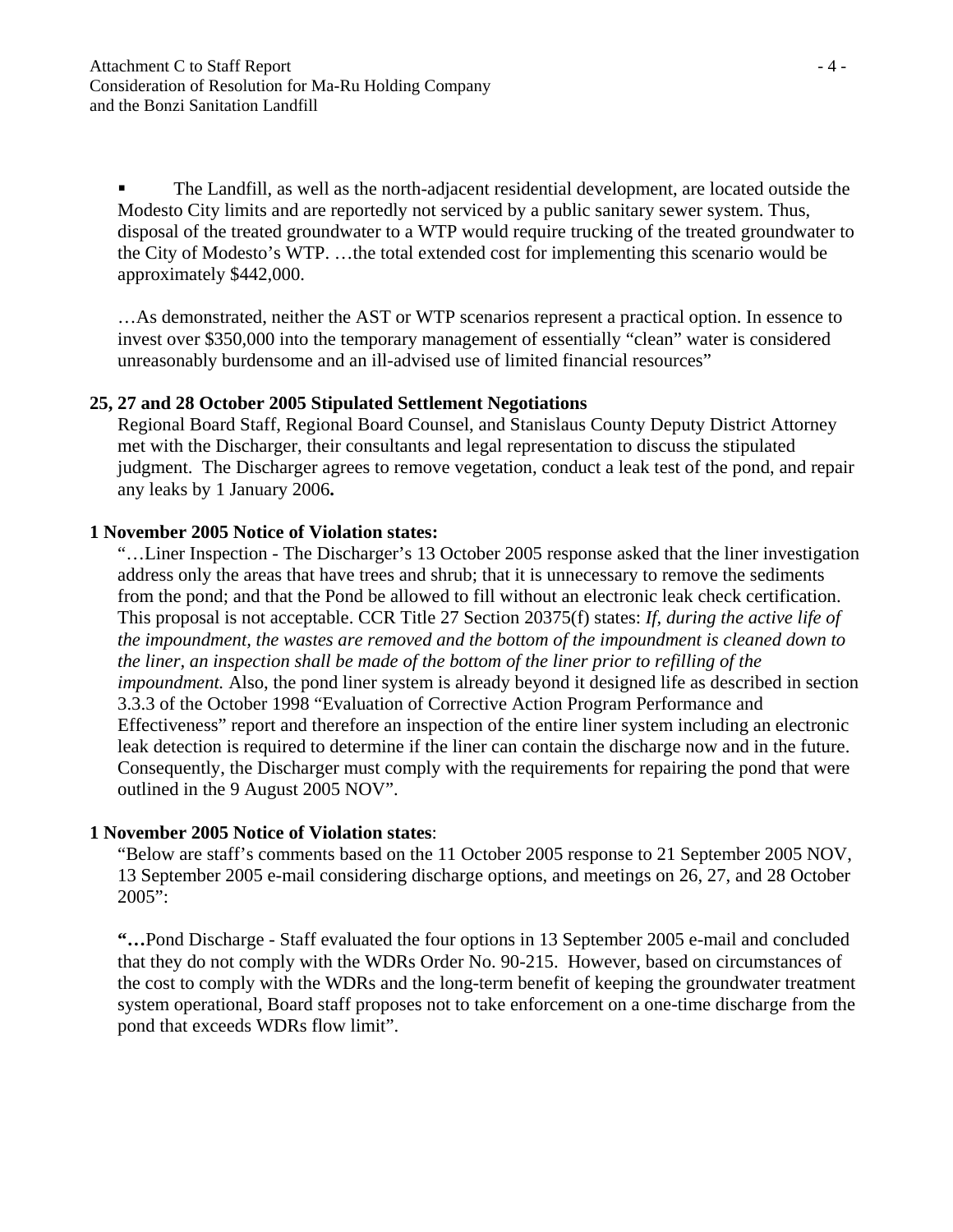#### **8 November 2005 e-mail from the Discharger's consultant states**:

"On November 4, 2005, the estimated volume of water in the pond was calculated to be approximately 6.7 million gallons. In order to dewater the pond in a reasonable time frame that will allow for implementation of the work scope prior to onset of the rainy season, a unit pumping rate of 400 to 500 gallons per minute (gpm) is proposed to the vineyard for a temporary period. The time required to dewater the pond to within 1 foot of the pond base at this pumping rate would be approximately 11 to 14 days, whereupon the 1-foot pond level could be maintained at a pumping rate of 125 gpm (i.e., discharge rate from the GTS)."

#### **11 November 2005 e-mail from the Discharger's consultant states**:

"The purpose of this email is to inform you that Ma-Ru Holding Compancy, Inc. will be entering into a contract with Leak Location Services, Inc. (LLSI) of San Antonio, Texas for the performance of the electronic leak detection survey for the groundwater treatment system's (GTS's) retention pond liner. The survey has been tentatively scheduled for the week of December 5, 2005, pending progress of the pond dewatering and vegetation removal operations. The RWQCB will be notified as soon as a firm start date has been confirmed. The survey will take approximately three (3) days to complete."

#### **14 November 2005 e-mail from staff states**:

"Victor and I reviewed your email yesterday and we are concerned about the lack of water quality data from the water in the surface impoundment? While the 1 November 2005 NOV discusses a one time exceedence of only the flow limit, their are still water quality objectives that we need to evaluate. I've looked in the last electronic submittal provided by Taber and there isn't any water data from the pond. So, to better evaluate the effects of the one time discharge, and the loading issues, we need to establish the current concentration of TDS, all CAM 17 Metals, Ec, pH, Total Nitrogen, and Sulfate".

#### **14 November 2005 e-mail from the Discharger's consultant states:**

"Under the existing request, the earliest we could obtain analytical results would be the end of this week (November 18, 2005). Since next week is a short week due to the Thanksgiving holiday, it is reasonable to assume that RWQCB staff would not be able to complete their review of the analytical data until the end of the following week (December 2, 2005). Provided authorization to proceed is granted immediately thereafter, it will take approximately 2 weeks to dewater the pond, followed by another week to complete the vegetation removal in preparation for the electronic leak detection test. This essentially leaves the week between Christmas and New Years Day to perform the testing, which will take approximately 3 days to complete, provided a contractor will be available during this holiday period.

Please be advised that the aforementioned schedule is very aggressive and leaves essentially no room for unforeseen delays. In fact, even if the RWQCB is able to complete their review and approval during Thanksgiving week, the likelihood of meeting the January 1, 2006 deadline would be questionable at best when considering the time of year and logistics. It should also be noted that the schedule assumes that no significant rainfall events occur, which could potentially increase the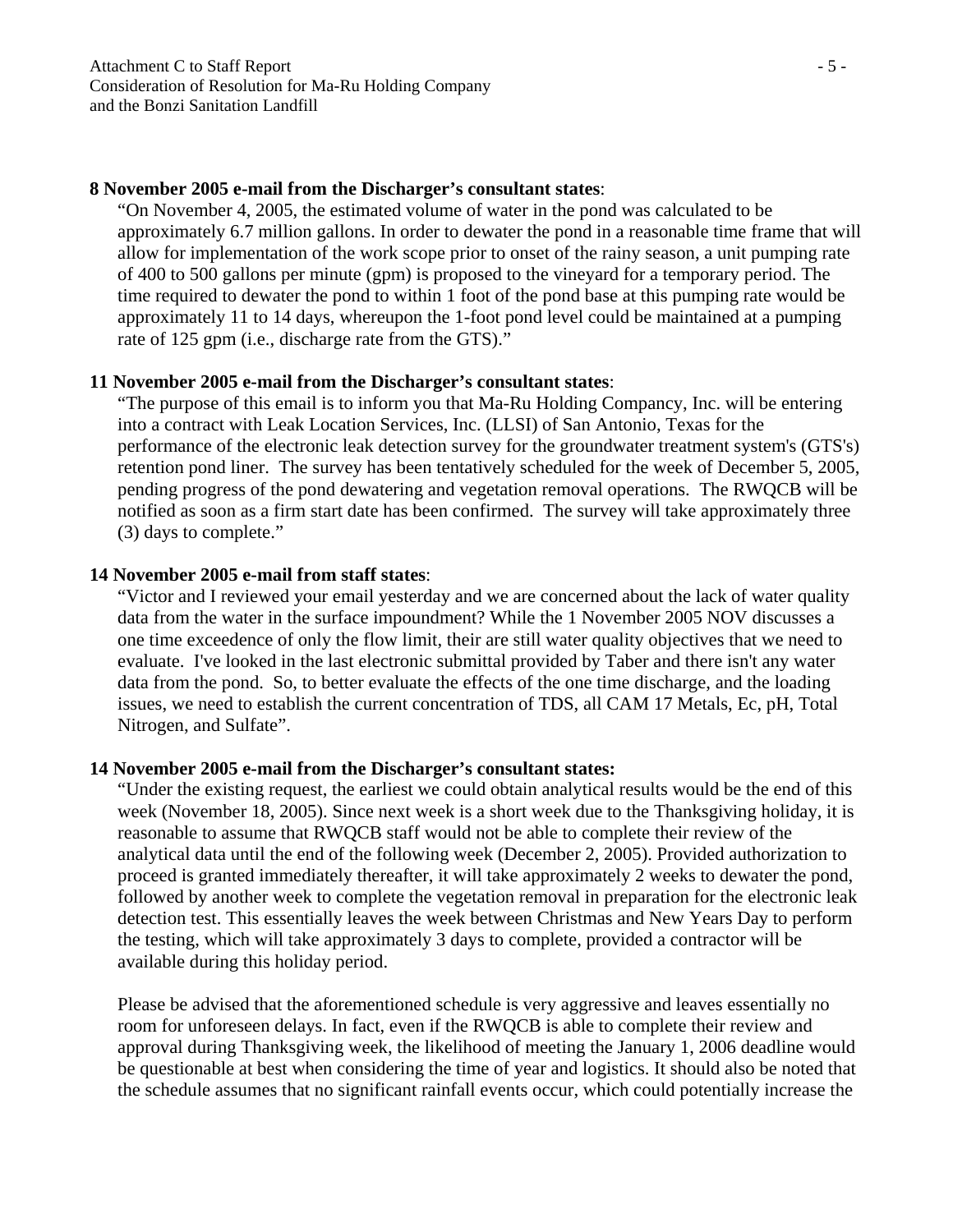required dewatering period and/or delay pond preparation and inspection, thereby resulting in noncompliance and a fine of \$50,000."

#### **18 November 2005 Site Inspection**

In the company of the Discharger's consultant, staff observed that the pond still contained significant amounts of vegetation. Progress toward emptying the pond was proceeding slowly.

#### **28 November 2005 e-mail from the Discharger's consultant states**:

"The purpose of this email is twofold. First, I wanted to let you know that the electronic leak detection survey has been moved from December 5th to December 12th to provide additional time to remove the vegetation and earthen ramp from the retention pond. …

Secondly, Ma-Ru Holding Company, Inc. would like to seek permission to temporarily bypass the retention pond and divert the groundwater treatment system (GTS) discharge directly to the vineyard. As of today, the retention pond has essentially been dewatered, with less than 1 foot of water reportedly remaining in the pond.

In support of the aforementioned request, we have attached a copy of the Certified Analytical Report (CAR) of the GTS discharge water sample collected by EBA on November 7, 2005. As presented in the CAR, no volatile organic compounds (VOCs) were detected in the water sample. …"

#### **28 November 2005 letter to the Discharger states**:

"On 28 November 2005, staff received the Bonzi Sanitation Landfill's request to take the groundwater treatment system effluent, bypassing the retention pond, and directly discharge the effluent to the land application area. Information included with this request was effluent analytical data. This data showed no constituents of concern that exceeded the current Water Quality Protection Standards in Waste Discharge Requirements (WDRs) Order No. 90-215. Based on this effluent analytical data and the need to keep the retention pond drained for repairs, Board staff will not take any action for the violation of WDRs Order No. 90-215 for the direct land application discharge of treatment system effluent for no more than sixty days. If at any time the discharge to the land application area creates a nuisance condition, then the discharge must terminate immediately".

#### **12 December 2005** Site Inspection

In response to the Discharger's 28 November 2005 notification, staff arrived onsite to observe the electronic leak survey. In the company of the Discharger's consultant, staff observed that the pond still contained significant amounts of vegetation. Progress toward emptying the pond was proceeding slowly. No survey was preformed on this date.

**15 December 2005:** the Discharger signs the Stipulated Judgment, which includes the Term that the vegetation will be removed from the detention pond and the leak test will be completed by 1 January 2006.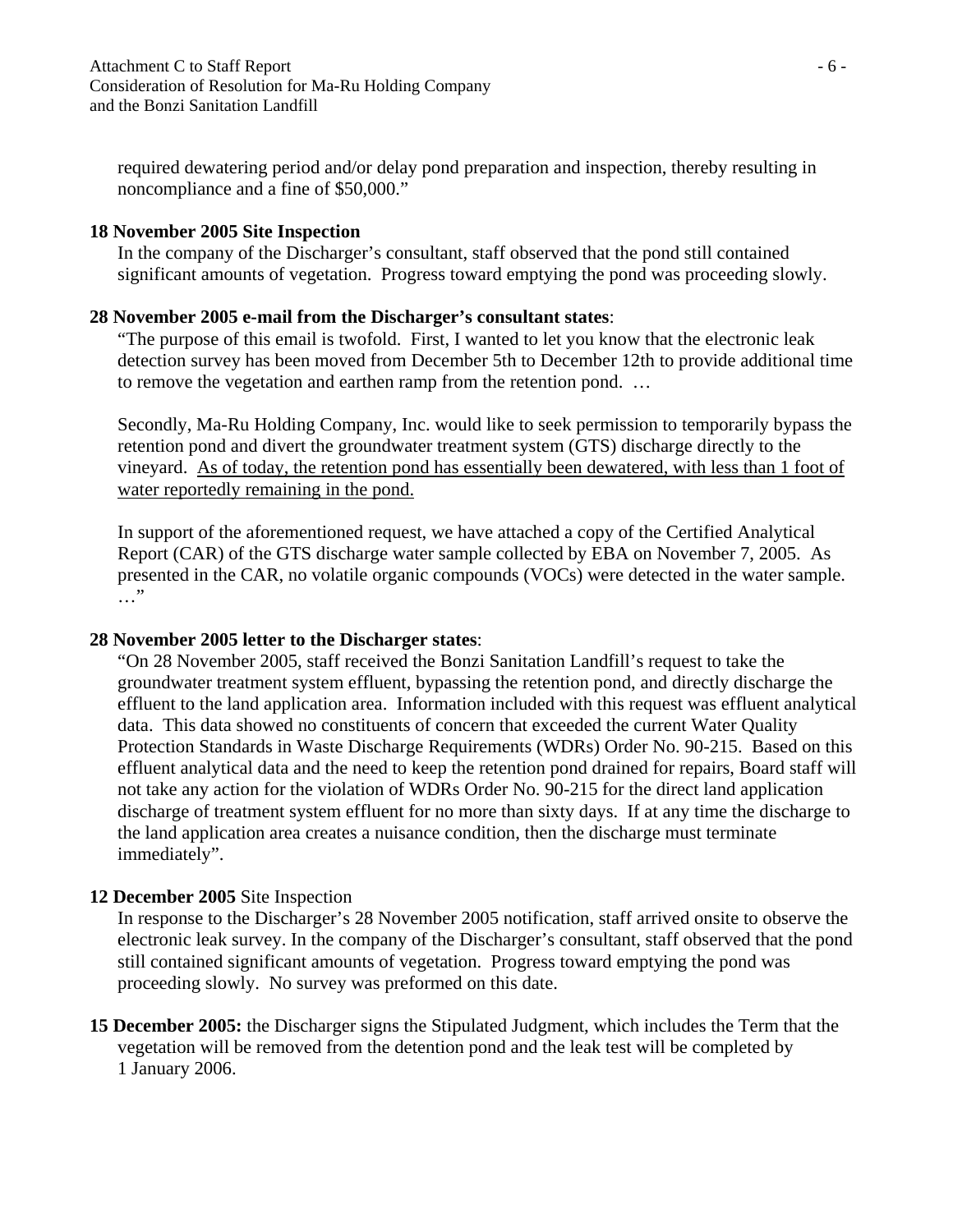#### **21 December 2005 Site Inspection**

Staff conducted an inspection of the facility to observe the condition of the pond. Staff interviewed the leak survey worker and asked him about the progress. He stated that most of the pond had been surveyed, and only the areas that had vegetation had not be tested. During the entire inspection, staff did not witness any landfill staff working to remove the vegetation from the pond.

#### **27 December 2005 Regional Board Supervisor's email to the Discharger states**:

"I just checked the Stipulated Judgment, and see that the by 1 January all vegetation must be removed and the leak detection test completed. Maybe I misunderstood you and this won't be an issue, but if not, you should be aware that we must fully enforce the Judgment. Rather than paying the \$50,000 penalty, it may be more cost effective for you to hire additional workers to remove the tulles so that the test can be finished this week".

#### **27 December 2005 letter from the Discharger:**

See **A**ttachment D to this Staff Report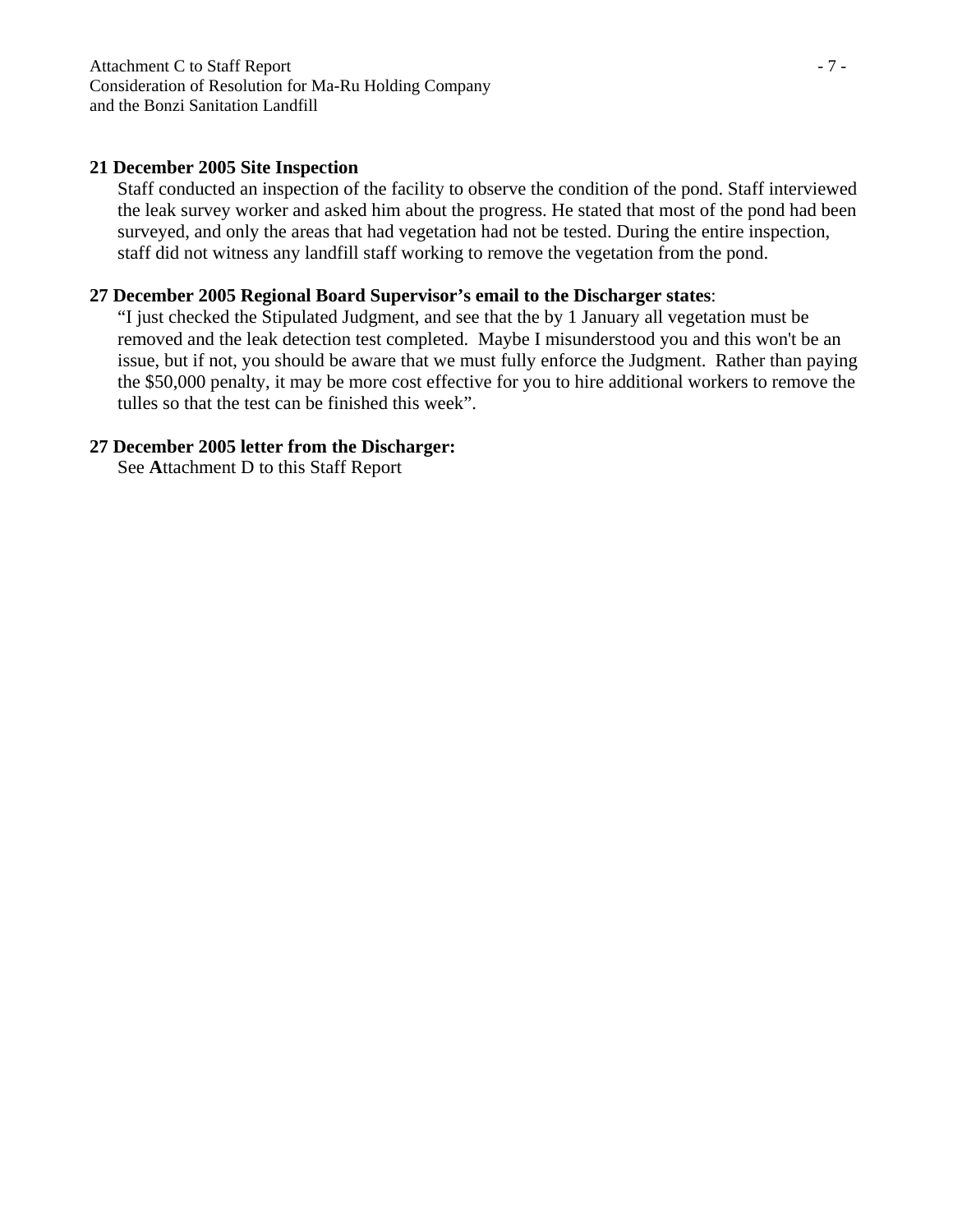Received: 12/29/05 14:55; 2095260244 12/29/2005 14:37

2095260244 -> SWRCB; Page 2

STRAUSS NEIBAUER AND

PAGE 02/03

OF COUNSEL

ALAN H. STRAUSS

LAW OFFICES OF

### **Strauss, Neibauer & Anderson**

A PROFESSIONAL CORPORATION 620-12TH STREET MODESTO, CALIFORNIA 95354-2499 TELEPHONE (209) 526-2211 FACSIMILE (209) 526-0244

DOUGLAS L. NEIBAUER THOMAS L. ANDERSON **BRIAN P. MURRAY** CRYSTAL S. SWANSON JEFF SIMIONE JOHN P. CARTY III

December 29, 2005

Wendy Wyels via facsimile (916) 464-4780 and U.S. Mail Supervisor, Title 27 and WDR Units 11020 Sun Center Drive, Suite 200 Rancho Cordova, CA 95670-6114

Re: Bonzi Sanitation Landfill/Ma-Ru Holding Company

Dear Wendy:

The purpose of this letter is to provide you with a status report of the vegetation removal operations and inspection of the retention pond. As you observed during your site visit on December 22, 2005, significant progress has been made with the removal of vegetation from the retention pond. However, the overall progress has been slow due to the measures required to remove the vegetation without damaging the liner. The recent rains have also hindered progress. Based on these circumstances, Ma-Ru Holding Company, Inc. will not be able to complete the vegetation removal operations by the stipulated January 1, 2006 completion date. Our current projection for completion of this task is the week of January 9, 2006.

In regards to the electronic leak detection inspection, Leak Location Service, Inc. (LLSI) mobilized to the site on December 19, 2005 and inspected those portions of the pond not obstructed by the vegetation. It is estimated that LLSI was able to inspect approximately 80 percent of the pond. Based on the above projection for completion of the vegetation removal, LLSI has been scheduled to return to the site on January 12<sup>th</sup> and/or 13<sup>th</sup> to complete the inspection of the remaining portions of the pond.

Whereas the results of LLSI's inspection is not yet available, it should be noted that some holes and tears in the liner have been identified by Bonzi staff during the course of their work. In fact, some of the holes/tears were inadvertently caused by the vegetation removal operations. In light of these circumstances, an HPDE liner contractor has already been contacted to ensure their availability as soon as practical following the receipt of LLSI's inspection results.

In light of the circumstances presented herein, Ma-Ru Holding Company, Inc. respectfully requests an extension to the January 1, 2006 deadline to complete the work. Although we understand the importance of deadlines, failure to meet this deadline is not due to lack of effort or an unwillingness to cooperate on my Client's part. The cumbersome and tedious nature of removing the vegetation without damaging the liner, coupled with the recent weather conditions, is simply extending the time required to complete the work. However, as demonstrated by the